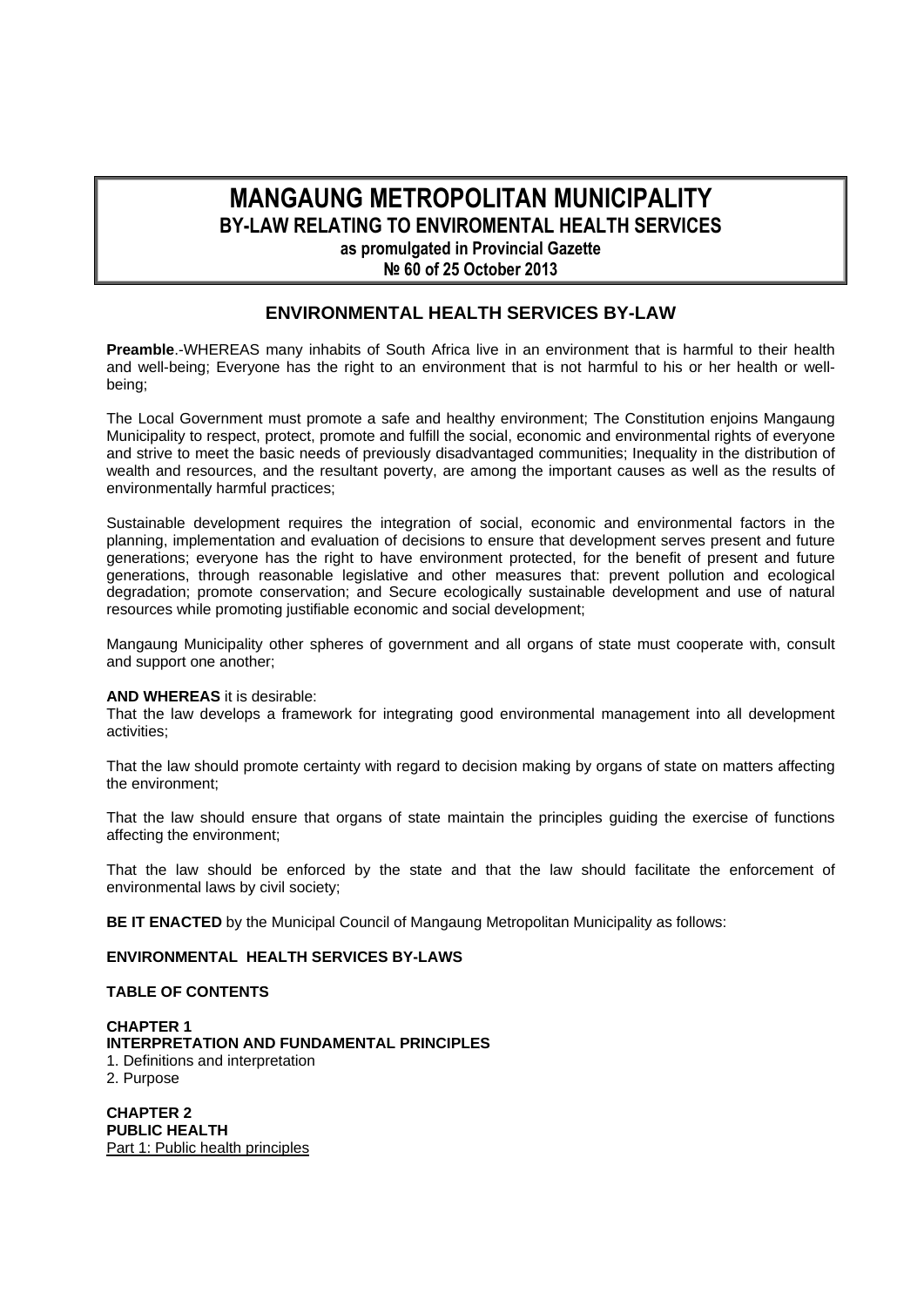3. Principles

4. Application of principles

Part 2: Public health hazards and public health nuisances

- 5. Prohibition on causing public health hazards
- 6. Camping permits
- 7. Duty to report public health hazards
- 8. Prohibition on causing public health nuisances

# **CHAPTER 3**

# **POTENTIALLY HAZARDOUS USES OF PREMISES AND ENFORCEMENT**

Part 1: Potentially hazardous uses

9. Duty to list potentially hazardous uses

- 10. Scheduled uses
- 11. Exemption certificates
- 12. Public health permits
- 13. Approval of measures, objects and materials
- 14. Application procedure
- 15. General terms applicable to certificates and permits
- 16. Suspension, cancellation and amendment of exemption certificates and permits

# Part 2: Enforcement, remedial work and costs

- 17. Demolition orders
- 18. Municipal remedial work
- 19. Cost orders

# **CHAPTER 4: SANITARY SERVICES**

- 20. Compulsory connection to municipal sewerage system
- 21. Prohibition against obstruction of sanitary services
- 22. Requirements in respect of toilet facilities
- 23. Toilets facilities for workers
- 24. Prohibition against use of a bucket toilet under the same roof as a dwelling
- 25. Condition of toilets, urinals, backyards and refuse areas
- 26. Separate storage of urine
- 27. Provision of tank for waste liquids in areas without sewers
- 28. Pumping of contents of underground tank to surface tank
- 29. Blocked or defective outlet pipes
- 30. Prohibition against urine in slops tanks

#### **CHAPTER 5 PRIVATE SEWERAGE WORKS**

- 31. Permit for provision of service for the removal of human excrement or urine
- 32. Permit for installation of sewerage works
- 33. Maintenance of sewerage works
- 34. Disposal of sewage, sewage effluent and wastewater without causing a public health nuisance and/or hazard
- 35. Compulsory use of Council's sewage removal service

#### **CHAPTER 6 WATER**

# 36. Definitions

- 37. Pollution of sources of water supply
- 38. Dangerous wells, boreholes and excavations
- 39. Provision of adequate water supply
- 40. Use of water from sources other than the municipal supply
- 41. Furnishing of particulars of the source of water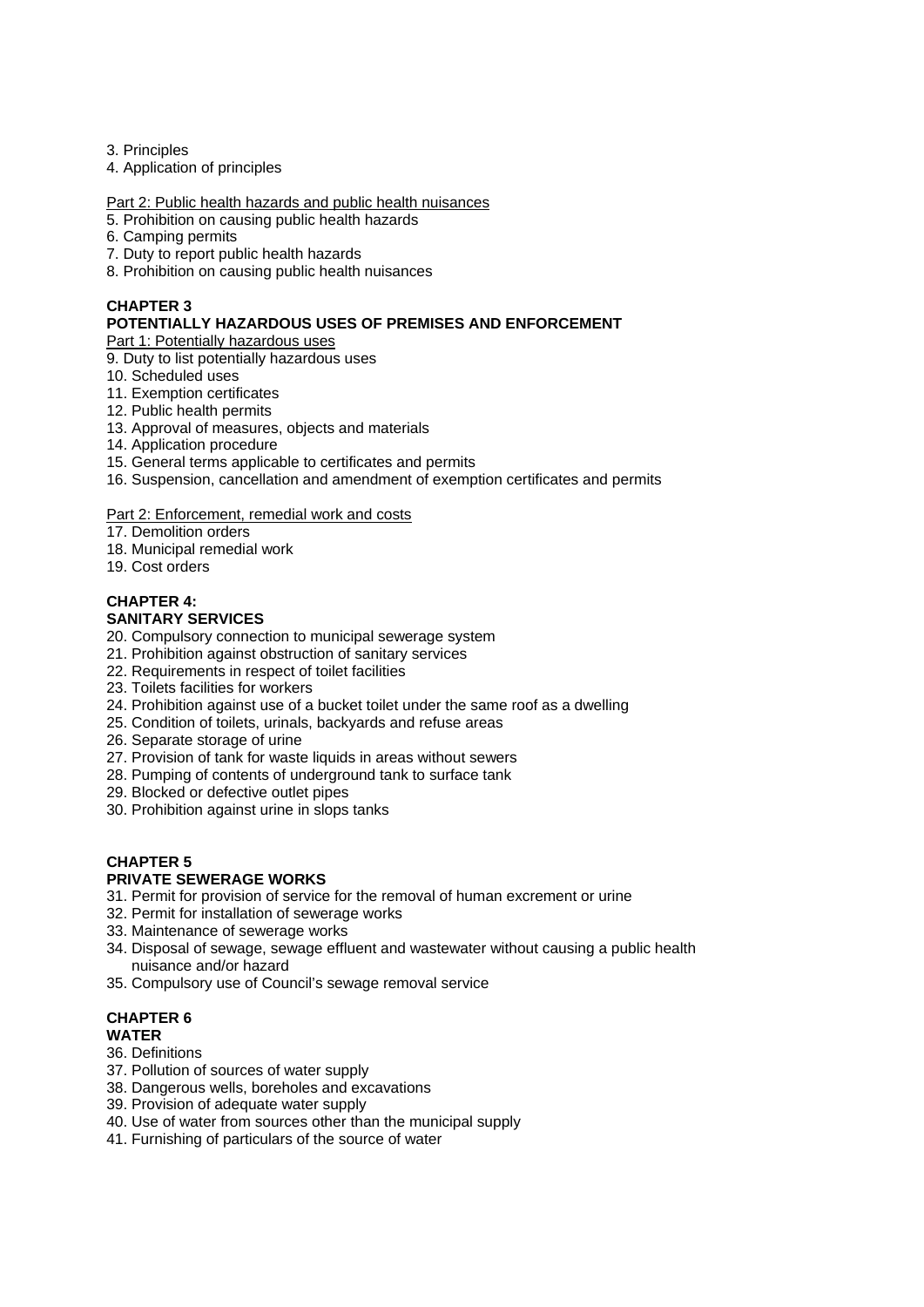- 42. Notice of the sinking or digging of a boreholes or wells
- 43. Storm water runoff from premises which may impact on public health
- 44. Containment of waste water

# **CHAPTER 7**

# **OFFENSIVE TRADES**

- 45. Definitions
- 46. Permit requirement
- 47. Requirements for premises
- 48. Duties of offensive traders
- 49. Liquid refuse/waste water from bone and tripe boiling
- 50. Liquids, tanks and tubs in leather making
- 51. Storage of rags, bones and waste

# **CHAPTER 8**

# **HAIRDRESSING, BEAUTY AND COSMETOLOGY SERVICES**

- 52. Definitions
- 53. Permit requirement
- 54. Requirements for premises
- 55. Duties of salon operators
- 56. Required minimum health standards for the operation of a salon
- 57. Prohibition against the use of salon premises for other purposes

# **CHAPTER 9**

# **SECOND-HAND GOODS**

- 58. Definitions
- 59. Requirements for premises
- 60. Duties of second-hand goods traders

#### **CHAPTER 10 ACCOMMODATION ESTABLISHMENTS**

- 61. Definitions
- 62. Permit requirement
- 63. Requirements for premises of accommodation establishments
- 64. Duties of operators of accommodation establishments

# **CHAPTER 11 SWIMMING POOLS AND SPA-BATHS**

- 65. Definitions
- 66. Requirements for premises
- 67. Duties of spa-bath keepers
- 68. Duties of swimming pool keepers
- 69. Water supply
- 70. Safety of water
- 71. Order and behaviour

# **CHAPTER 13**

KEEPING OF ANIMALS 72. Definitions

Part 1: General provisions relating to the keeping of animals 73. Application of Chapter

Part 2: Keeping of cattle, horses, mules and donkeys

74. Requirements for premises

75. Duties of keeper of cattle, horses, mules and donkeys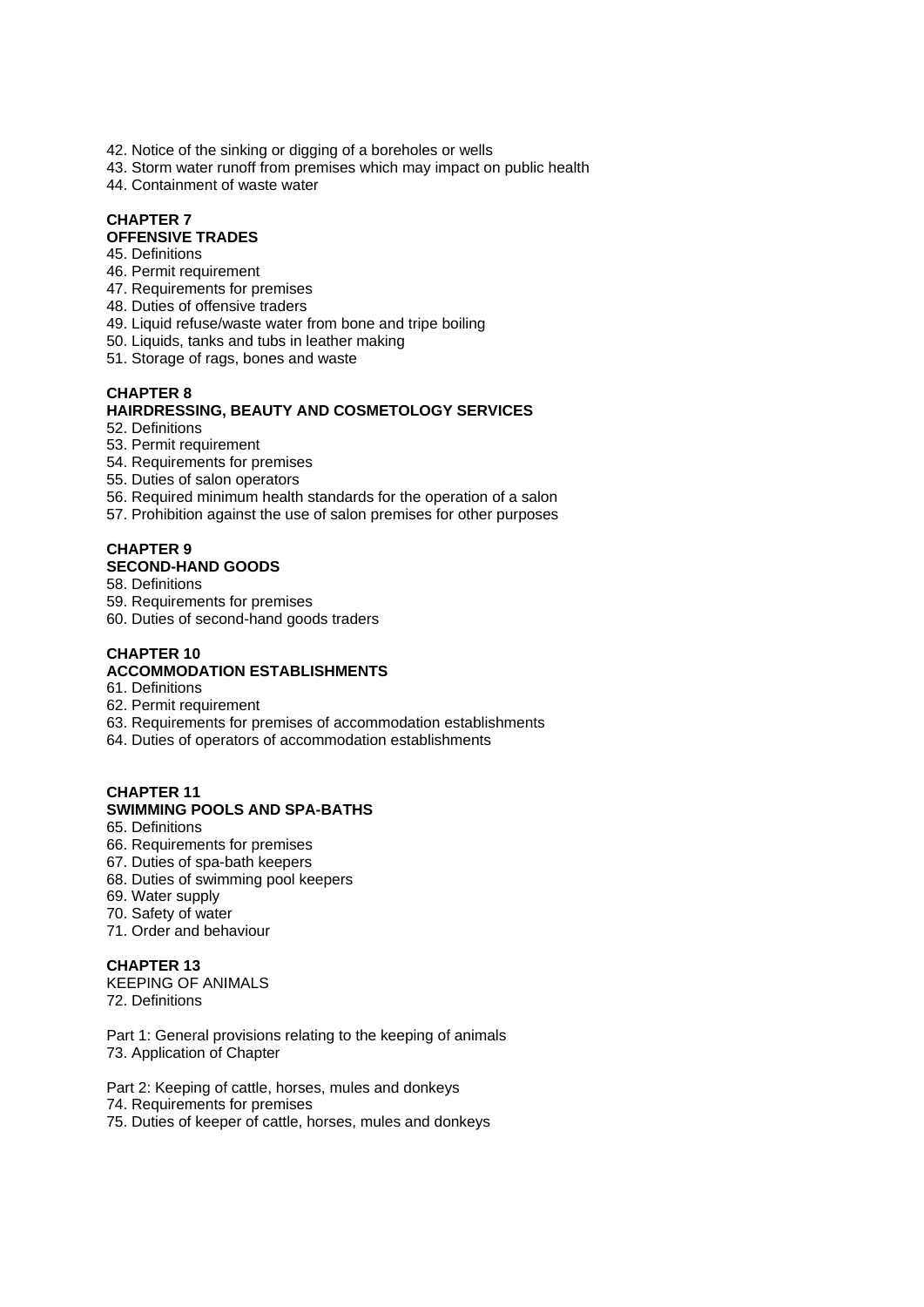Part 3: Keeping of goats and sheep

76. Application

- 77. Requirements for premises
- 78. Duties of keeper of goats and sheep

Part 4: Keeping of poultry 79. Application 80. Permit requirement 81. Requirements for premises 82 Duties of keepers of poultry

Part 5: Keeping of rabbits

83. Application

84. Permit requirement

85. Requirements for the premises

86. Duties of keepers of rabbits

Part 6: Keeping of birds other than poultry 87. Requirements for the premises 88. Duties of keepers of aviaries

Part 7: Kennels and catteries 89. Requirements for premises 90. Food preparation areas 91 Duties of keepers of kennels or catteries

Part 8: Pet shops and pet parlours 92. Requirements for premises 93. Duties of petshop or pet parlour keepers

Part 9: Keeping of wild animals 94. Requirements for the premises 95. Duties of keepers of wild animals Part 10: Keeping of pigs

96. Requirements for premises 97. Duties of keepers of pigs

Part 11: Keeping of pets 98. Duties of keepers of pets

Part 12: General provisions 99. Drainage 100. Requirements for keeping of bees 101. Illness attributable to animals, poultry or birds 102. Keeping of and slaughtering animals for religious and ceremonial purposes

# **CHAPTER 14**

**CARAVAN PARKS AND CAMPING GROUNDS**  103. Definitions 104. Requirements for premises 105. Sanitary Facilities

**CHAPTER 15 EXHUMATIONS** 106. Application to exhume a body or body ashes 107. Exhumation requirements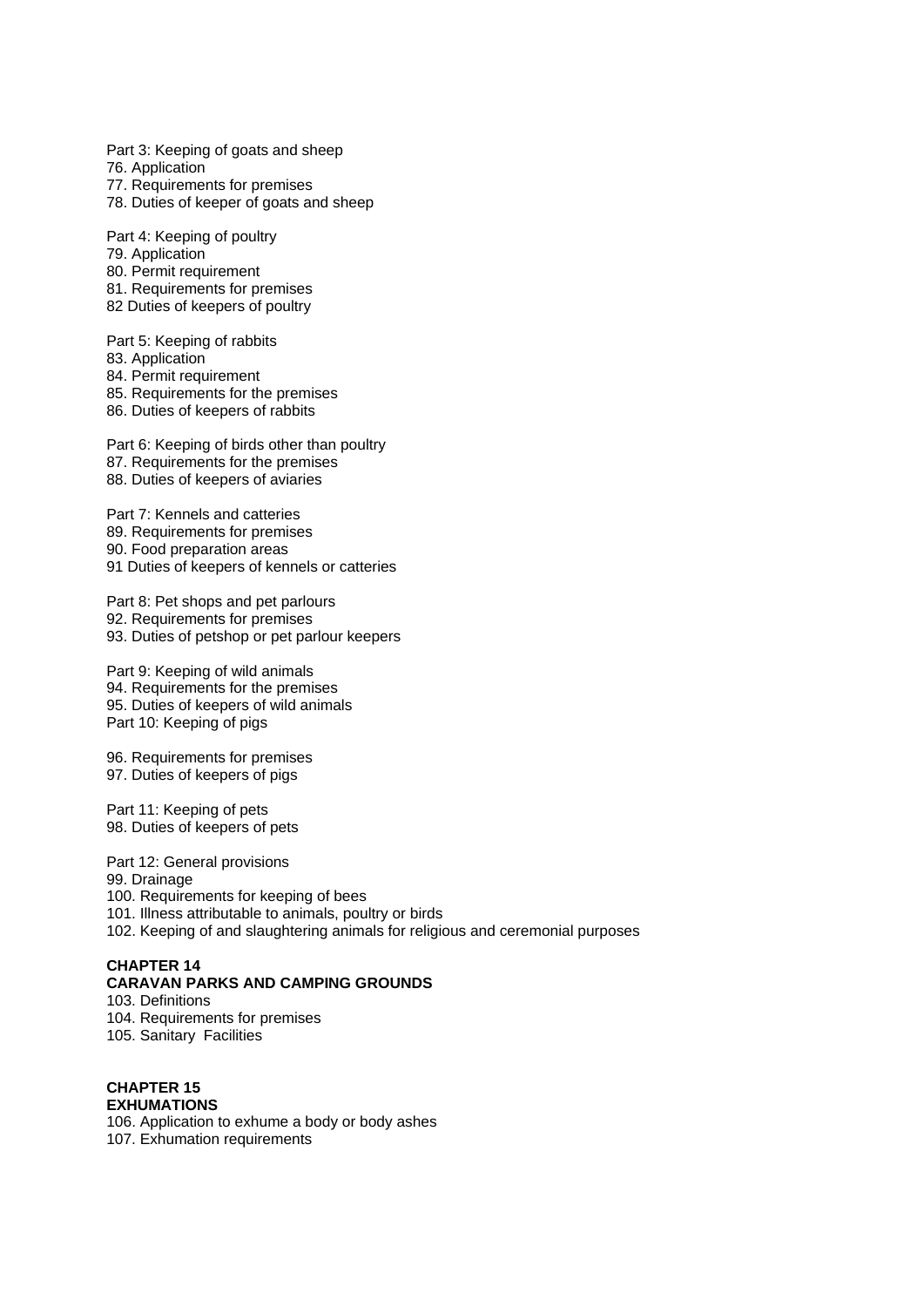108. General provision

# **CHAPTER 16 LAUNDRIES**

- 109. Definitions
- 110. Application
- 111. Requirements of a Laundry
- 112. Requirements for building, appliances, apparatus, and furniture
- 113. Department stores
- 114. Prohibited actions
- 115. Infectious diseases
- 116. Offences and penalties
- 117. Repeal

#### **CHAPTER 17 AIR POLLUTION CONTROL**

Part I: Interpretations and Fundamental Principles

118. Definitions

Part II: Duty of Care

- 119. Person causing air pollution
- Part III: Smoke Emissions from premises other than Dwellings
- 120. Application
- 121. Prohibition
- 122. Installation of fuel-burning equipment
- 123. Operation of fuel-burning equipment
- 124. Presumptions
- 125. Installation and operation of obscuration measuring equipment
- 126. Monitoring and sampling
- 127. Exemption
- Part IV: Smoke Emissions from Dwellings
- 128. Restrictions to emission of dark smoke
- Part V: Emissions caused by open burning
- 129. Open burning of any material on any land
- Part VI: Emissions from compressed ignition powered vehicles
- 130. Prohibition
- 131. Stopping of vehicles for inspection and testing
- 132. Testing Procedure
- 133. Repair notice
- Part VIII: Emissions that cause a nuisance
- 134. Prohibition
- 135. Abatement notice
- 136. Steps to abate nuisance
- Part VIII: Appeals 137. Appeal against decision of authorized person
- Part IX: General Provisions 138. Conflict 139. Offences and Penalties 140 Exemptions

# **CHAPTER 18**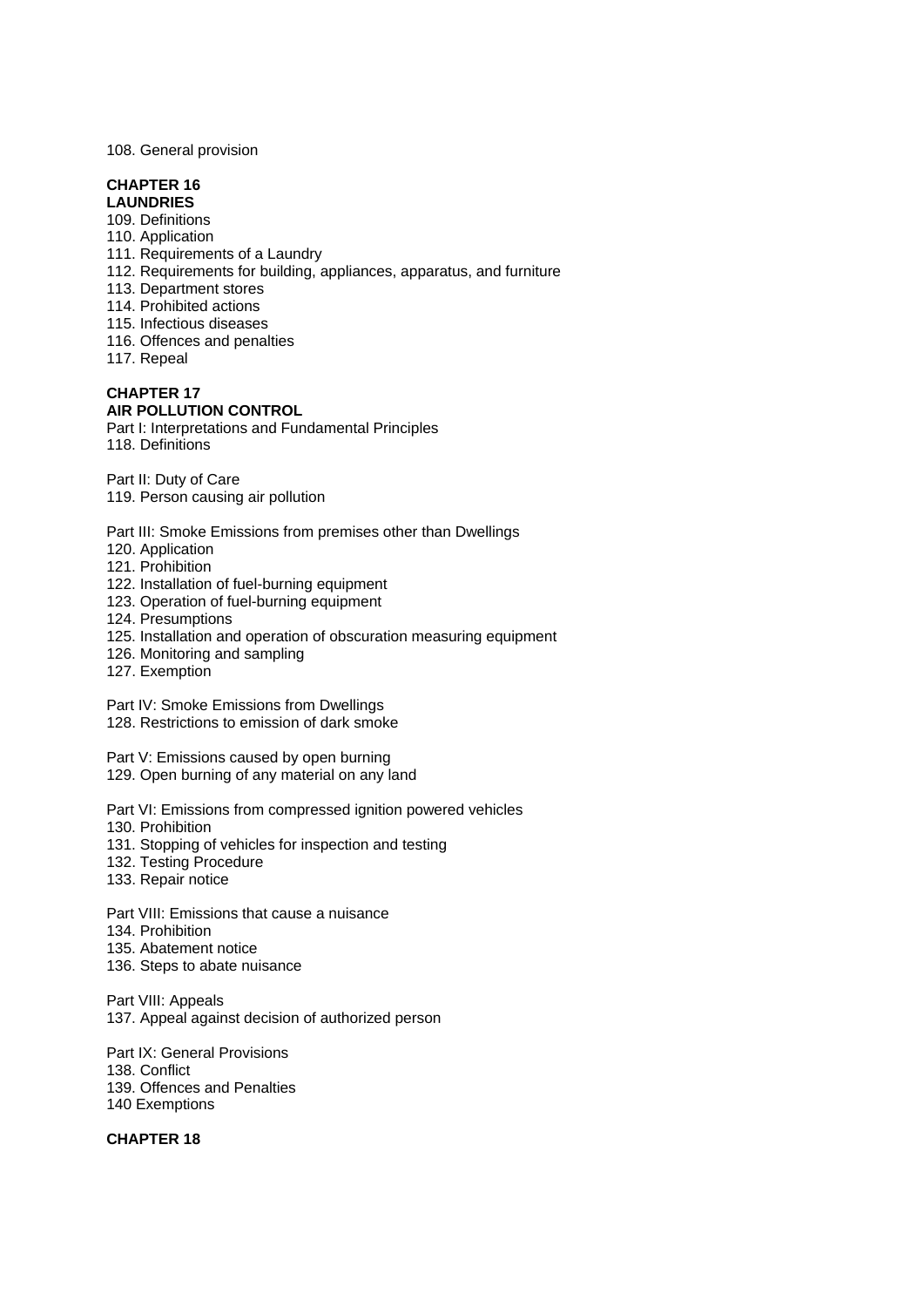# **HEALTH CARE WASTE**

141 Definitions 142 Separation at source 143 Duties of transporters 144 Disposal of health care risk waste 145 Duty to register 146 Powers of environmental health practitioners 147 Offences

#### **CHAPTER 19 MISCELLANEOUS**

- 148 Duties of Council
- 149 Offences and penalties
- 150 Serving of notices
- 151 Application to the State
- 152 Repeal
- 153 Short title

# SCHEDULE 1: **PUBLIC HEALTH NUISANCES**

- 1. Public Health Nuisances
- 2. Pest control
- 3. Air pollution
- 4. Fouling and littering on public places and open spaces

# SCHEDULE 2: **SCHEDULED USES**

Part A: Activities for which a permit is required Part B: Scheduled uses

SCHEDULE 3 By laws repealed.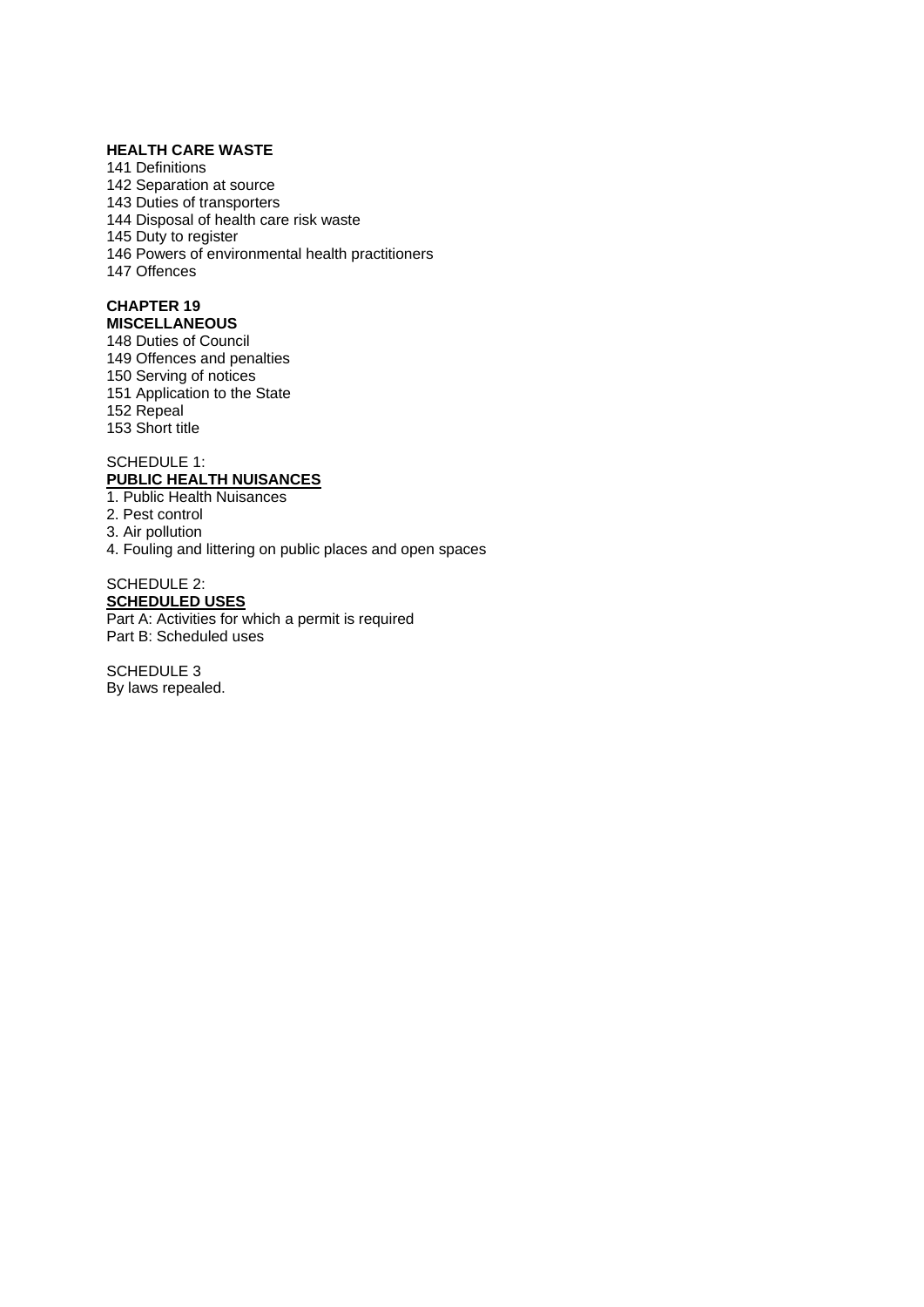# **CHAPTER 1**

# **INTERPRETATION AND FUNDAMENTAL PRINCIPLES**

- 1. Definitions and interpretation-In these By-laws, unless the context otherwise indicates –
- **"adequate**" when used to describe a standard or manner in which anything required by these By-laws must be done, means the standard or manner that, in the opinion of an environmental health practitioner, is sufficient to safeguard public health, and to achieve the purpose and apply the principles of these By laws and "adequately" has a corresponding meaning;
- **"approved"** when used to describe a particular object, measure or material, means an object, measure or material which has been approved in terms of section 12 as being adequate in specified circumstances to prevent, or reduce to a level acceptable to the Council, the risk of any public health hazard or public health nuisance occurring, continuing or recurring;
- **"authorised official"** means any official of the Council or a delegated person who has been authorised by the Council to administer, implement and enforce the provisions of these By-laws;
- **"communicable diseases"** means any disease which can be communicated directly or indirectly from any animal or through any agent to any person or from any person suffering there from or who is a carrier thereof, to any other person;
- **"Municipality"** means –

(a) the Mangaung Metropolitan Municipality established in terms of the provisions of section 12 of the Local Government: Municipal Structures Act No. 117 of 1998, as amended, exercising its legislative and executive authority through its municipal Council; or

- (b) its successor in title; or
- (c) a structure or person exercising a delegated power or carrying out an instruction, where any power in these By-laws has been delegated or sub-delegated, or an instruction given, as contemplated in section 59 of the Local Government: Municipal Systems Act, 2000 (Act No. 32 of 2000); or
- (d) a service provider fulfilling a responsibility under these By-laws, assigned to it in terms of section 81(2) of the Local Government: Municipal Systems Act, or any other law, as the case may be;
- **"Council"** means the Council of the Mangaung Metropolitan Municipality;
- **"dwelling"** means any house, room, shed, hut, tent, cave, container, shelter, vehicle, boat or any other structure or place whatsoever, any part of which is used or appears intended for use by any human being for sleeping or in which any human being dwells or sleeps and "room" has a corresponding meaning;
- **"environmental health"** the identification, evaluation and control of all those factors in the environment (biological, physical and chemical) that may have a deleterious effect on the health and well-being of people in the municipal area;
- **"environmental health practitioner"** means an official appointed by the Council, and who is duly registered as an environmental health practitioner with the Health Professions Council of South Africa in terms of section 33(1) of the Medical Dental and Supplementary Health Professions Act, 1974 (Act No. 56 of 1974);

**"exemption certificate"** means a certificate issued in terms of section 11;

- **"hot water"** means water which has a minimum temperature of 55°C at the point of discharge;
- **"municipal area"** means the area under the jurisdiction of the Council;
- **"municipal manager"** means a person appointed as such by the Council in terms of the provisions of section 2 of the Local Government: Municipal Systems Amendment Act No. 7 of 2011;

**"National Building Regulations and Building Standards Act"** means the National Building Regulations and Building Standards Act, 1977 (Act No. 103 of 1977) as amended;

- **"occupier",** in relation to any premises, means any person –
- (a) occupying the premises;
- (b) leasing the premises;
- (c) who is not occupying the premises but is entitled to do so; or
- (d) who manages the premises or a business on the premises on behalf of a person referred to in paragraph (a), (b) or (c);
- **"organ of state"** means an organ of state as defined in section 239 of the Constitution of the Republic of South Africa Act, 1996 (Act No.108 of 1996);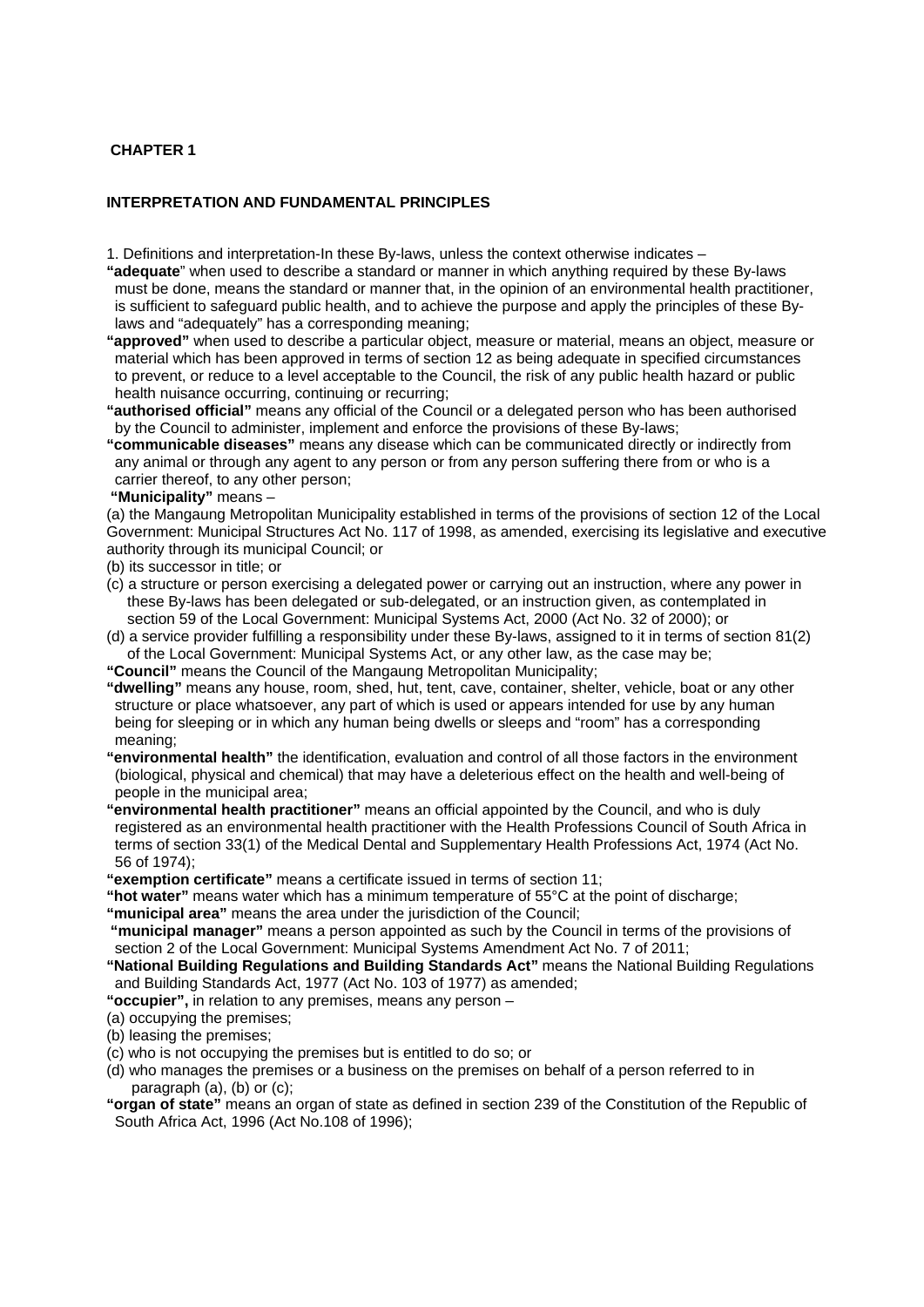**"owner",** in relation to any premises, means –

- (a) the person in whose name the title to the premises is registered, and includes the holder of a stand licence; or
- (b) if the person referred to in paragraph (a) is dead, insolvent, mentally ill, a minor or under any legal incapacity, the executor, guardian or other person who is legally responsible for administering that person's estate;
- **"permit"** means a public health permit issued by the Council in terms of the section 11;
- **"person"** means a natural person or a juristic person, and includes an organ of state;
- **"pest"** means any animal, reptile, insect or mammal, which may create a public health hazard or public health nuisance if it is present in significant numbers and without limitation, includes rats, mice, flies, mosquitoes, bed bugs, fleas, lice, termites and cockroaches;
- **"potable water"** means water that complies with the requirements set out in South African National Standards 241: Water for Domestic Supplies;

**"premises"** means –

- (a) any land without any buildings or other structures on it;
- (b) any building or other structure and the land on which it is situated;
- (c) any land which adjoins land referred to in paragraph (a) or (b) and any building or other structure on the adjoining land, if that land, building or structure is occupied or used in connection with any activity carried out on the premises referred to in paragraph (a) or (b); or
- (d) any land on which a caravan park or camping ground is situated; or
- (e) any vessel, vehicle or movable structure which is used for a scheduled use;
- **"prescribed fee"** means a fee determined by the Council by resolution in terms of section 75 (1) A of the Local Government: Municipal Systems Act, 2000 (Act 32 of 2000) as amended;
- **"public health"** means the art and science which aim at preventing disease, prolonging life and promoting health through the organized efforts of society and includes the mental and physical health and well-being of people in the municipal area;
- **"public health hazard"** means any actual threat to public health, and without limitation, includes –
- (a) the circumstances referred to in section 5 (3);
- (b) unsanitary conditions;
- (c) circumstances which make it easier for a communicable disease to break out or spread;
- (d) circumstances which make food or drink, including water for domestic consumption, unhygienic or unsafe to eat or drink; and
- (e) circumstances which allow pests to infest any place where they may affect public health;
- **"public health nuisance"** means the use of any premises or place in a manner which creates conditions that significantly increase the risk of a public health hazard occurring or which compromises any aspect of public health to an extent that is more than trivial or insignificant, and without limitation, includes those circumstances in which a public health nuisance is considered to exist in terms of Schedule 1;
- **"public place"** means any road, street, thoroughfare, bridge, overhead bridge, subway, foot pavement, footpath, sidewalk, lane, square, open space, garden park, path, bus or taxi rank, servitude or enclosed space vested in the Council and includes any road, place or thoroughfare which is in the undisturbed use of the public or which the public have the right to use, and includes a public place as defined in the Tobacco Control Amendment Act 12 of 1999.
- **"scheduled use"** means a use listed in Schedule 2.
- **"proclaimed township"** means an approved township as contemplated in the Mangaung Town Planning Scheme, or a township approved in terms of any prior law relating to townships;
- **"Vector"** means any organism, including but not limited to, rats, bats, mice, cockroaches, fleas, flies, mites , mosquitoes and ticks, which is capable of transmitting a pathogen to the people, or capable of causing food to become unclean, unwholesome, spoiled, adulterated, or unsafe for human.
- **"vicinity"** the area as seen in the context of the problem which could range from adjacent premises up to an entire neighbourhood.
- (2) Unless the context otherwise indicates, any word or expression which is defined in any Chapter, has the same meaning wherever it is used in these By-laws.
- (3) If any provision in these By-laws vests or imposes any power, function or duty of the Council in or on an employee of the Council and such power, function or duty has in terms of section 81(2) of the Local Government: Municipal Systems Act, 2000, of any other law, been assigned to a service provider, the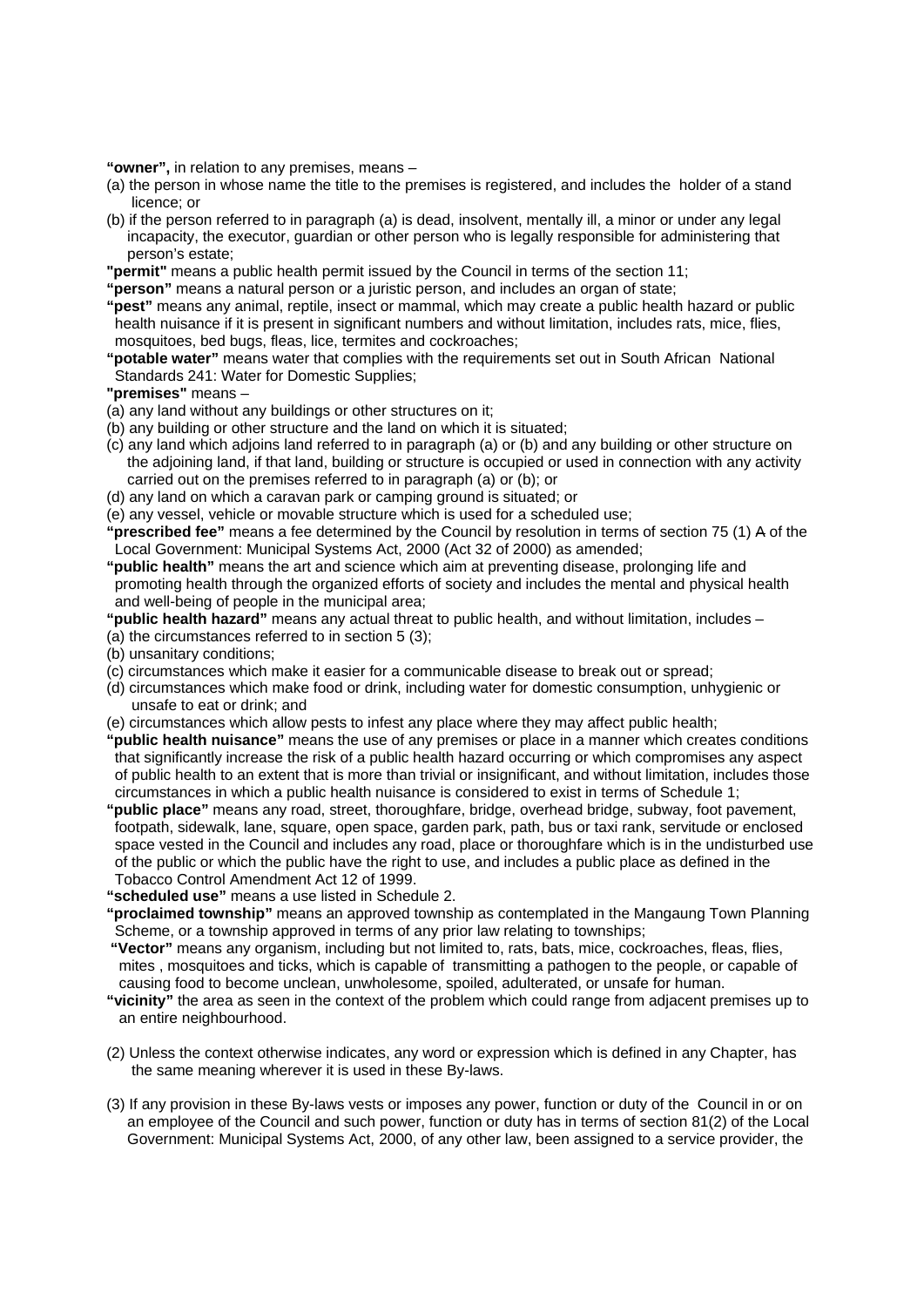reference to such employee must be read as a reference to the service provider or, where applicable, an employee of the service provider authorised by it.

- 2. **Purpose-** The purpose of these By-laws is to enable the Council to set minimum environmental health standards to prevent disease, prolong life, protect and promote the health and well-being of people in the municipal area by -
- (a) providing, in conjunction with any other applicable law, an effective legal and administrative framework within which the Council can –
- (i) manage and regulate activities that have the potential to impact adversely on public health; and (ii) require premises to be properly maintained and managed; and
- (b) defining the rights and obligations of the Council and the public in relation to this purpose.

# **CHAPTER 2**

# **PUBLIC HEALTH**

# **Part 1: Public health principles**

- 1. Principles- The principles set out in this section apply throughout the Municipality to the actions of all organs of state that may significantly affect the environment and:
- (a) Shall apply alongside all other appropriate and relevant considerations, including the state's responsibility to respect, protect, promote and fulfill the social and economic rights in chapter 2 of the constitution and in particular the basic needs of categories of persons disadvantaged by unfair discrimination;
- (b) Serve as guidelines by reference to which any decision in terms of these Bylaws or any statutory provision concerning the protection of the environment;
- (c) Guide the interpretation, administration and implementation of these Bylaws, and any other law concerned with the protection or management of the environment
- (d) In the event of any inconsistency between the provision of these by-laws and any other legislation in force when these by-laws takes effect and which regulates any aspects of environmental health in the provision of National and/ or Provincial legislation prevails in order of precedence.
- 2. Environmental management must place local people and their needs at the forefront of its concern, and serve their physical, psychological, developmental, cultural and social interests equitably.
- 3. Development must be socially, environmentally and economically sustainable.
- 4(a) Sustainable development requires the consideration of all relevant factors including, and not limited to, the following:
	- (i) That the disturbance of ecosystem and of loss of biological diversity are avoided, or where they cannot be altogether avoided, are minimised and remedied;
	- (ii) That pollution and degradation of the environment are avoided, or, where they cannot be altogether avoided, are minimised and remedied;
	- (iii) That the disturbance of landscapes and sites that constitute the nation's cultural heritage is avoided, or where it cannot be altogether avoided, is minimised, remedied;
	- (iv) That waste is avoided, or where it cannot be altogether avoided, minimised and re-used or recycled where possible and otherwise disposed of in a responsible manner;
	- (v) That the use and exploitation of non-renewable natural resources is responsible and equitable, and takes into account the consequences of the depletion of the resource;
	- (vi) That the development, use and exploitation of renewable resources and ecosystems of which they are part do not exceed the level beyond which their integrity is jeopardized;
- (vii) That a risk averse and cautious approach is applied, which takes into account the limits of the current knowledge about the consequences of decisions and actions; and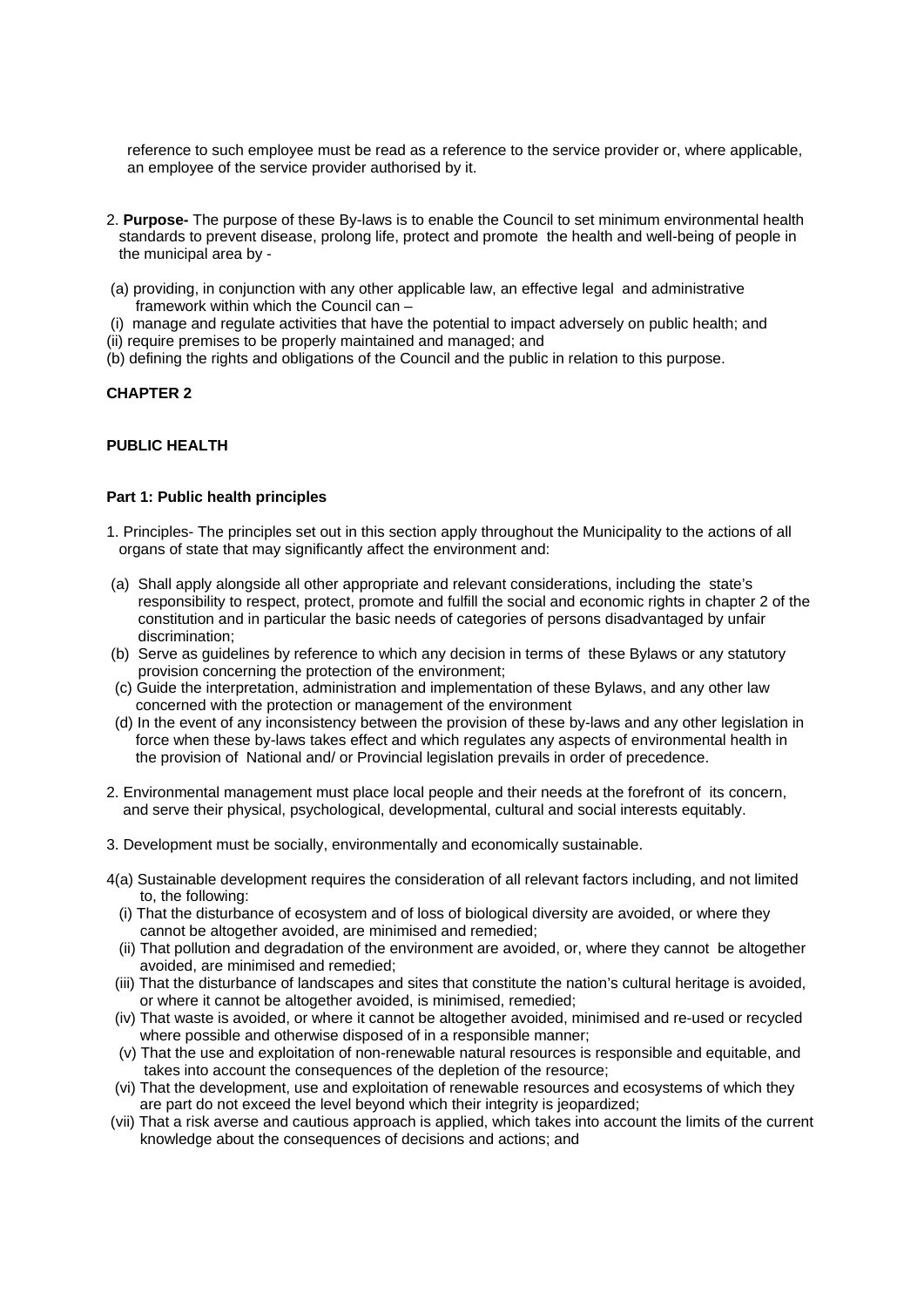- (viii) That negative impacts on the environment and on people's environmental rights be anticipated and prevented, and where they cannot be altogether prevented, are minimised and remedied.
- (b) Environmental management must be integrated, acknowledging that all elements of the environment are linked and interrelated, and it must take into account the effects of decision on all aspects of the environment and all the people in the environment by pursuing the selection of the best practicable environmental option.
- (c) Environmental justice must be pursued so that adverse environmental impacts shall not be distributed in such a manner as to unfairly discriminate against any person, particularly vulnerable and disadvantaged persons.
- (d) Equitable access to environmental resources, benefits and services to meet basic human needs to ensure human well-being must be pursued and special measures may be taken to ensure access thereto by categories of persons disadvantaged by unfair discrimination.
- (e) Responsibility for the environmental health and safety consequences of a policy, programme, project, product, process, service or activity exists throughout its life cycle.
- (f) The participation of all interested and affected parties in environmental governance must be promoted, and all people must have the opportunity to develop the understanding, skills and capacity necessary for achieving equitable and effective participation, and participation by vulnerable and disadvantaged persons must be ensured.
- (g) Decisions must take into account the interests, needs and values of all interested and affected parties, and this includes recognizing all forms of knowledge, including traditional and ordinary knowledge.
- (h) Community well-being and empowerment must be promoted through environmental education, the raising of environmental awareness, the sharing of knowledge and experience and other appropriate means.
- (i) The social, economic and environmental impacts of activities, including disadvantages and benefits, must be considered, assessed and evaluated, and decisions must be appropriate in the light of such consideration and assessment.
- (j) The right of workers to refuse that is harmful to human health or environment and to be informed of dangers must be respected and protected.
- (k) Decisions must be taken in an open and transparent manner, and access to information must be provided in accordance with the law.
- (l) There must be intergovernmental coordination and harmonization of policies, legislation and actions relating to the environment.
- (m) Actual or potential conflicts of interest between organs of state should be resolved through conflict resolution procedures.
- (n) Global and international responsibilities relating to the environment must be discharged in the local interest.
- (o) The environment is held in public trust for the people, the beneficial use of environmental resources must serve the public interest and the environment must be protected as the people's common heritage.
- (p) The cost of remedying pollution, environmental degradation and consequent adverse health effects and preventing, controlling or minimising further pollution, environmental damage or adverse health effects must be paid for by those responsible for harming the environment.
- (q) The vital role of women and youth in environmental management and development must be recognised and their full participation therein must be promoted.
- (r) Sensitive, vulnerable, highly dynamic or stressed ecosystems, such as estuaries, wetlands, and similar systems require specific attention in management and planning procedures especially where they are subject to significant human resource usage and development pressure.

# **Part 2: Public health hazards and public health nuisances**

5. Prohibition on causing public health hazards-

- (1) No person may create a public health hazard anywhere in the municipal area.
- (2) Every owner or occupier of premises must ensure that a public health hazard does not occur on those premises.
- (3) An owner or occupier of premises creates a public health hazard if
	- (a) the premises are infested with pests or pests are breeding on the premises;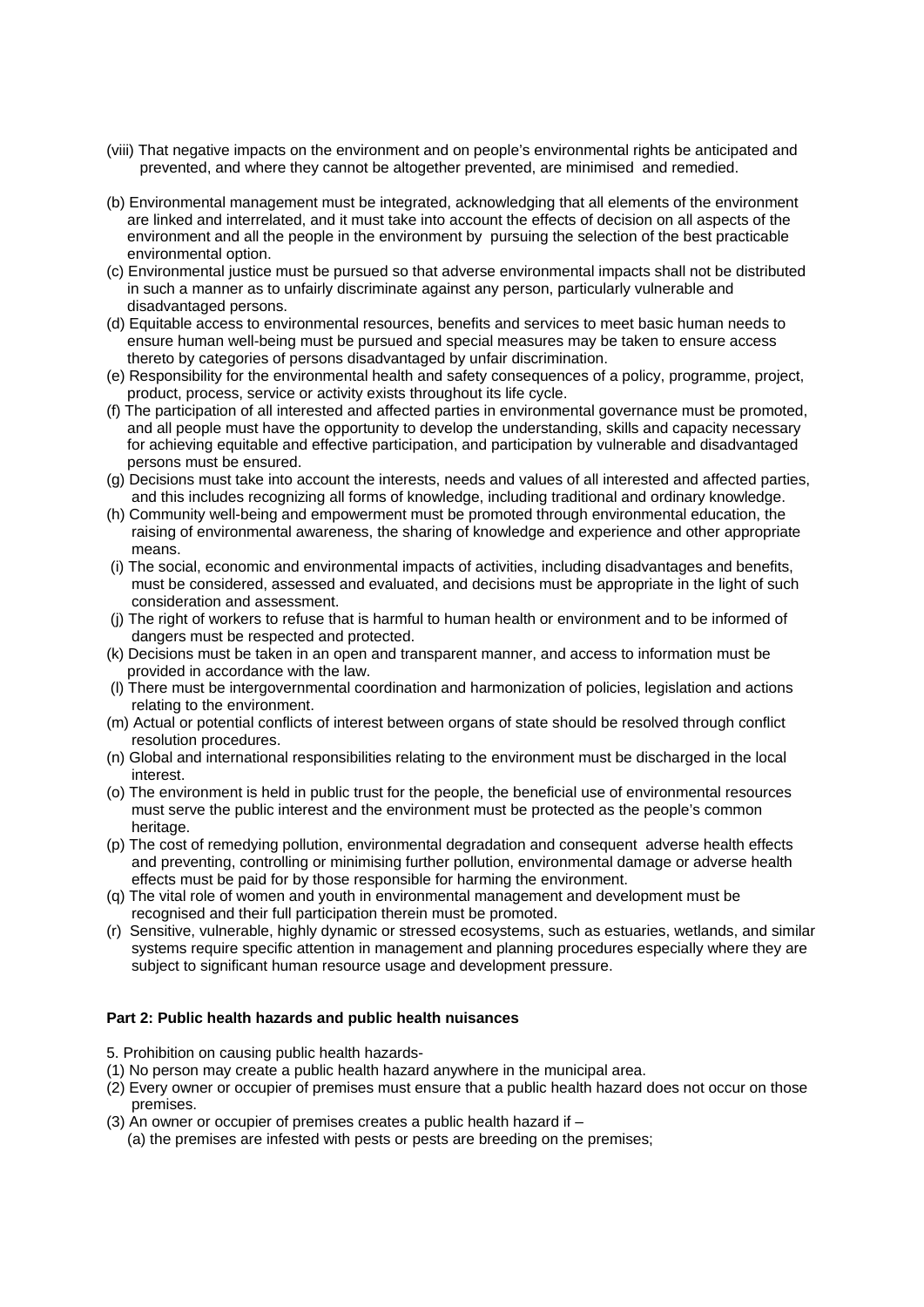- (b) there are conditions on the premises which are conducive to the spread of a communicable disease or which may cause a non-communicable disease;
- (c) there is any unsanitary condition in any part of the premises; or
- (d) any water supply for domestic consumption on the premises is unsafe for human consumption.
- 6. Camping permits- No person shall, without the written permission of Council, occupy or permit to be occupied for human habitation a caravan, tent or other shelter of any description on un-serviced land except on an authorized camping or caravan site.
- 7. Duty to report public health hazards- The owner or occupier of premises who knows or who is reasonably expected to know of a public health hazard on those premises must within 24 hours of becoming aware of its existence –
	- (a) eliminate the public health hazard; or
	- (b) if the owner or occupier is unable to comply with paragraph (a), take reasonable steps to reduce the risk to public health and forthwith report the existence of the public health hazard to the Environmental Health Department in writing.
- 8. Prohibition on causing public health nuisances.
- (1) No person may cause a public health nuisance anywhere in the municipal area.
- (2) Every owner or occupier of premises must ensure that a public health nuisance does not arise on those premises.

# **CHAPTER 3**

#### **POTENTIALLY HAZARDOUS USES OF PREMISES AND ENFORCEMENT Part 1: Potentially hazardous uses**

- 9. Duty to list potentially hazardous uses- If the Council reasonably believes that any premises have been, or are likely to be, used for a purpose or in a manner that has caused, or is likely to cause, a public health hazard or to create a public health nuisance unless reasonable measures are taken to avoid the risk or to reduce it to an acceptable level, the Council must list the activity concerned in Schedule 2 and must prescribe measures that must be taken to avoid the risk or reduce it to a level acceptable to the Council.
- 10. Scheduled uses-
- (1) Any person who uses premises in a manner or for a purpose listed in Schedule 2 must comply with every provision specified in the Chapter of these By-laws relating to that use, unless that person has been granted an exemption in terms of section 11 from complying with any such provision.
- (2) Any person who uses premises in a manner or for a purpose that is listed in Part A of Schedule 2, must obtain a permit in terms of section 12 before commencing that use and must comply with the terms and conditions of that permit.
- 11. Exemption certificates-
- (1) Any person who wants to undertake a scheduled use on any premises but wishes to be exempted from complying with any requirement of these By-laws relating to the use concerned, must apply to the Council in accordance with section 14 for an exemption certificate.
- (2) The Environmental Health Department may grant an exemption certificate, subject to such conditions as it may impose, if an environmental health practitioner is satisfied that –
	- (a) the measures taken to avoid or reduce the risk to public health arising from the scheduled use are equivalent to or better than the measures required by the relevant requirement of these By-laws; and
	- (b) the scheduled use in respect of which the exemption is required, is not likely to cause a public health hazard or a public health nuisance.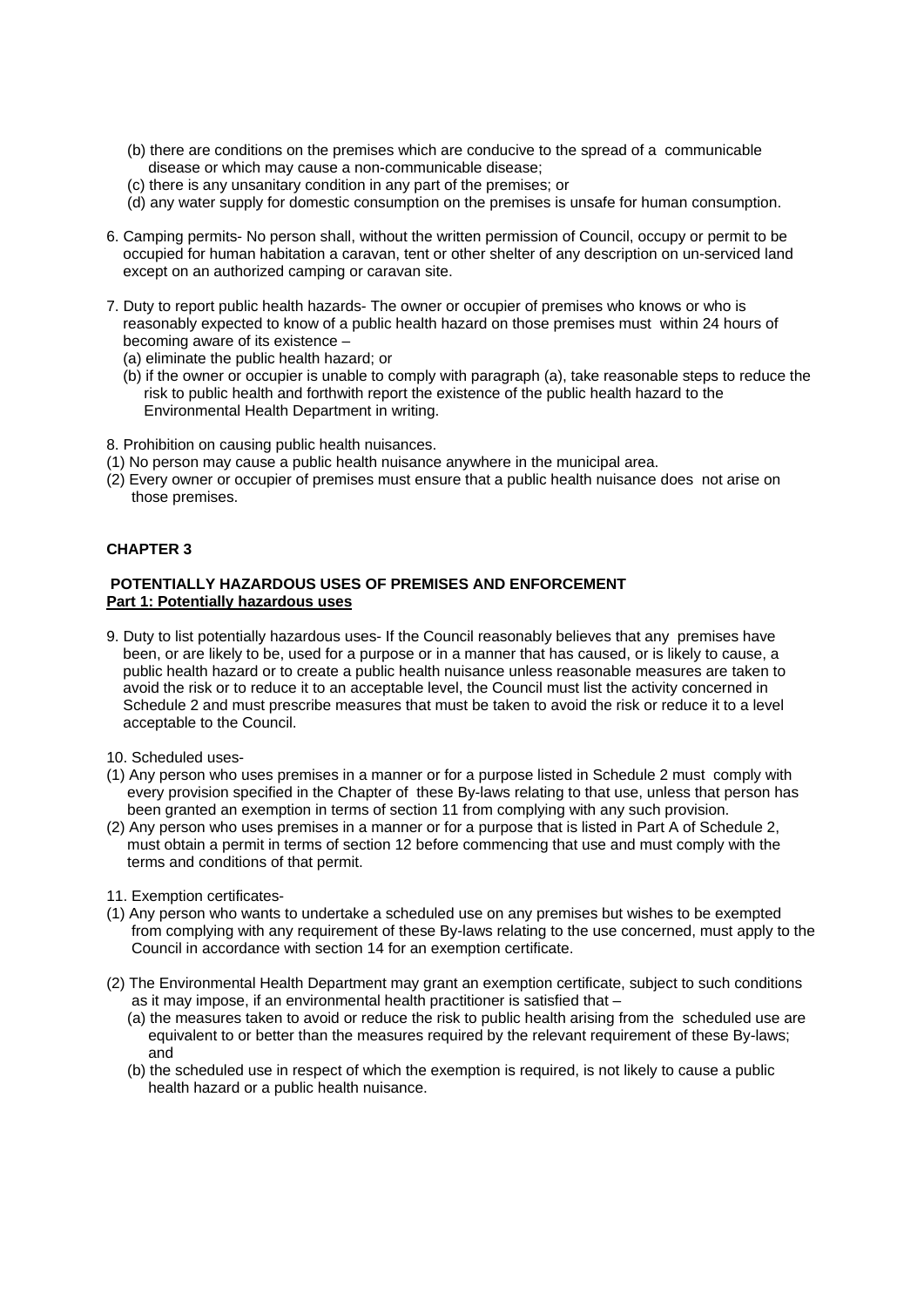- 12. Public health permits-
- (1) Any person who wants to undertake a scheduled use that is listed in Part A of Schedule 2, must apply to the Council's Environmental Health Department in accordance with section 14 for a public health permit.
- (2) The Council may issue a public health permit to the owner or occupier of any premises, if an environmental health practitioner is satisfied that the use for which the permit is required is not likely to cause a public health hazard or a public health nuisance.
- (3) A public health permit
	- (a) must be issued subject to conditions aimed at reducing the risk to public health created by the scheduled use, to a level acceptable to the Council;
	- (b) may exempt the permit holder from complying with any relevant provision of these By-laws, if the Council reasonably believes that the permit requires the permit holder to take measures to avoid or reduce the risk to public health arising from the activity that are equivalent to, or better than, the measures required by the relevant provision of these By-laws; and
	- (c) may approve any activity authorized by the permit approved in terms of these By-laws.
- 13. Approval of measures, objects and materials-
- (1) The Council may approve, provided that the said approval is not in conflict with any other legal requirement and /or public interest, any object or material used, or any measure taken, in specified circumstances as being adequate to eliminate the risk of any public health hazard or public health nuisance occurring, continuing or recurring, or to reduce that risk to a level acceptable to the Council.
- (2) An object, material or measure referred to in subsection (1) may be approved by the Council in –
	- (a) a public health permit; or
	- (b) guidelines prescribed by the Council in terms of subsection (3).
- (3) The Council may publish guidelines in the Provincial Gazette which describe
	- (a) appropriate measures that can be taken and objects and materials that can be used, to eliminate the risk of any public health hazard or public health nuisance occurring, continuing or recurring, or to reduce that risk to a level acceptable to the Council; and
	- (b) the circumstances in which taking these measures or using these objects or materials are acceptable to the Council.
- 14. Application procedure-
- (1) Any person who wants to obtain an exemption certificate or a permit must apply to the Council's Environmental Health Department in writing in a form attached as Annexure 1, prior to undertaking the scheduled use concerned.
- (2) When the Council receives an application contemplated in subsection (1), it must ensure that the relevant premises concerned are inspected by an Environmental Health Practitioner as soon as reasonably possible.
- (3) Before deciding whether or not to approve an application contemplated in subsection (1), the Council –
- (a) must ensure that any persons in the vicinity of the premises whose health or well- being may be affected if the premises are to be/ or used for the scheduled use concerned, have been consulted and have had an opportunity to make representations; and
- (b) may require the applicant to provide any further information which the Council considers relevant to enable it to make an informed decision.
- (4) In deciding whether or not to issue an exemption certificate or a permit, and what terms and conditions, if any, to include in it, the Council must apply the public health principles set out in Part 1 of chapter 2
- 15. General terms applicable to certificates and permits-
- (1) An exemption certificate or a permit–
	- (a) is not transferable from one person to another; and
	- (b) applies only to the premises specified in that certificate or permit.
- (2) Every exemption certificate or permit must–
	- (a) specify the address and other relevant details regarding the location of the premises concerned;
	- (b) describe the premises concerned;
	- (c) describe the activity concerned;
	- (d) specify terms and conditions imposed, if any;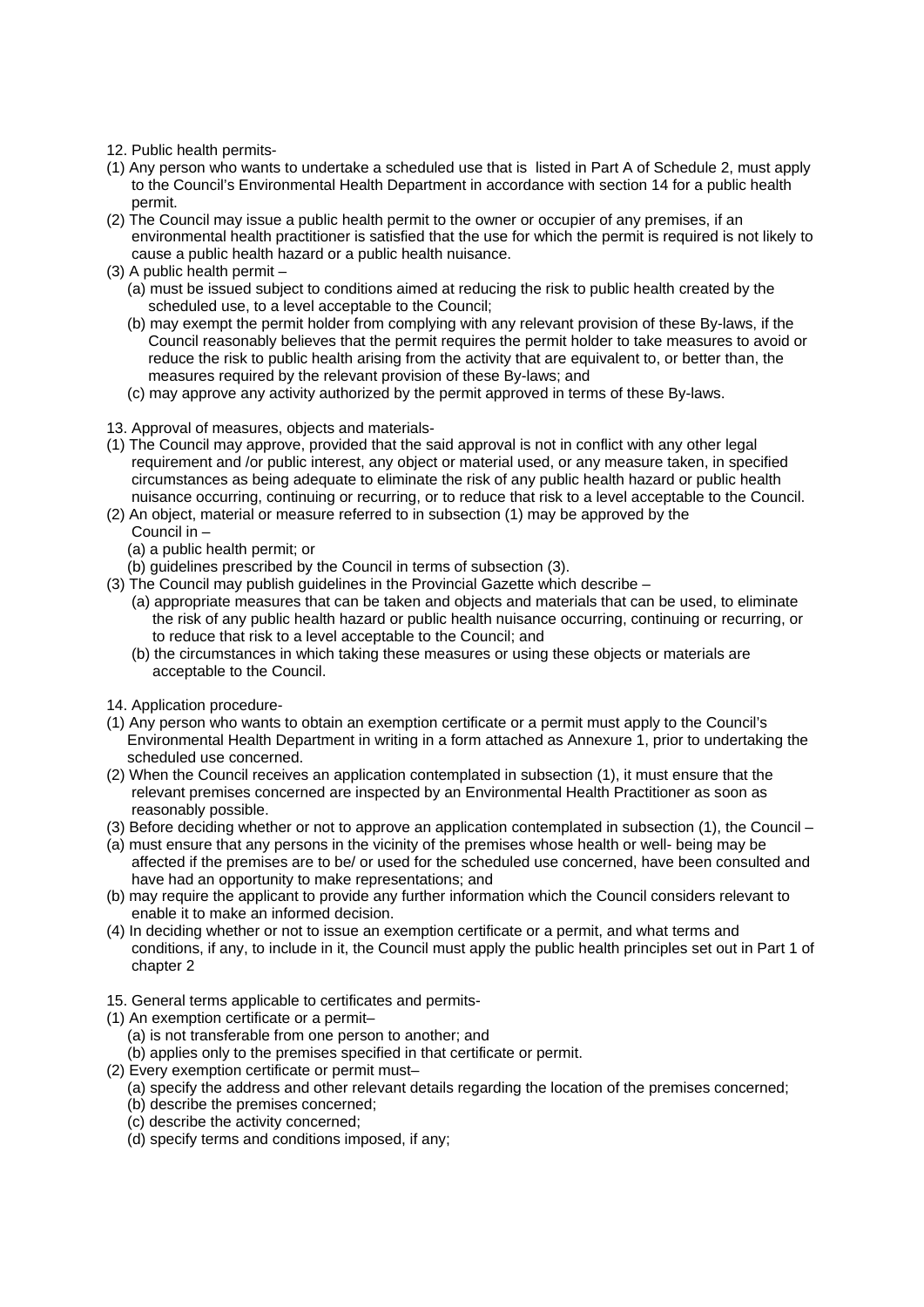(e) indicate the expiry date; and

- (f) any other term or condition that the Council may deem fit.
- (3) An applicant must pay a prescribed fee, if so determined by the Council, in respect of an application for a permit or exemption certificate and such fee must accompany the application.
- (4) The Council may refuse to consider an application until it has been provided with the information that it reasonably requires to make an informed decision and until the prescribed fee has been paid.
- 16. Suspension, cancellation and amendment of exemption certificates and permits-
- (1) Council may by written notice to the holder of an exemption certificate or permit, suspend, amend or cancel that certificate or permit, after having informed such holder of the reasons for such an exemption certificate and permit being cancelled or suspended.
- (2) Council may suspend or cancel an exemption certificate or permit with immediate effect if
	- (a) the Council reasonably believes that it is urgently necessary to do so to eliminate or to reduce a significant risk to public health posed by a public health hazard or a public health nuisance; or
	- (b) the holder of such certificate or permit fails to comply with a compliance notice , in which is stated that such certificate or permit may be suspended or cancelled without further notice if the holder fails to comply with that notice.
- (3) Council may suspend or cancel an exemption certificate or permit after having given the holder thereof a reasonable opportunity of making representations as to why the permit or exemption certificate should not be suspended or cancelled if –
	- (a) the Environmental Health Practitioner reasonably believes that it is desirable to do so to eliminate or reduce the risk to public health posed by a public health hazard or a public health nuisance; or
	- (b) the holder of such certificate or permit contravenes or fails to comply with any relevant provision of these By-laws.
- (4) Council may amend an exemption certificate or permit by endorsing such certificate or permit or by written notice to the holder thereof, if the Environmental Health Practitioner reasonably believes that it is necessary to do so to protect public health or to take account of changed circumstances since the exemption certificate or permit concerned was issued.

# **Part 2: Enforcement, remedial work and costs**

- 17. Demolition orders-.
- (1) If the Council believes that a public health or a safety hazard would be eliminated or a public health nuisance would be significantly reduced by demolishing a building or other structure, it may, subject to the provisions of any other relevant law, apply to any court having jurisdiction for an order directing any person to demolish the building or structure or authorising the Council to do so and to recover the costs of doing so from the owner or the occupier of the premises concerned, or from both.
- (2) The Council may not apply to court in terms of subsection (1) unless it has given the owner and the occupier of the premises not less than 14 days' notice in writing of its intention to make the application and has considered any representations made within that period.
- 18. Right of entry and remedial work-

 The Council may, subject to the provisions of any other law, enter any premises and do anything, excluding demolition of buildings and structures, on the premises that it reasonably considers necessary –

- (a) to ensure compliance with these By-laws.
- (b) to reduce, remove or minimise any significant public health hazard; or
- (c) to reduce, remove or minimise any public health nuisance.
- 19. Cost orders-
- (1) The Council may recover any costs reasonably incurred by it in taking measures contemplated in section 16 from any person who was under a legal obligation to take those measures, including -
	- (a) a person on whom a compliance notice referred to in section 18(a) that required those steps to be taken, was served;
	- (b) the owner or occupier of the premises concerned; or
	- (c) any person responsible for creating a public health hazard or a public health nuisance.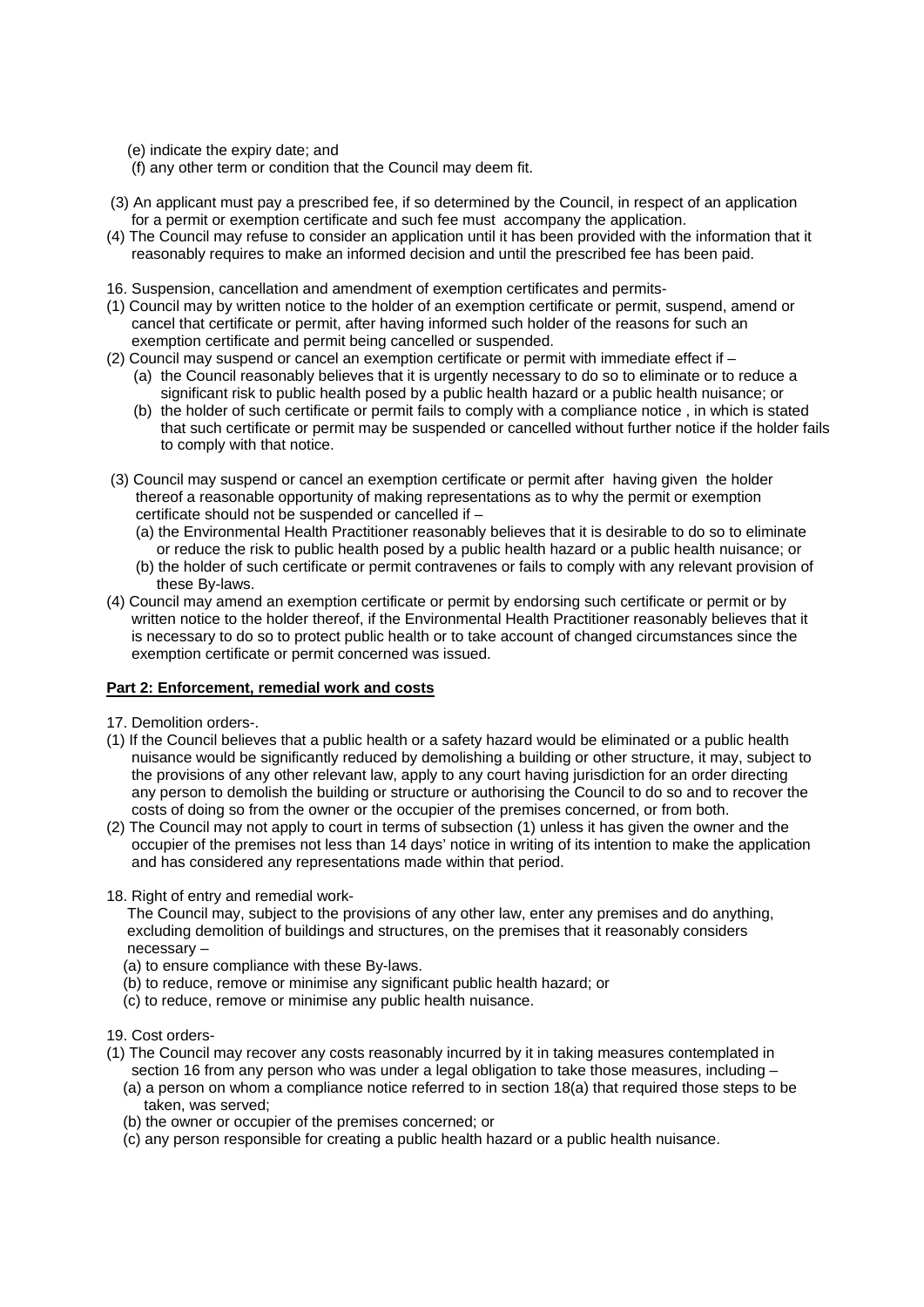(2) The municipal manager or delegated official may issue a cost order requiring a person who is liable to pay costs incurred by the Council in terms of subsection (1), to pay those costs by a date specified in the order and such order constitutes prima facie evidence of the amount due.

# **CHAPTER 4**

# **SANITARY SERVICES**

- 20. Compulsory connection to municipal sewerage system- Every owner of premises to which a municipal sewage service is available, must ensure that all waste water drainage pipes from any bath, wash-hand basin, toilet, shower, kitchen sink, washing machines and dish washers are connected to the municipal sewer in a manner approved by the municipality.
- 21. Prohibition against obstruction of sanitary services- No person may prevent, obstruct or interfere with any sanitary service provided by the Council.
- 22. Requirements in respect of toilet facilities-

 Every owner of premises must ensure that the number of toilets provided on those premises comply with the provisions of the National Building Regulations and Building Standards Act or any other applicable legislation.

- 23. Toilets for workers-
- (1) Every contractor must provide his or her workers with toilet facilities as prescribed by the National Building Regulations and Building Standards Act.
- (2) No temporary toilet may be erected or placed on any pavement or other public place without the written approval of Council.
- 24. Prohibition against use of a bucket toilet under the same roof as a dwelling- No person may provide, erect, retain or use any bucket toilet inside, or under the same roof, as a dwelling.
- 25. Condition of toilets, urinals, backyards and refuse areas- Every owner or occupier of any premises must keep every backyard refuse area, toilet, and urinal in a sanitary condition and good state of repair, in the opinion of the Council.
- 26. Separate storage of urine-
- (1) Any owner or occupier required by the Council to provide for the separate storage of urine, due to the size, extent of occupation or use of any premises, must comply with any notice issued by the Council calling on him or her to provide an adequate urine tank or an adequate number of urine buckets on the premises.
- (2) Every owner or occupier referred to in subsection (1) must use the urine tank or urine bucket exclusively for the reception of urine.
- 27. Provision of tank for waste liquids in areas without sewers-
- (1) Any owner of premises not connected to a public sewer or not provided with other adequate measures for the disposal of waste liquid, must provide the premises with a tank big enough to contain the slops, bath water or other waste water produced on the premises during a period of 48 hours.
- (2) Subject to the provisions of subsection (3), premises referred to in subsection (1), must be equipped either with –
	- (a) an overhead tank placed in a way that its contents can be gravity fed into the Council's or other approved waste removal vehicles; or
	- (b) an adequate filter, pump and indicator, with outlet pipes constructed and placed in a way that the tank may be easily emptied and cleansed.
- (3) The provisions of subsection (2) do not apply if
	- (a) adequate arrangements have been made for dispersing waste water produced on the premises, other than urine, over land associated with the premises concerned; and
	- (b) the waste water is dispersed in a way that will not create a public health nuisance.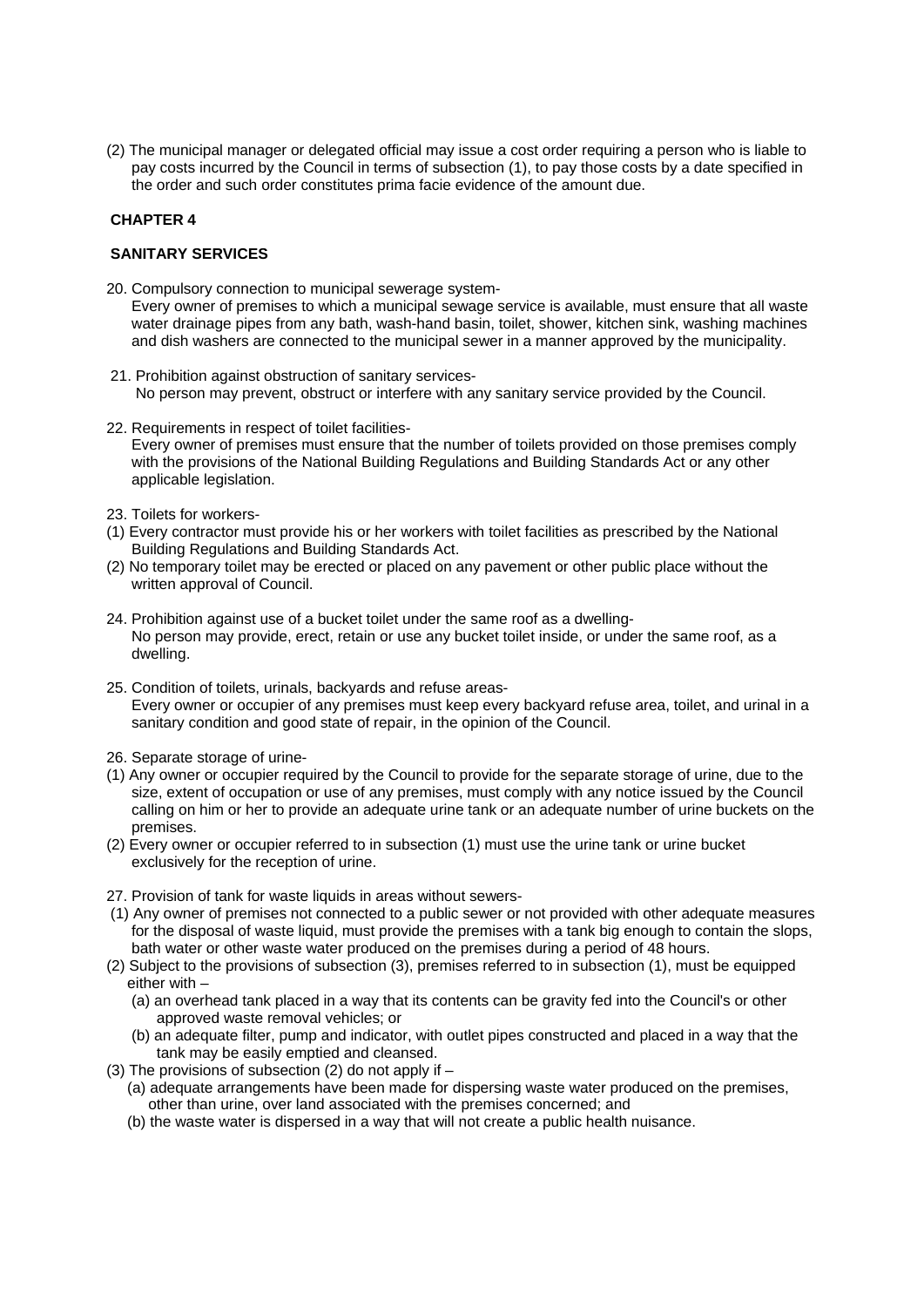28. Pumping of contents of underground tank to surface tank-

 Any occupier of premises on which both underground and overhead tanks are provided for the storage of waste water, must pump the contents of the underground tank to the overhead tank immediately prior to the overhead tank being emptied by the Council.

- 29. Blocked or defective outlet pipes- Every owner or occupier of premises must keep any drainage system free from obstruction and in a good state of repair, in the opinion of Council.
- 30. Prohibition against urine in slops tanks- No person may discharge or allow any urine or excrement to be discharged into a slops tank situated on any premises.

# **CHAPTER 5**

# **PRIVATE SEWERAGE WORKS**

- 31. Permit for provision of service for the removal of human excrement or urine- No person may provide any service for the removal or disposal of human excrement and urine on any premises except in terms of a permit authorising that service.
- 32. Permit for installation of sewerage works-

 No person may, on any private premises, install, alter, re-site, operate or maintain any septic tank, filter installation or other works for the disposal of sewage, except in terms of a permit authorising that activity.

33. Maintenance of sewerage works-

 Any person operating sewerage works must ensure that it is maintained in a sanitary condition and good state of repair at all times, in the opinion of Council.

34. Disposal of sewerage, sewerage effluent and wastewater without causing a public health nuisance and/or hazard-

 No person may dispose of sewerage or waste water from any bath, wash-hand basin, toilet, shower, kitchen sink, swimming pool, washing machines, dish washers and refuse receptacles in a way or in a location that may -

- (a) cause dampness in or on any premises;
- (b) endanger the quality of any water supply, surface water, stream or river; or
- (c) create a public health nuisance and/or hazard.
- 35. Compulsory use of Council's sewage removal service- Every occupier of premises must use the sewage removal service prescribed by the Council for those premises.

# **CHAPTER 6**

# **WATER**

36. Definitions - In this Chapter, unless the context otherwise indicates -

- **"domestic consumption"** in relation to water, means the use of water for –
- (a) human consumption;
- (b) preparing or manufacturing food or drink for human consumption;
- (c) cleaning vessels or utensils used in the preparation or manufacture of food or drink for human consumption; or
- (d) any other domestic purpose.

**"effluent"** means any waste water which may be generated as a result of undertaking any scheduled use or an activity which is likely to cause a public health nuisance.

37. Pollution of sources of water supply-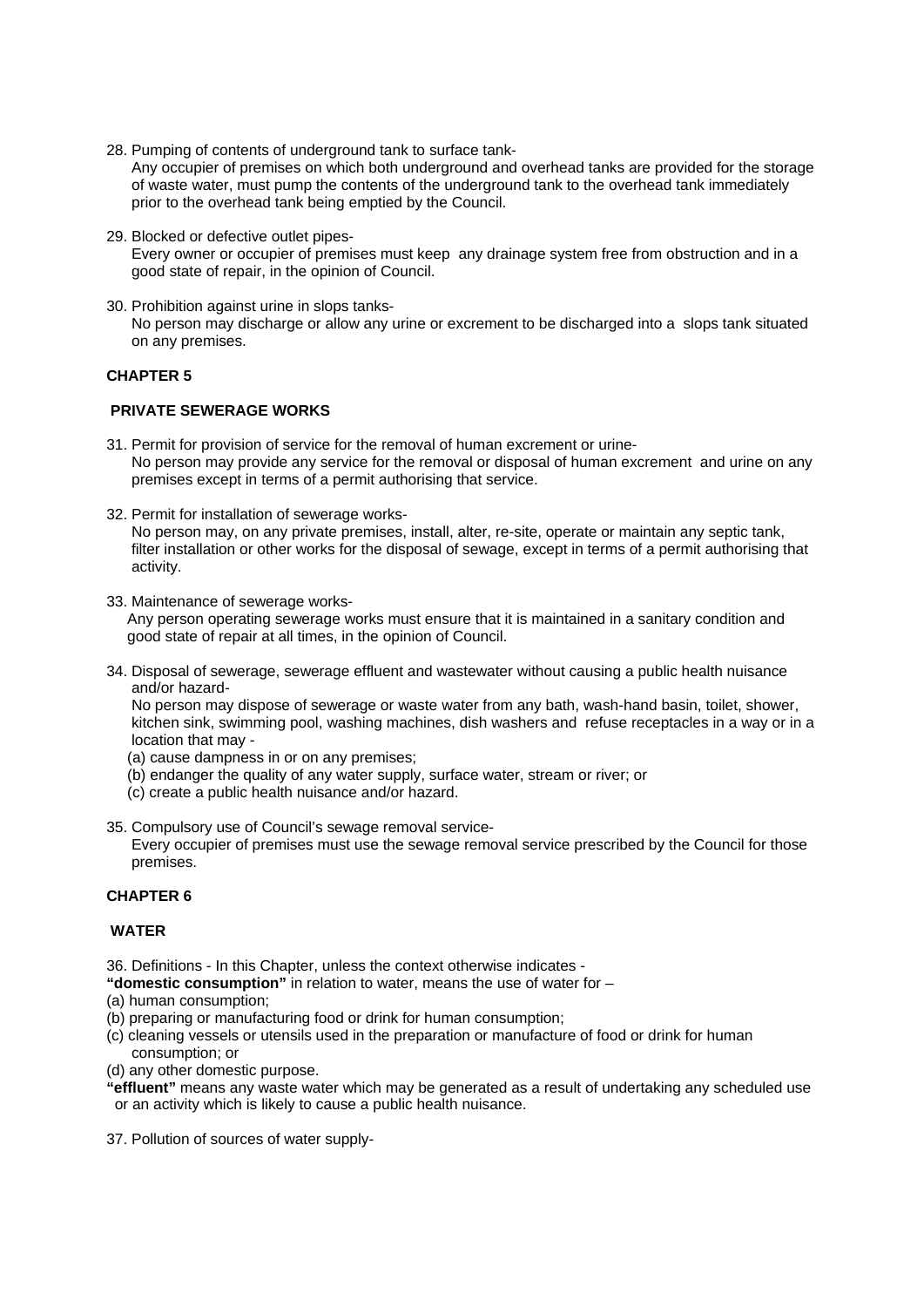No person may pollute or contaminate any catchment area, river, canal, well, reservoir, filter bed, water purification or pumping works, tank, cistern or other source of water supply or storage in a way that creates a public health nuisance or a public health hazard.

38. Dangerous wells, boreholes and excavations-

- Every owner or occupier of premises must ensure that any well, borehole or other excavation located on his or her premises –
- (a) is fenced, filled in or covered over in a way that adequately safeguards it from creating a public health nuisance or public health hazard; and
- (b) is not filled in a way, or with material, that may cause any adjacent well, borehole or underground water source to be polluted or contaminated to an extent that may create a public health nuisance or a public health hazard.
- 39. Provision of adequate water supply-

 Every owner of premises must provide every resident on the premises with an adequate and readily available potable water supply at all times.

- 40. Use of water from sources other than the municipal supply- No person may use, or permit to be used, any water obtained from a source other than the municipal water supply for domestic consumption, unless the water concerned has been approved for that purpose and complies with standards of potable water.
- 41. Furnishing of particulars of the source of water-
- (1) Any owner or occupier of premises on which a well, borehole, spring, dam, river or other water source is located, the water of which is used for domestic consumption, must within 14 days of receiving a notice from the Council calling on him or her to do so, provide the Council with all particulars of the water source reasonably available to the owner or occupier.
- (2) An owner or occupier of premises contemplated in subsection (1), must, if requested to do so by the Council, and at his or her own cost, furnish to the Council a certificate of chemical analysis and bacteriological investigation issued by an analyst, as provided for in section 12 of the Foodstuffs, Cosmetics and Disinfectants Act, 1972 (Act No. 54 of1972), in respect of any water supply on that premises used for domestic consumption.
- (3) If water from a borehole is used for domestic consumption, a certificate of analysis as contemplated in subsection (2) must be submitted to Council annually or at any time on request of an Environmental Health Practitioner.
- 42. Notice of the sinking or digging of boreholes or wells-
- (1) No person may sink or dig, or cause or permit to be sunk or dug, a well or borehole, to obtain water, unless –
- (a) it is done so in accordance with any relevant law; and
- (b) he or she has given the Environmental Health Division at least 14 days' written notice of his or her intention to do so.
- (2) The notice referred to in subsection (1)(b), must state the proposed location and the purpose for which the water is to be used.
- 43. Storm water runoff from premises which may impact on public health-
- (1) Every owner or occupier of premises must erect adequately designed, constructed and maintained hydraulic and hydrological structures on those premises -
- (a) to divert the maximum storm water runoff, which could be expected within a period of 24 hours with an average frequency of recurrence of once in 100 years, from any part of the premises on which any waste, likely to create a public health nuisance, is or was handled, produced, stored, dumped or spilled;
- (b) to collect all polluted runoff water from any part of the premises on which waste, likely to create a public health nuisance is or was handled, produced, stored, dumped or spilled, for re-use, treatment or purification;
- (c) to separate all effluent from storm water systems;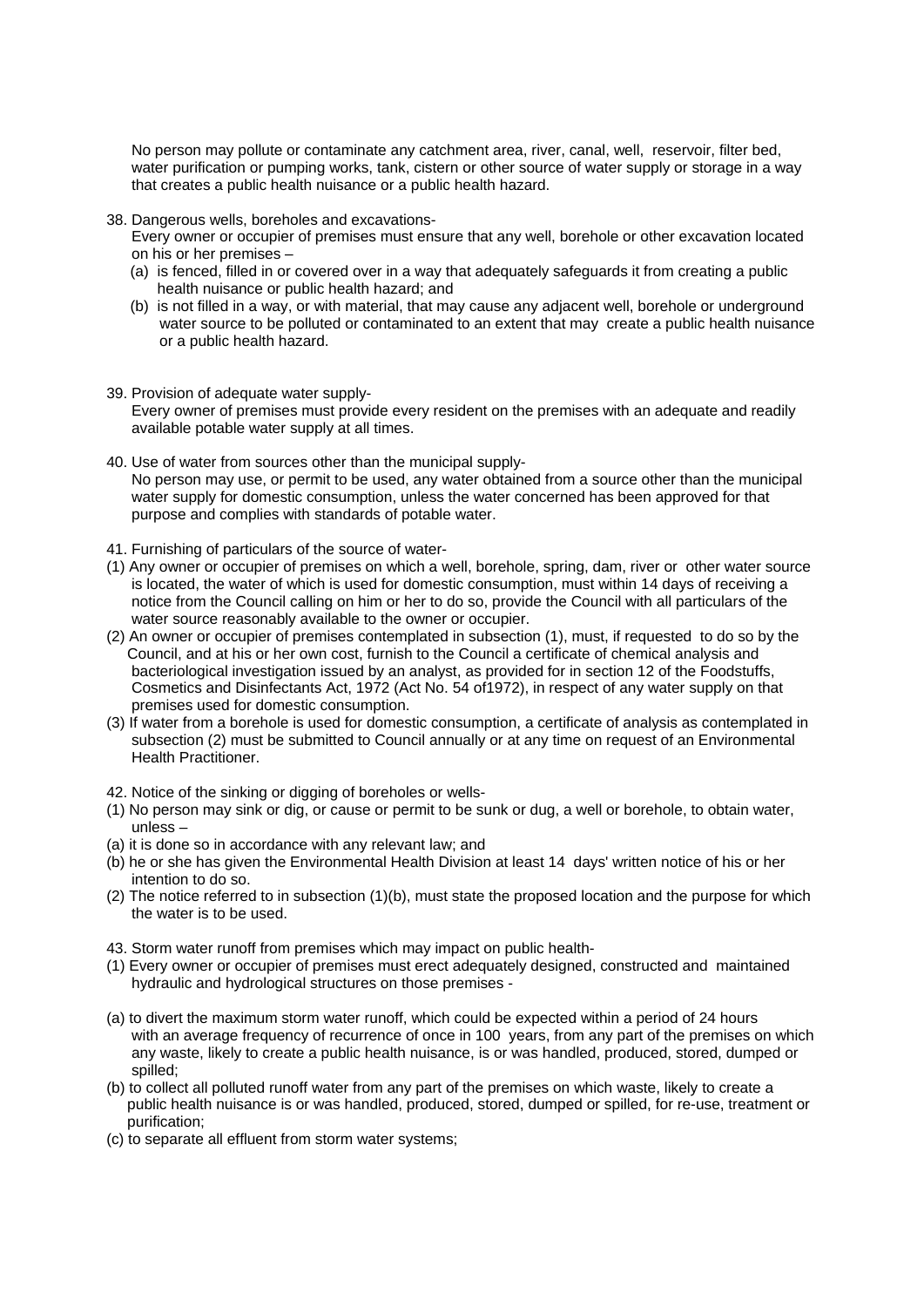- (d) to prevent the erosion or leaching of material from any slimes dam, ash dam and any dump or stock-pile on the premises, and to contain any eroded or leached material in the area where it originated;
- (e) to prevent any waste or waste water from entering any borehole, well, spring, vlei or water course; and
- (f) to prevent any adverse impact on the quality of surface and ground water occurring, due to the location of any dump, stock-pile, dam, drain, canal, conduit, sewer or any other structure on the premises.
- (2) An owner or occupier of premises –
- (a) must keep all water passages open and free of obstruction from matter which may impede the flow of water or effluent;
- (b) may not locate any dump within the one hundred year flood line of any water resource;
- (c) may not use coal, coal discard, carbonaceous material or any other material for the construction of any slurry, evaporation or catchment dam, or any embankment, road or railway in a way likely to create a public health nuisance;
- (d) must construct bund walls around any tank, or group of tanks, containing any substance that can create a public health nuisance, of a size that is capable of containing the volume of the largest tank plus an additional 10% in the event of any unlawful or accidental discharge from the tank or group of tanks; and
- (e) must clean any industrial surface area so as to prevent the pollution of storm water which may result in an adverse impact on the quality of any surface or ground water.
- 44. Containment of waste water-

 Any dam, conduit or channel used for the containment of waste water must have a free board of at least 0.5 meters above the highest level of precipitation which could be expected within a period of 24 hours with an average frequency of recurrence of once in 100 years.

# **CHAPTER 7**

# **OFFENSIVE TRADES**

45. Definitions - In this Chapter, unless the context otherwise indicates -

**"effluent"** means any waste water which may be generated as a result of undertaking any scheduled use or an activity which is likely to cause a public health nuisance;

**"offensive trade"** means any business listed below or business which involves an activity listed below: (a) Panel beating or spray painting;

- (b) operating a waste recycling plant including oil and petroleum product recycling;
- (c) scrap yard or scrap metal dealing;
- (d) blood boiling, bone boiling, tallow melting, fat melting or fat extracting, soap boiling, tripe boiling or cleaning, skin storing, bone storing, hide boiling, skin curing, blood drying, gut scraping, leather dressing, tanning or glue or size making;
- (e) charcoal burning, brick burning, lime burning;
- (f) manure making or storing or compost making;
- (g) parchment making;
- (h) manufacturing malt or yeast;
- (i) cement works, coke-ovens or salt glazing works;
- (j) sintering of sulphurous materials;
- (k) viscose works;
- (l) ore or mineral smelting, calcining, puddling or rolling of iron or other metal, conversion of pig iron into cast iron, reheating, tempering, hardening, forging, conversion or compounding of carbon with iron or other metals;
- (m) Work of a knacker.
- (n) Slaughter of animals.
- (o) Fish mongering and fish frying.
- (p) Manufacture of flock and rags.
- (q) Animal bristle and hair storing and sterilizing.
- (r) Manufacture of chemicals.
- (s) Fell-mongering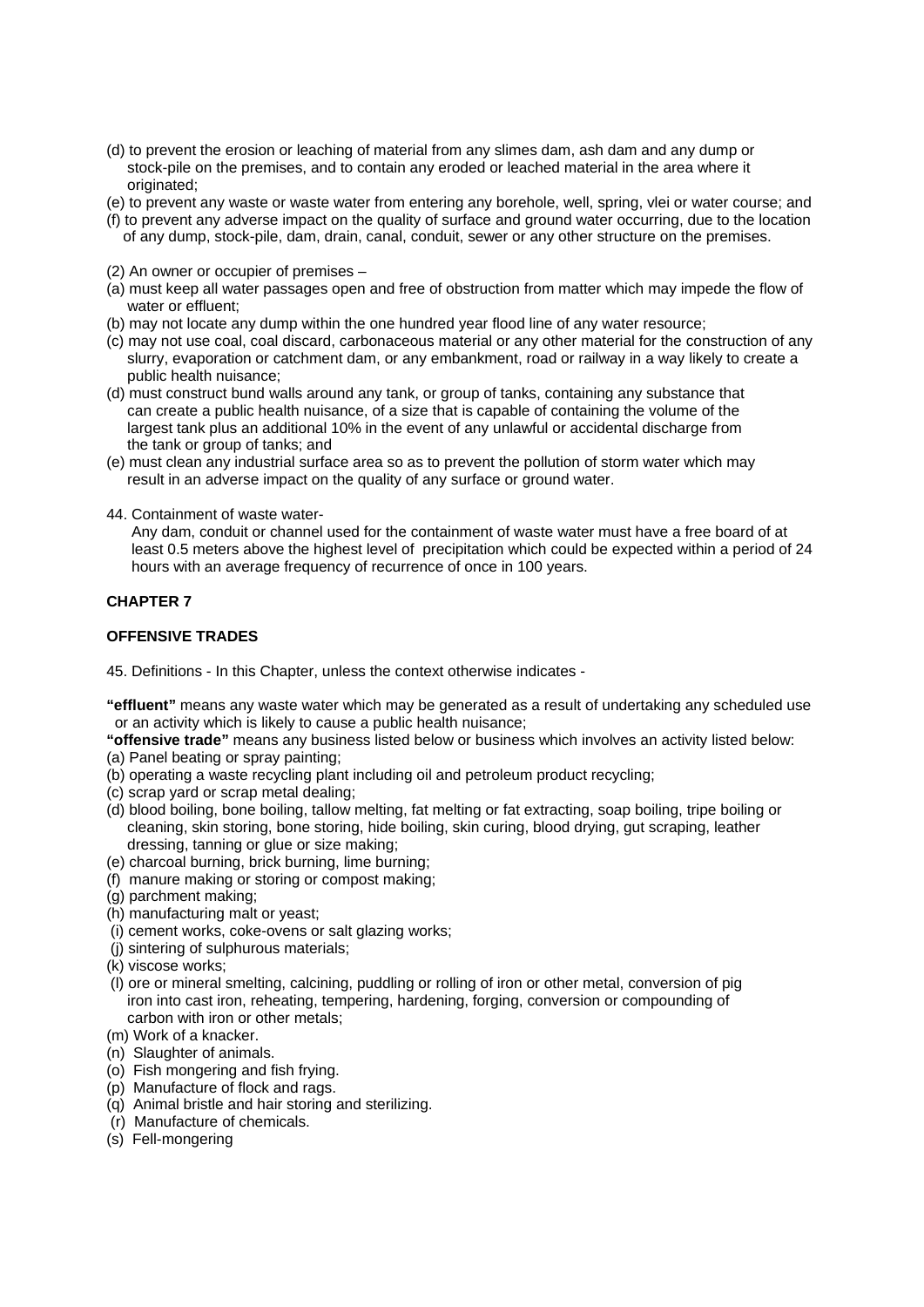- (t) Storage of rags.
- (u) Wood saw-dust.
- (v) Iodoform.
- (w) works for the production of carbon bisulpide, cellulose lacquer, cyan or its compounds, hot pitch or bitumen, pulverized fuel, peridine, liquid or gaseous sulphur dioxide or Sulphur chlorides;
- (x) works for the production of amyl acetate, aromatic ethers, butyric acid, caramel, enameled wire, glass, hexamine, lampblack, B-naphthol, resin products, salicylic acid, sulphated organic compounds, sulphurous paints, ultramarine, zinc chloride or zinc oxide; or
- (y) the refining or processing of petrol, oil or their products;
- (z) Any other work or trade of an offensive nature which, with the sanction of the Council may add to the list.

**"offensive trader"** means any person who owns, conducts or carries on an offensive trade.

46. Permit requirement-

 No person may conduct an offensive trade in or on any premises, except in terms of a permit authorizing such trade.

47. Requirements for premises-

No person may conduct an offensive trade in or on any premises unless -

- (a) the floors of the premises are constructed of cement concrete or a similar impervious material, brought to a smooth finish;
- (b) the floors of the premises are adequately graded and drained for the disposal of effluent to an approved disposal system;
- (c) the inside walls, except where glazed or glass brick or glazed tiles are used, are plastered, brought to a smooth finish and painted with a light-coloured, washable paint;
- (d) the surface of any backyard or open space is paved with concrete or similar impervious material, brought to a smooth finish;
- (e) the premises are provided with adequate light and ventilation as prescribed in the National Building Regulations and Building Standards Act;
- (f) an adequate supply of running potable water is provided;
- (g) an adequate number of portable containers constructed of iron or another non-absorbent material, equipped with closely fitting lids, are provided for the removal of all waste and waste water from the premises;
- (h) adequate means are provided for the disposal of all effluent arising from the manufacturing or other process performed on the premises;
- (i) adequate accommodation is provided for the storage of all finished products, articles or materials which are used in the manufacturing or other process and which may –
	- (i) discharge offensive or injurious effluent or liquid; or
	- (ii) decompose in the course of the work or trade;
- (j) adequate means are provided to control the discharge in the open air of any noxious, injurious or offensive gas, fume, vapour or dust produced during any handling, preparation, drying, melting, rendering, boiling or grinding process or storage of material;
- (k) adequate sanitary fixtures are provided as prescribed in the National Building Regulations and Building Standards Act;
- (l) a perimeter wall made of brick or some other impervious material, with a minimum height of 2 meters, is constructed around the premises;
- (m) all gates to the premises are of solid construction with a minimum height of 2 metres;
- (n) all perimeter walls and gates adequately screen activities on the premises from public view; and
- (o) all materials are stacked or stored on the premises below the height of the perimeter screening;
- (p) adequate separate change-rooms for male and female employees must be provided containing (i) an adequate metal locker for every employee;
	- (ii) a wash-hand basin provided with a supply of running hot and cold potable water; and
- (iii) an adequate supply of soap and disposable towels at every wash-hand basin;
- (q) if no change-room has been provided in terms of paragraph  $(p)$ 
	- (i) a wash hand basin with a supply of running hot and cold potable water, must be provided in an accessible position; and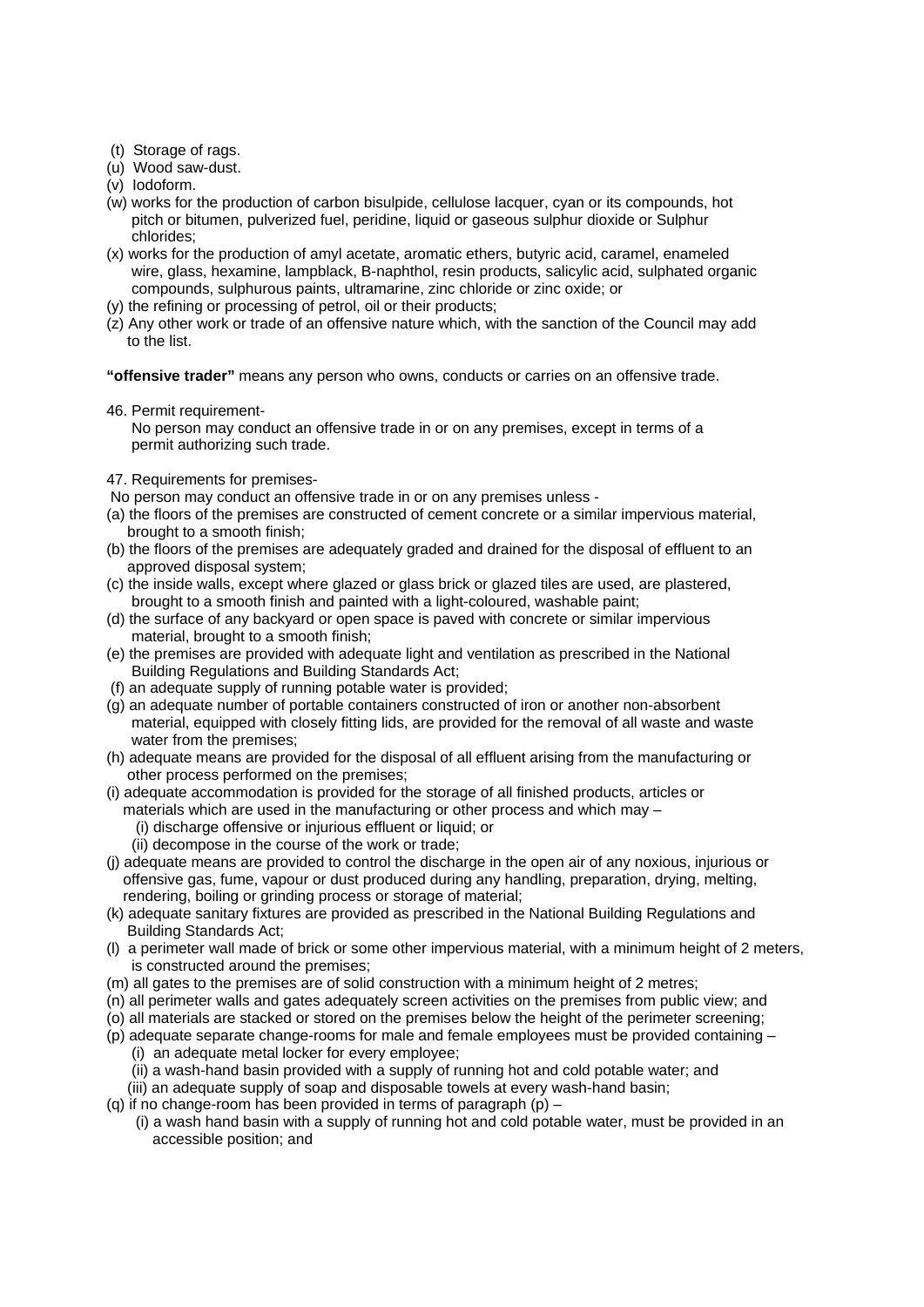(ii) an adequate metal locker must be provided for every employee in the work area.

48. Duties of offensive traders-

Every offensive trader must -

- (a) maintain the premises in a clean, hygienic and good condition at all times;
- (b) maintain all walls and floors of the premises in a manner and condition that prevents the absorption of any waste or waste water;
- (c) maintain all machinery, plant, apparatus, furniture, fittings, tools, implements, vessels, containers, receptacles and vehicles in a clean, hygienic and good condition at all times;
- (d) prevent any waste accumulating on the premises and provide proof when required of safe disposal of recycled or hazardous related waste materials;
- (e) prevent the emission of noxious, injurious or offensive gases, fumes, vapours or dust generated during any handling, preparation, drying, melting, rendering, boiling or grinding process or storage of any material on the premises;
- (f) provide and maintain effective measures to preclude the open attraction of pest and to prevent the breeding thereof; and
- (g) provide for approved personal protective clothing for the safety of his or her employees
- 49. Liquid refuse from bone and tripe boiling-
- (1) Every bone boiler and every tripe boiler must adequately cool all waste water before it is discharged into any sewer or other receptacle.
- (2) The cooling process referred to in subsection (1), must take place in a manner that prevents the generation of any noxious and injurious effluent.

50. Liquids, tanks and tubs in leather making-

Every fell-monger, leather dresser or tanner must -

- (a) renew and dispose of the liquid from every tank or other receptacle used on the premises to wash or soak any skin or hide, other than a lime pit, at adequate intervals and in an adequate manner;
- (b) clean the entire tank or other receptacle every time it is emptied;
- (c) clean every tub or other receptacle used to contain a solution of the material known as "puer".

51. Storage of rags, bones and waste-

No trader in rags, bones or waste may place or store, or cause or permit to be stored, rags, bones or waste in any part of the premises concerned which is –

- (a) inhabited by people; or
- (b) not adequately ventilated.

# **CHAPTER 8**

# **HAIRDRESSING, BEAUTY AND COSMETOLOGY SERVICES**

52. Definition- In this Chapter, unless the context otherwise indicates -

**"body piercing"** means the piercing of the skin for the purpose of inserting any foreign object;

- **"cosmetology or beauty service"** includes, but is not limited to, any one or more of the following services:
- (a) Manicure, pedicure, nail technology, or the application of artificial nails or nail extensions, whatever the substance used;
- (b) eyebrow shaping and plucking including the application of false or artificial eyebrows or eyelashes and tinting of eyelashes;
- (c) cosmetic and camouflage makeup of the face and its features, whether by permanent, semi permanent or temporary means;
- (d) facial skin care;
- (e) removal of unwanted or superfluous hair from any part of the body by any means, other than shaving, including by means of waxing, chemical depilatories, electrical or mechanical means, whether or not any apparatus, appliance, heat, preparation or substance is used in any of these operations;
- (f) body piercing and tattooing for cosmetic purposes;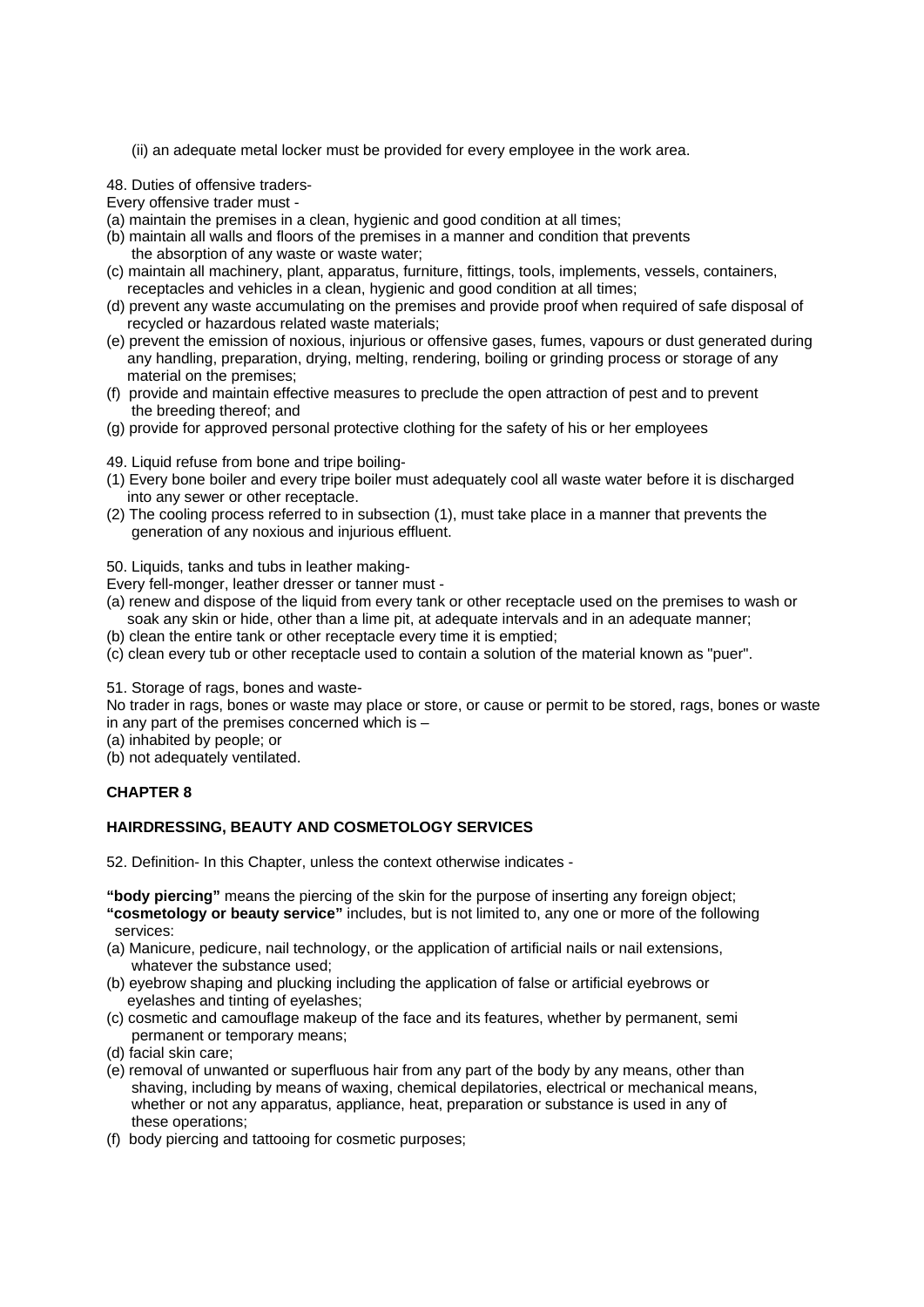(g) massaging;

- (h) body bronzing by means of ultraviolet radiation or any similar method;
- (i) body contouring including all forms of slimming; or
- (j) somatology

**"hairdressing"** includes, but is not limited to, any one or more of the following services:

- (a) Shampooing and cleansing, conditioning and treating hair;
- (b) chemical reformation of the hair including permanent waving, relaxing and straightening of the hair;
- (c) hair colouring, including tinting, dyeing and colouring by means of permanent, semi-permanent or temporary means, including the use of colour rinses, shampoos, gels or mousses and lightening by means of tints, bleaches, highlights or high lifting tints or toners;
- (d) hair cutting and shaping;
- (e) barbering services including shaving and singeing of hair; or
- (f) the adding to hair of natural and artificial hair and hair extensions, board work, pastiche, wig-making or the performing of any operation specified in paragraphs (a) to (e) on a wig or hairpiece to be worn by any person; or
- (g) trichology and trichological treatment of the hair including the treatment of abnormalities and disorders of the hair;

**"salon"** means any place where any or more of the following services are performed for gain:

- (1) hairdressing service;
- (2) cosmetology or beauty service;
- (3) body piercing and tattooing; or
- (4) massaging service;

**"salon service"** means any one or more or a combination of the practices or services generally and usually performed by a person rendering service in the hairdressing, cosmetology or beauty service industry including any massage, body piercing and tattooing service.

53. Permit requirement-

No person may operate a salon except in terms of a permit authorizing that activity.

54. Requirements for premises-

- No person may operate a salon on any premises which do not comply with the following requirements:
- (a) adequate lighting and ventilation, as prescribed in the National Building Regulations and Buildings Standards Act, must be provided;
- (b) all shelves, fixtures and table tops on which instruments are placed must be constructed of an approved material that is durable, non-absorbent, and easy to clean;
- (c) water and toilet facilities must be provided as prescribed in the National Building Regulations and Building Standards Act;
- (d) adequate, separate facilities, with a supply of running potable water, must be available for the washing of hair and hands;
- (e) an approved system for the disposal of waste water must be provided;
- (f) adequate storage facilities must be provided;
- (g) the walls and floors must be constructed of a material that is easy to clean and which prevents cut hair from being dispersed;
- (h) the premises may not be used for the storage and preparation of food or sleeping unless any area for that purpose is clearly demarcated /separated by an impervious wall,
- (i) adequate separate change-rooms for males and females, where five or more persons of the same sex are employed, must be provided containing –
	- (a) an adequate metal locker for every employee;
	- (b) a wash-hand basin provided with a supply of running hot and cold potable water; and
	- (c) an adequate supply of soap and disposable towels at every wash-hand basin; and
- (i) if no change-room has been provided in terms of paragraph  $(i)$ 
	- (a) a wash hand basin with a supply of running hot and cold potable water, must be provided in an accessible position; and
	- (b) an adequate metal locker must be provided for every employee in the work area.

55. Duties of salon operators-

Any person operating a salon must :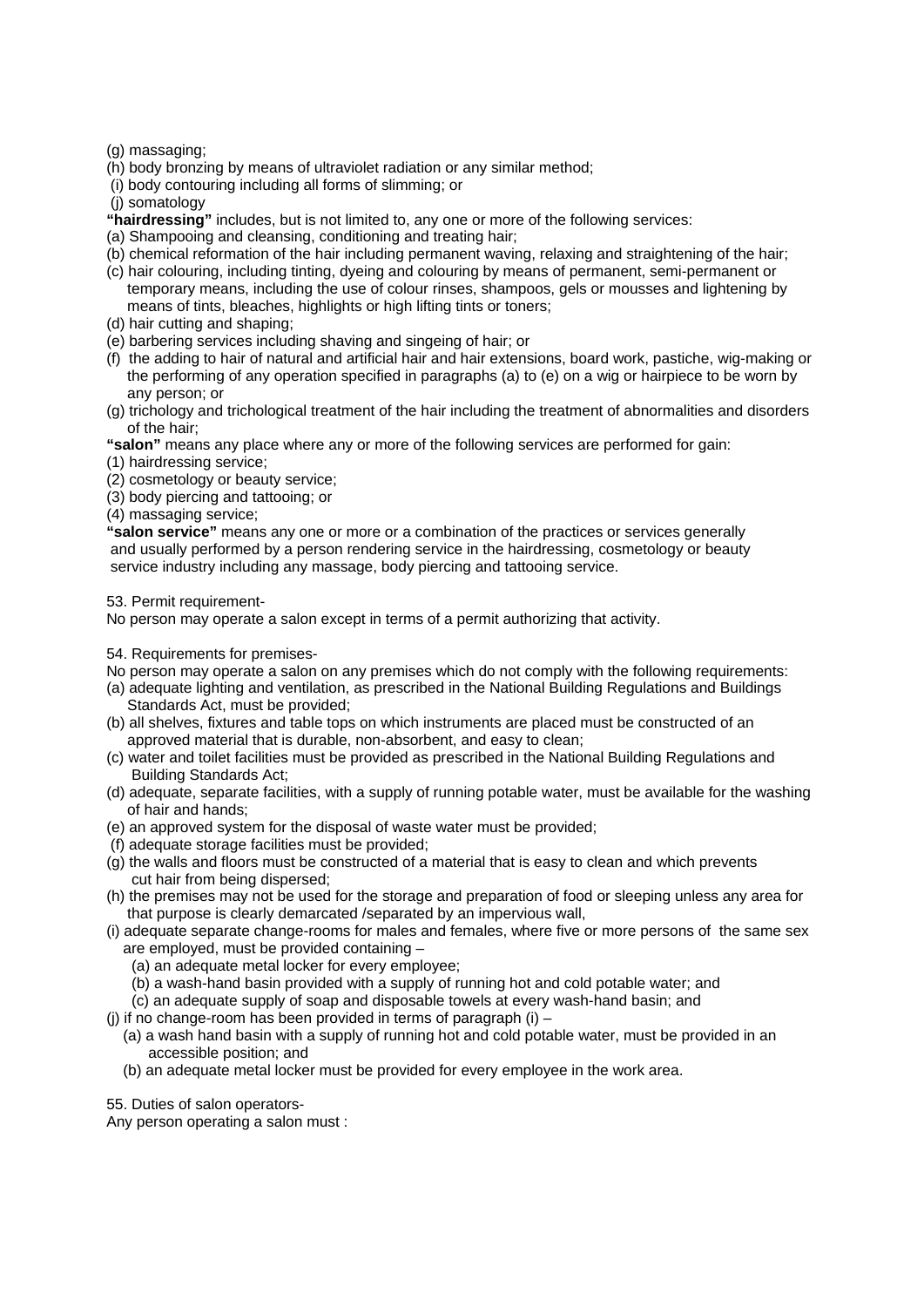- (a) maintain the premises, tools, equipment and clothing in a hygienic and good condition at all times;
- (b) equip the premises with an adequate means to disinfect and sterilise instruments and equipment that may come into direct contact with any customer's hair or skin;
- (c) provide employees on the premises with approved personal protective clothing and equipment;
- (d) collect all hair clippings and other waste in an approved container after every service;
- (e) store or dispose of waste in an approved manner;
- (f) adequately train any person working on the premises on health and hygiene matters;
- (g) not permit any animal on the premises unless it is a guide dog accompanying a blind person; (i) ensure that any employee working with the public with a open wound on their hands or with a
- communicable skin condition to take the necessary precautions; and
- (j) ensure that every person working in the salon complies with the requirements of this section and sections 54 and 56.
- 56. Required minimum health standards for the operation of a salon-
- Any person operating or employed in, a salon must take the following measures: (a) adequately disinfect the all instruments after each use:
- (b) adequately sterilise the following instruments after each use:
	- (i) any instrument used for body piercing or tattooing;
	- (ii) any instrument which has come in contact with blood or any other body fluid;
- (c) wash and clean all plastic and cloth towels after each use;
- (d) dispose of all disposable gloves or other disposable material after each use;
- (e) wash all aprons and caps daily;
- (f) wash his or her hands with soap and water or disinfectant before and after rendering each service to a client;
- (g) wear approved disposable personal protective clothing when providing one of the following salon services:
	- (i) any chemical service;
	- (ii) any hair implant;
	- (iii) body piercing; and
	- (iv) tattooing;
- (h) wash all walls, floors, chairs and other surfaces in the premises at least once a day with a disinfectant or household detergent;
- (i) dispose of all waste water
- (j) register as a Health Care Risk Waste generator and obtain the removal service of a registered Health Care Risk Waste transporter.
- (k) adequately treat any injury or wound which may occur on the premises;
- (l) clean and disinfect all surfaces that have been contaminated by blood after each service;
- (m) keep an approved first aid kit on the premises at all times as prescribed by the Occupational Health and Safety Act 1993 (Act No. 85 of 1993);
- (n) All tubes and needles must be stored in single service, sterile, sealed autoclave bags that must be opened in the present of the client.
- 57. Prohibition against the use of salon premises for other purposes-
- (1) Any person operating a salon must ensure that the premises are used exclusively for that purpose.
- (2) Any person who wants to prepare any beverage for customers on the premises of a salon, must provide a separate area, equipped with a facility for cleaning crockery and utensils, for that purpose.

# **CHAPTER 9**

# **SECOND-HAND GOODS**

58. Definitions- In this Chapter, unless the context otherwise indicates –

**"second-hand goods business"** means any business in which used goods and materials are sold, including, without limitation – clothing, furniture, scrapped motor vehicles, footwear, timber, building bricks or blocks, building material or fittings, machinery, drums, tins, bottles, packing cases, boxes,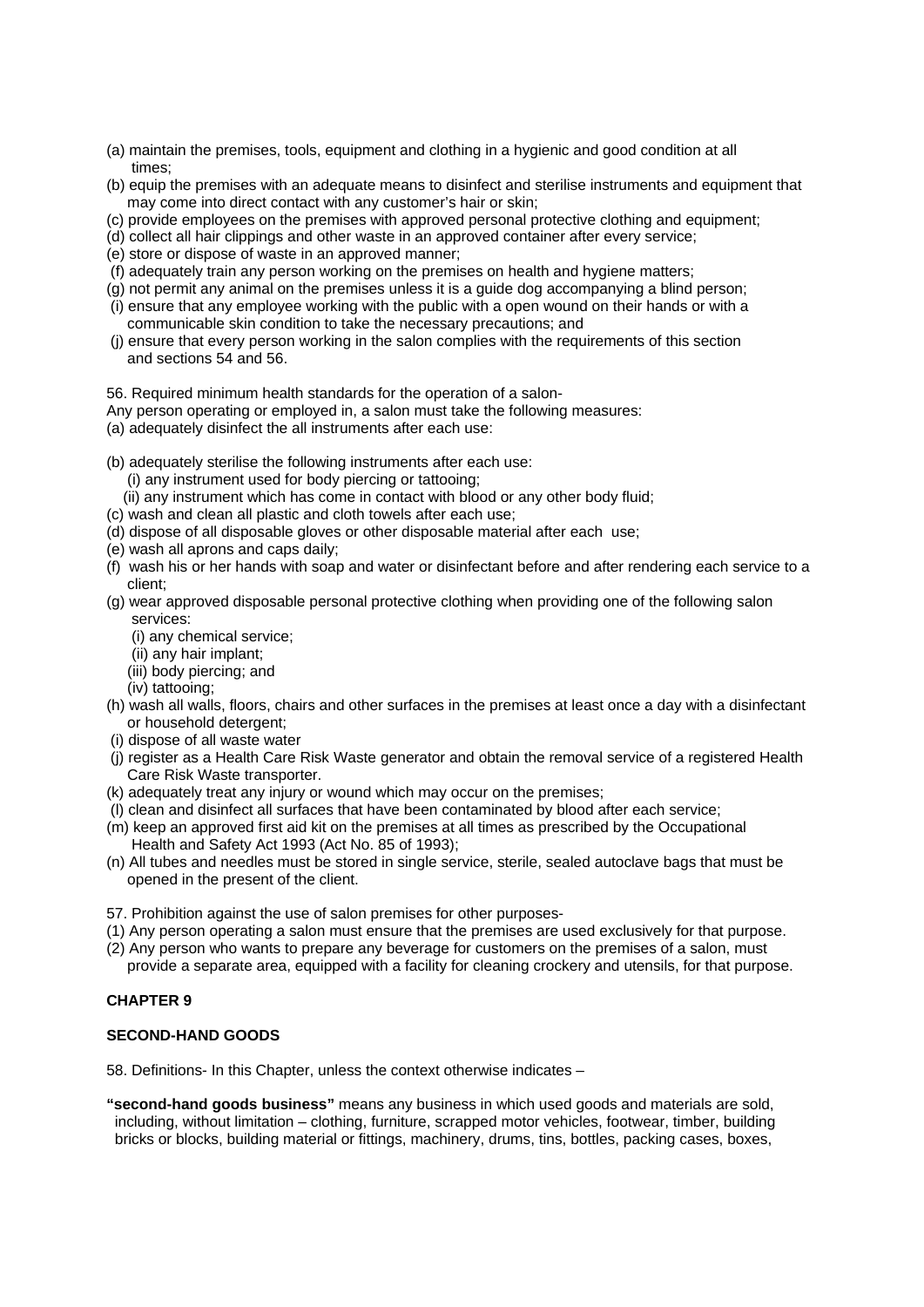crates or other containers, metal, rags, plastic bags, paper or any other material, which has previously been used; and bones or tallow.

#### 59. Requirements for premises-

No person may operate a second-hand goods business in or on any premises which do not comply with the following requirements:

- (a) any section of the premises where second-hand goods are stored and handled must be enclosed/
- demarcated by walls constructed of brick, rock or concrete, with a minimum height of two metres (2m) ;
- (b) all gates to the premises must be of solid construction with a minimum height of two metres; (c) all materials must be stacked or stored below the height of the perimeter screening;
- (d) adequate lighting and ventilation, as prescribed in the National Building Regulations and
- Building Standards Act must be provided; (e) all storage areas must be paved with cement, concrete or other approved impervious material;
- (f) all backyard surfaces and open spaces of the premises must be graded and drained to allow for the effective run-off of all precipitation;
- (g) adequate sanitary facility and fixtures for both sexes employed on the premises must be provided, as prescribed in the National Building Regulations and Building Standard Act;
- (h) an adequate number of refuse containers must be provided;
- (i) adequate separate change-rooms for males and females, where five or more persons of the same sex are employed, must be provided containing -
	- (a) an adequate metal locker for every employee;
	- (b) a wash-hand basin provided with a supply of running hot and cold potable water; and
	- (c) an adequate supply of soap and disposable towels at every wash-hand basin; and
- (i) if no change-room has been provided in terms of paragraph (i)  $-$
- (a) a wash hand basin with a supply of running hot and cold potable water, must be provided in an accessible position; and
- (b) an adequate metal locker must be provided for every employee in the work area.
- 60. Duties of second-hand goods traders-
	- Any person who conducts a second-hand goods business must -
- (a) store second-hand goods in a backyard, building or open space that is constructed of an approved material in such a manner as to prevent the harborage of rodents or other vermin and pests;
- (b) ensure that no water accumulates in any article stored on the premises;
- (c) ensure that goods are stored in such a manner as to prevent the pollution of the surrounding environment which includes but is not limited to air, water or soil.
- (d) keep the premises in a clean, neat and sanitary condition at all times;
- (e) immediately on receipt, disinfect all furniture, soft furnishings, clothing, bedding or other fabrics in an adequate manner;
- (f) keep any other articles separate from articles which have been disinfected
- (g) label all articles which have been disinfected in a conspicuous place on each article; and
- (i) provide personal protective clothing for personnel employed in his or her premises

# **CHAPTER 10**

# **ACCOMMODATION ESTABLISHMENTS**

- 61. Definitions- In this Chapter, unless the context otherwise indicates –
- **"accommodation establishment"** means any place in which accommodation is provided for gain to four or more people, with or without meals;
- **"dormitory"** means a sleeping room in which sleeping accommodation is provided for four or more persons.

#### 62. Permit requirement-

No person may operate an accommodation establishment except in terms of a permit authorising that activity.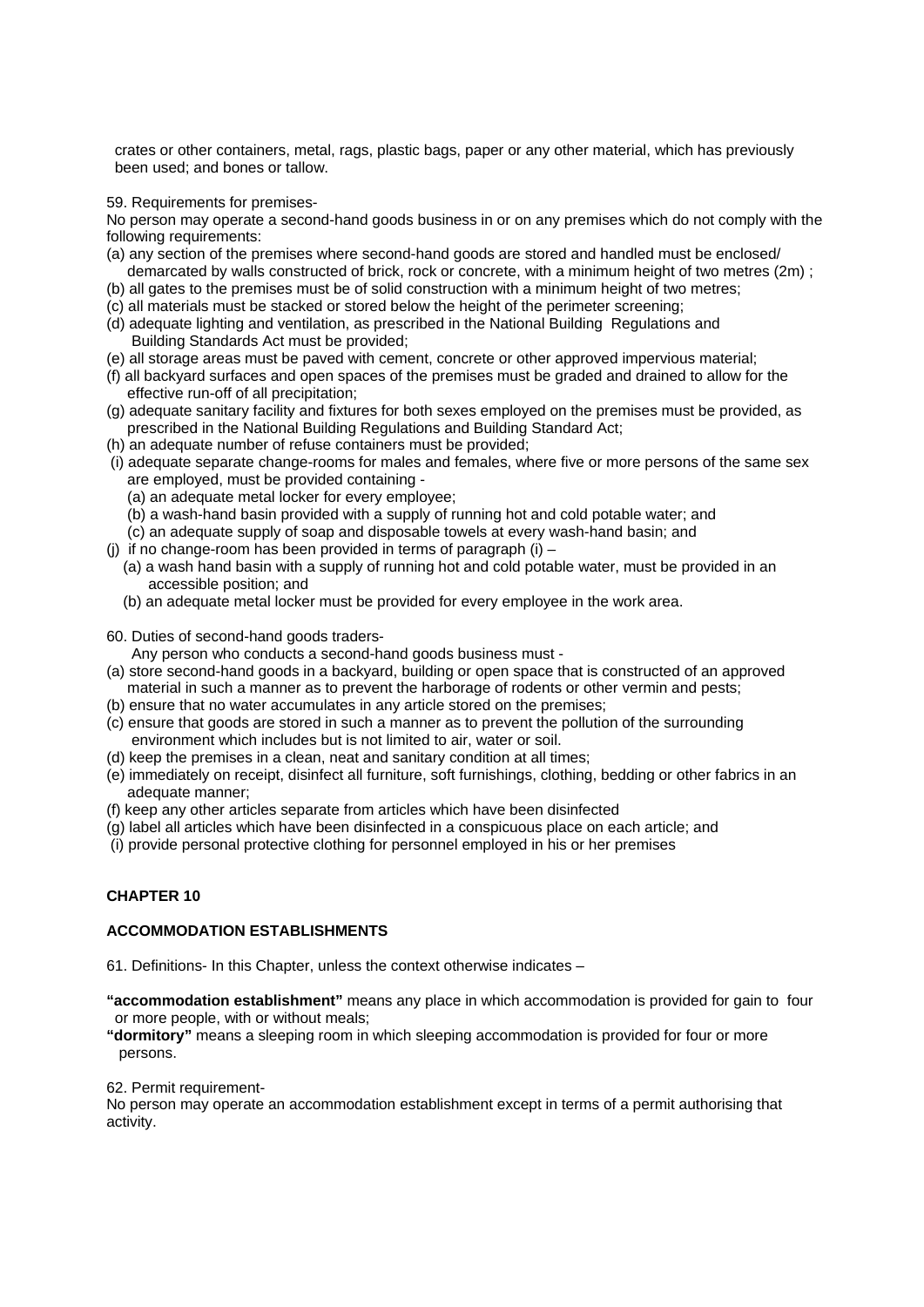63. Requirements for premises of accommodation establishments-

No person may operate an accommodation establishment on premises which do not comply with the following requirements:

- (a) No room wholly or partly used by persons for sleeping in may be occupied by a greater number of persons than will allow-
	- (i) less than 11,3  $m<sup>3</sup>$  of free air space and 3,7  $m<sup>2</sup>$  of floor space for each person over the age of ten (10) years; and
	- (ii) less than 5,7  $m<sup>3</sup>$  of free air space and 1,9  $m<sup>2</sup>$  of floor space for each person under the age of ten (10) years;
- (b) no latrine, passage, staircase, landing, bathroom, cupboard, outbuilding, garage, stable, tent, storeroom, lean-to, shed, kitchen, dining room, food preparation area, cellar or loft may be used as sleeping accommodation;

(c) if a dormitory is provided on the premises –

- (i) a single bed, manufactured of metal or some other durable material and equipped with a mattress, must be provided for every person housed in the dormitory;
- (ii) a separate locker must be provided for every person making use of the dormitory for safeguarding the person's clothing and other possessions;
- (iii) every bed in a dormitory must be so placed that its sides are at least one meter away from any part of any other bed;
- (d) an accommodation establishment must be provided with –
- (i) an area for the preparation and cooking of food, adequate for the use of and easily accessible to any occupier residing in the accommodation establishment;
- (ii) adequate separate wash-up facilities; and
- (iii) where meals are provided to persons housed in the accommodation establishment, a dining-room or adequate dining area with tables and chairs or benches and unobstructed floor area, including the area occupied by tables, chairs and benches, of at least 1,2 m<sup>2</sup> for every seat provided for dining purposes; (Such establishment to comply with the provisions of R962 and the National Building Regulations and Building Standards Act.).
- (e) (i) an accommodation establishment must be provided with one or more showers, each suitably placed in a separate compartment, easily accessible to every occupier, and fitted with waste pipes which comply with the provisions of the National Building Regulations and Building Standards Act.
	- (ii) a bath fitted with a waste pipe may be substituted for each shower referred to in subpar.(i).
	- (iii) the facilities referred to in subparagraphs (i) and (ii) must be designated for the different sexes;
- (f) an accommodation establishment must be provided with sanitary fixtures as prescribed in the National Building Regulations and Building Standards Act and such fixtures must be designated for the different sexes;
- (g) an accommodation establishment must be provided with an adequate supply of hot and cold running potable water;
- (h) all rooms and passages must be provided with adequate ventilation and lighting as prescribed in the National Building Regulations and Building Standards Act;
- (i) openings such as doors, windows or fanlights may not be obstructed in a manner that interferes with the lighting or cross ventilation they provide;
	- (i) a separate room with approved containers must be provided for the storage of dirty articles used in connection with an accommodation establishment, pending removal to be laundered; and
	- (ii) if articles used in connection with an accommodation establishment are laundered on the premises, a separate approved washing, drying and ironing area equipped with the necessary facilities for this purpose must be provided.
- (j) a store-room for the storage of furniture and equipment and a separate linen room with cupboards or shelves for the storage of clean bed and other linen, towels, blankets, pillows and other articles used in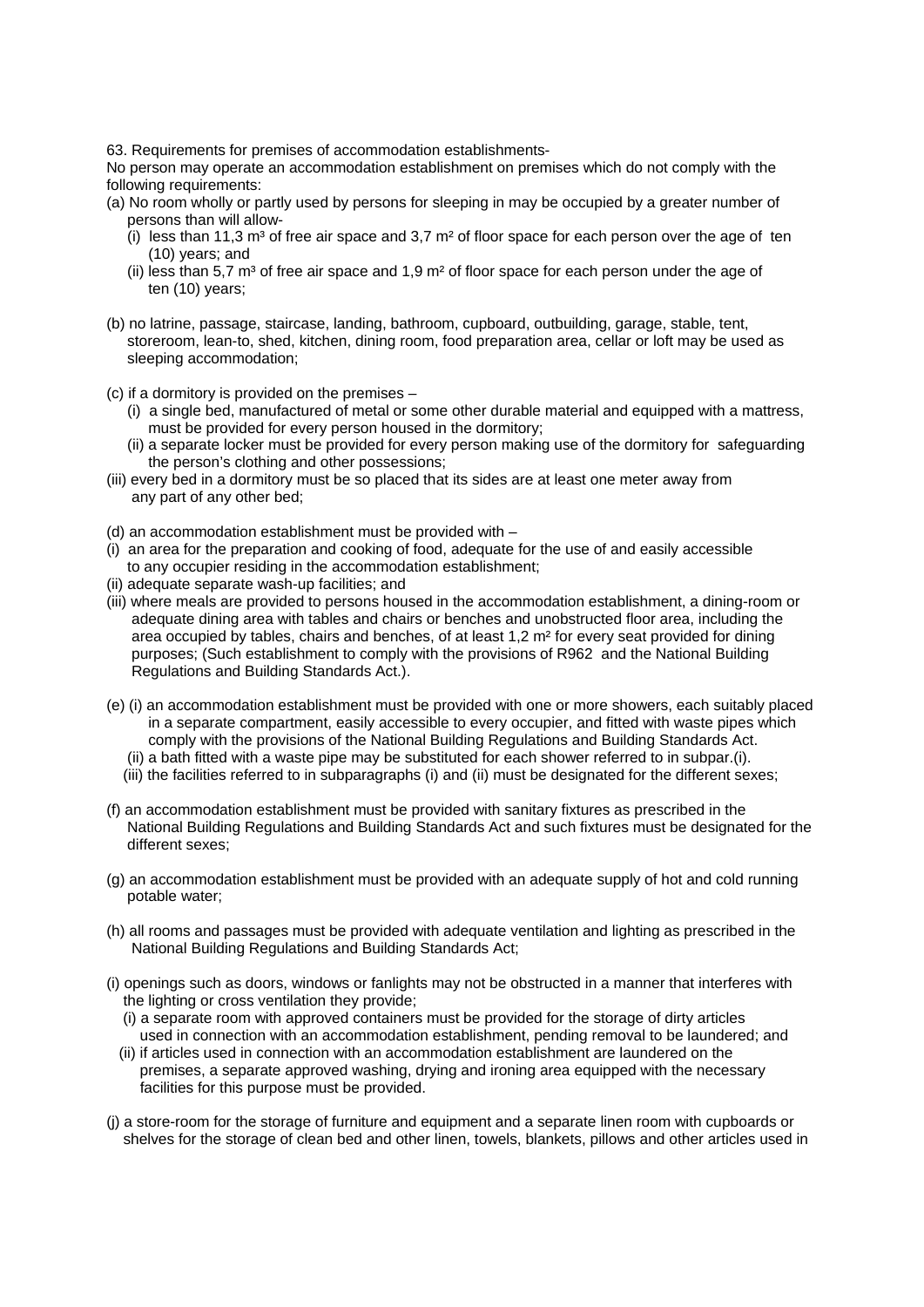connection with an accommodation establishment, must be provided;

- (i) all walls and ceilings must have a smooth finish and be painted with a light-coloured washable paint, or have some other approved finish;
- (ii) the floor surface of every kitchen, scullery, laundry, bathroom, shower, ablution room, toilet and sluice room must be constructed of concrete or some other durable, impervious material brought to a smooth finish; and
- (iii) the floor surface of every habitable room must be constructed of an approved material;
- (k) the following facilities must be provided for people who are employed and also reside on the premises:
	- (i) Sleeping quarters equipped with a bed, mattress and locker which comply with the provisions of paragraphs (a), (b) and (c) for each employee; and
	- (ii) if employees are not provided with meals in the accommodation establishment, food preparation and dining facilities that comply with the provisions of paragraph (d).
- (l) adequate changing facilities must be provided for non-resident employees;
- (m) adequate ablution and sanitary facilities, which comply with the provisions of paragraphs (e) and (f), must be provided for resident and non-resident employees;
- (n) an adequate refuse holding area must be provided and an approved refuse removal system must be maintained;
- (o) all walls, floors and roofs must be constructed in a manner which prevents wind or rain entering an accommodation establishment or dampness entering the interior surfaces of any wall or floor;
- (p) All accesses to an accommodation establishment must have a door which when closed, prevents the wind or rain entering the premises; and
- (q) All windows must be constructed in a manner that prevents rain entering the accommodation establishment when the windows are closed.
- (r) must comply with the Tobacco Control Regulations.

64. Duties of operators of accommodation establishments-

Every person who conducts an accommodation establishment must –

- (a) keep the premises and all furniture, fittings, appliances, equipment, containers, curtains, covers, hangings and other soft furnishings, table linen, bed linen, and other bedding, towels and cloths of whatever nature used in connection with the accommodation establishment, in a clean, hygienic and good condition at all times;
- (b) clean and wash any bed linen, towel, bath mat or face cloth after each use by a different person;
- (c) take adequate measures to eradicate pests on the premises;
- (d) provide a container made of a durable and impervious material, equipped with a close-fitting lid, in every toilet used by females;
- (e) provide towel rails or hooks in every bathroom and in every room in which there is a wash-hand basin or shower;
- (f) store all dirty linen, blankets, clothing, curtains and other articles used in connection with an accommodation establishment in the manner provided in section 62(i);
- (g) store all clean linen, towels, blankets, pillows and other articles used in connection with the accommodation establishment in the manner provided in section 62(j);
- (h) Keep all sanitary , ablution and water supply fittings in a good working order;
- (i) Keep every wall, surface and ceiling, unless constructed of materials not intended to be painted, painted at intervals to ensure that the area painted, remain clean and in a good state of repair;
- (j) Handle refuse in the manner provided in section 62(n); and
- (k) Must ensure compliance with relevant Health Regulations promulgated under the Health Act (No 63 of 2003) and the Foodstuffs , Cosmetics and Disinfectants Act ( No 54 of 1972) , if food is provided to the occupants.

# **CHAPTER 11**

# **SWIMMING POOLS AND SPA-BATHS**

65. Definitions- In this Chapter, unless the context otherwise indicates –

**"spa-bath"** means a structure constructed of an approved material, provided with a controlled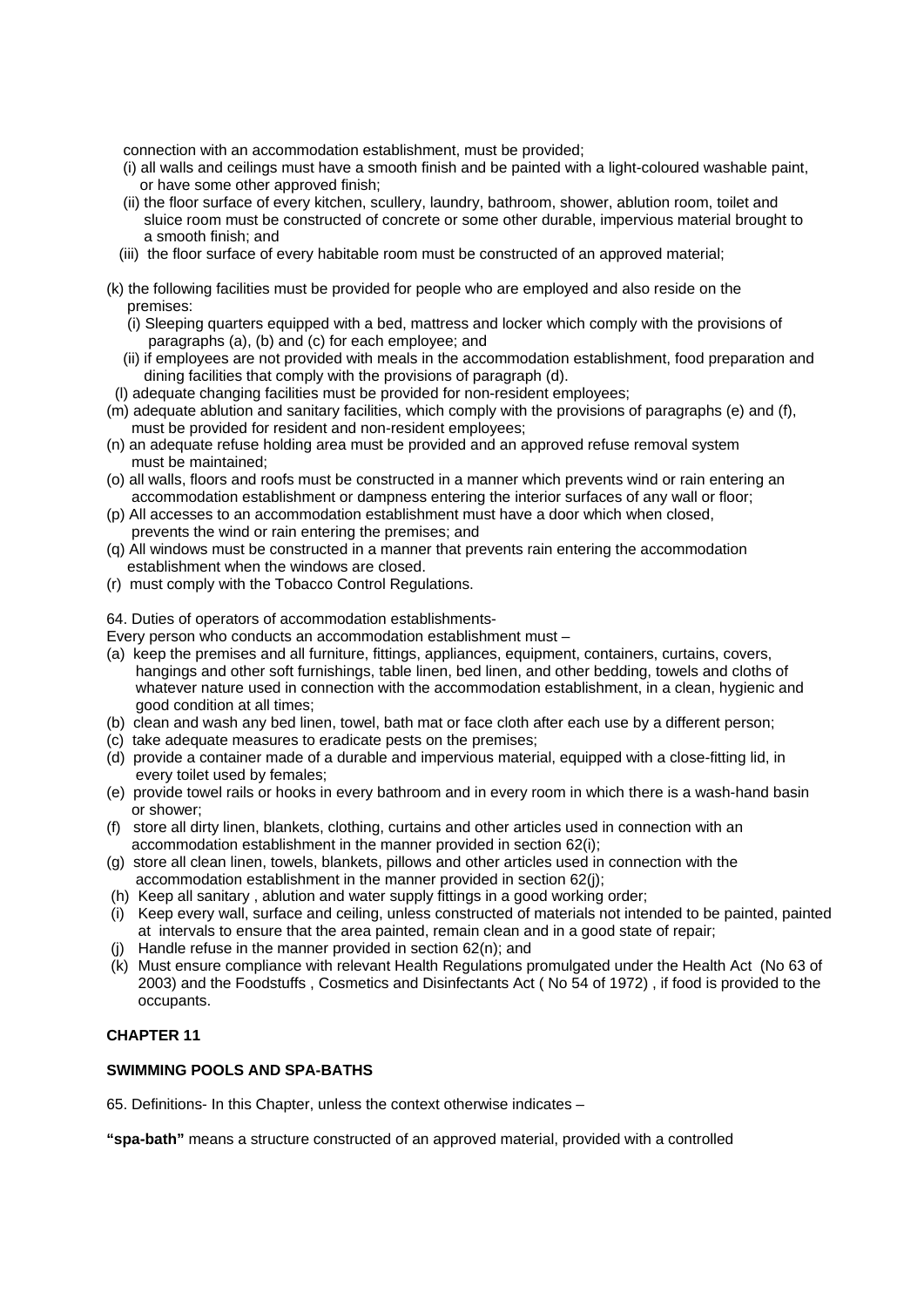circulating water supply and used for bathing, excluding a spa bath situated at a private home which is not used for commercial purposes:

**"spa-bath keeper"** means any person who owns or controls the operation of a spa-bath;

- **"swimming pool"** means a structure with a controlled water supply used for swimming or bathing, including a children's swimming and paddling pool, but excluding a swimming pool at a private home which is not used for commercial purposes;
- **"swimming pool keeper"** means any person who owns or controls the operation of a swimming pool.

66. Requirements for premises-

No person may operate a swimming pool or spa bath in or on any premises which do not comply with the following requirements:

- (a) readily accessible change-rooms, showers and toilet facilities must be provided separate for each sex in compliance with the National Building Regulations and Building Standards Act;
- (b) every swimming-pool must be surrounded by a wall or fence as prescribed by the National Building Regulations and Building Standards Act;
- (c) the surface of the floor area surrounding any spa-bath or swimming-pool must be constructed of an impervious, non-slip material;
- (d) an approved chemical gas mask must be provided at the chlorinator installation;
- (e) if so instructed in writing by Council or authorized person , an oxygen or air breathing apparatus must be provided; and
- (f) an adequate number of refuse receptacles must be provided on the premises.

67. Duties of spa-bath keepers- Every spa-bath keeper must –

- (a) keep the premises in a safe, clean and sanitary condition and in good repair at all times;
- (b) provide a properly maintained approved first-aid kit in a prominent, easily accessible and protected position;
- (c) purify, treat and maintain the spa-bath water to an adequate quality level at all times;
- (d) provide and maintain, in good working order, equipment for testing the quality of the spa-bath water;
- (e) be capable of undertaking routine tests on the water quality in the spa-bath and interpreting the tests results; and
- (f) maintain a daily record of the spa-bath water quality.
- 68. Duties of swimming pool keepers- Every swimming pool keeper must –
- (a) keep the premises in a safe, clean and sanitary condition at all times;
- (b) provide a properly maintained approved first-aid kit in a prominent, easily accessible and protected position;
- (c) be qualified and proficient in life saving, rendering first aid, use of a resuscitation appliance, the operation of the swimming pool and testing and maintaining the safety of the swimming pool water;
- (d) ensure that the swimming pool water is purified, treated and maintained to an adequate quality at all times;
- (e) provide and maintain, in proper working order, equipment for testing the quality of the swimming pool water;
- (f) be capable of undertaking routine tests on the water quality in the swimming pool and interpreting the tests results; and
- (g) maintain a daily record of the swimming pool water quality.
- 69. Water supply-
- (1) Unless the prior written approval of Council or authorised personnel has been obtained, no person operating a spa-bath or swimming pool may use water from a source other than a municipal supply to clean, fill or maintain the water level in a swimming pool or spa-bath.
- (2) Council or authorized person must –
- (a) take samples of a swimming pool or spa-bath water, at intervals which it or he or she considers appropriate for the purpose of a chemical analysis or bacteriological examination of that water;
- (b) submit the samples to an analyst authorised in terms of section 12 of the Foodstuffs,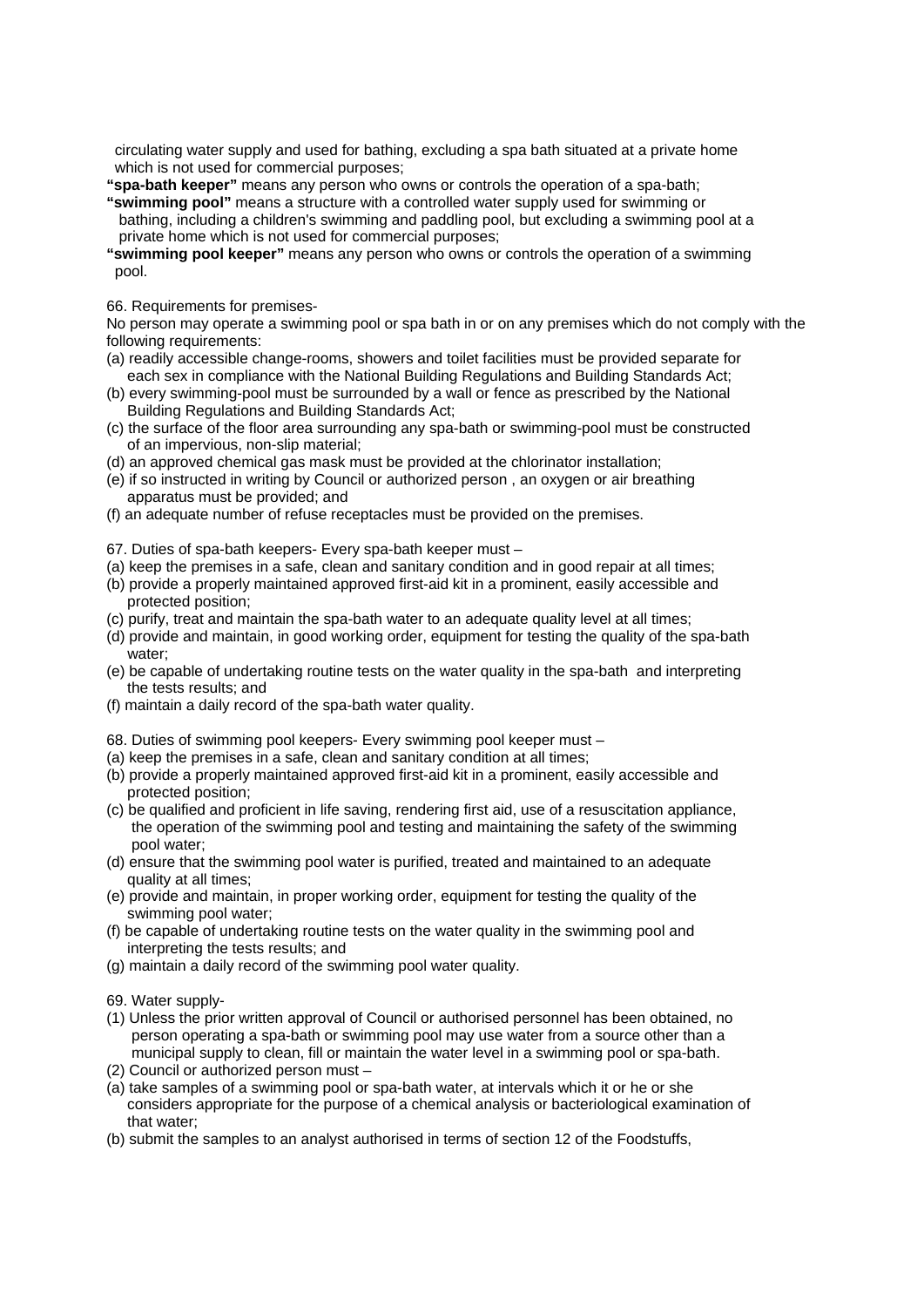Cosmetics and Disinfectants Act, 1972 to conduct an analysis.

70. Safety of water-

Every spa-bath keeper and swimming pool keeper must ensure that the water in the spa-bath or swimming pool complies with the following requirements:

- (a) it must be free from floating, suspended or settled debris or swimming organisms and the walls, floor, access ladders or steps and gutters must be free from slime and algae;
- (b) the pH value of the water must be not less than 7 and not greater than 8;
- (c) where chlorine based disinfectants are used, a minimum free available chlorine residual of 0,5 mg/l, with a maximum free available chlorine residual of 3 mg/l, must be maintained;
- (d) if a disinfectant other than chlorine is used, the residual level must be equivalent in effect to the requirements of paragraph (c);
- (e) the total viable bacteriological count of any sample submitted for analysis, must not exceed 100 organisms per ml of water; and
- (f) Escherichia coli type 1 bacteria must not be present in any 100 ml of water.

71. Order and behaviour-

- No person may –
- (a) interfere with a spa-bath keeper or swimming pool keeper in the execution of his or her duties;
- (b) allow any dog or other pet belonging to him or her or under his or her care to enter or to remain within the premises of a spa-bath or swimming pool, unless it is a guide dog accompanying a blind person;
- (c) enter or remain in any premises of a spa-bath or swimming pool if he or he knows or suspects that he or she may be suffering from any communicable or contagious disease; and
- (d) urinate, defecate, spit or blow his or her nose in a spa-bath or swimming pool.

# **CHAPTER 12**

# **KEEPING OF ANIMALS**

72. Definitions- In this Chapter, unless the context otherwise indicates -

**"agricultural holding"** means the same as defined in the applicable Town Planning Scheme; **"animal"** means any cattle, sheep, goat, horse, mule, donkey, pig, rabbit, reptile, insects and wild animal;

**"aviary"** means an enclosure used for the keeping of birds, other than poultry but does not include a portable cage;

**"battery system"** means the method of keeping poultry or rabbits in cages in either single rows or tier formation within a building or structure;

**"cattery"** means premises in or upon which –

(a) boarding facilities for cats are provided; or

(b) cats are bred for commercial purposes;

**"enclosure"** in relation to an animal, means any kraal, pen, paddock, cage or other fenced or enclosed area erected to confine an animal from escaping or roaming freely on the remainder of the premises;

**"keeper"** means –

- (c) in relation to any animal, the owner of the animal or any other person responsible for feeding and caring for the animal;
- (d) in relation to a battery system, cattery, kennels, pet parlour or pet shop means the person who owns the business of which it forms part of and the person in charge of the premises in which the animals are kept;

 **"kennels"** means premises in or upon which –

- (a) boarding facilities for dogs are provided;
- (b) dogs are bred for commercial purposes;
- (c) dogs are kept for the purposes of being trained or hired out with or without handlers; or

(d) dogs are kept for commercial security purposes;

**"livestock"** means horses, cattle, sheep, goats, pigs, mules, donkeys and poultry;

**"pet"** means a domestic animal, reptile, insect, bird or poultry kept in a household for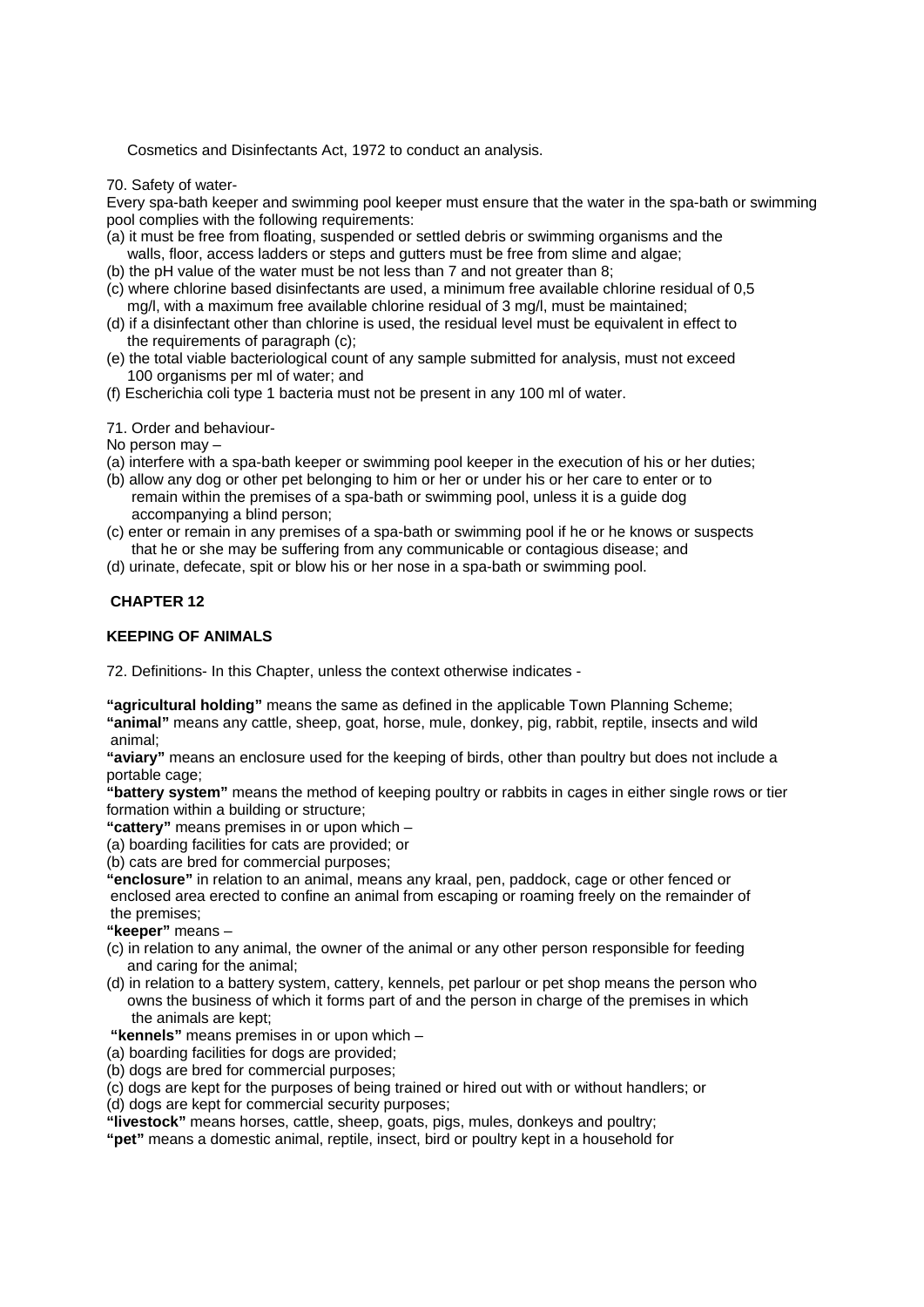companionship or amusement;

- **"pet parlour"** means any premises where beauty treatment is given to pets by washing, drying, brushing, clipping, trimming or by attending to their nails or teeth;
- **"pet shop"** means the premises on which the business of keeping and selling of pets is carried out;
- **"poultry**" means fowls, ducks, muscovy ducks, geese, turkeys, pigeons, peacocks and domestic guinea-fowls;
- **"poultry house"** means any roofed-over building or structure in which poultry is kept, other than one in which a battery system is operated;
- **"poultry run"** means any unroofed wire mesh or other enclosure in which poultry is kept, whether or not it is attached to a poultry house;
- **"proclaimed township"** means an approved township as contemplated in the Mangaung Town Planning Scheme, or a township approved in terms of any prior law relating to townships;
- **"rabbit hutch"** means any roofed-over building or structure in which rabbits are kept, other than one in which a battery system is operated;
- **"rabbit run"** means any unroofed wire mesh or other enclosure in which rabbits are kept, whether or not it is attached to a rabbit hutch:
- **"stable"** means any building or structure used to accommodate livestock other than poultry;
- **"wild animal"** means an animal of a species that is not generally domesticated and without
- limitation includes all animals indigenous to South Africa other than domesticated guinea-fowls.

Part 1: General provisions relating to the keeping of animals

- 73. Application of Chapter-
- (1) Subject to the provisions of subsection (2), the provisions of this Chapter do not apply to (a) any agricultural show where animals are kept on a temporary basis; and (b) any laboratory where animals are kept for research purposes.
- (2) The provisions of these By-laws apply to the keeping of animals at any agricultural show and at research laboratories.
- (3) No person may, keep or allow to be kept, any animal other than an approved pet on an erf in a proclaimed township, provided that not more than three (3) pets be kept on a premises and the keeping of such pet does not create or constitute a nuisance
- (4) If at any time it appears to an authorized official that the keeping of poultry or rabbits on an erf or agricultural holding, in respect of which a permit has been granted, is likely to constitute a nuisance or danger to the public health, that official may - (a) cancel the permit; or
	- (b) prohibit the keeping of such poultry or rabbits, provided Council has given the holder of such permit and the occupier of the premises not less than 14 days' notice in writing of its intention to cancel the permit or prohibit keeping of such poultry or rabbits has considered
- any representations made within that period. (5) Council must serve a notice on the permit holder or the owner of the erf or agricultural holding concerned, informing him or her of a decision in terms of subsection (4) and instruct the owner to comply with the requirements within the period stated in such notice, which must be at least 48 hours.
- (6) Council must as soon as a permit has been cancelled, notify the permit holder of that fact in writing.
- (7) Council may, subject to the foregoing provisions of this section, issue a new permit if he is satisfied that the reason for the cancellation no longer exists or that there is no reason why a new permit should not be issued.

Part 2: Keeping of cattle, horses, mules and donkeys

74 Requirements for premises-

- (1) No person may keep any cattle, horse, mule or donkey in a stable or enclosure that does not comply with the following requirements:
- (a) Every wall and partition of the stable must be constructed of brick, stone, concrete or other durable material;
- (b) the internal wall surfaces of the stable must be constructed of smooth brick or other durable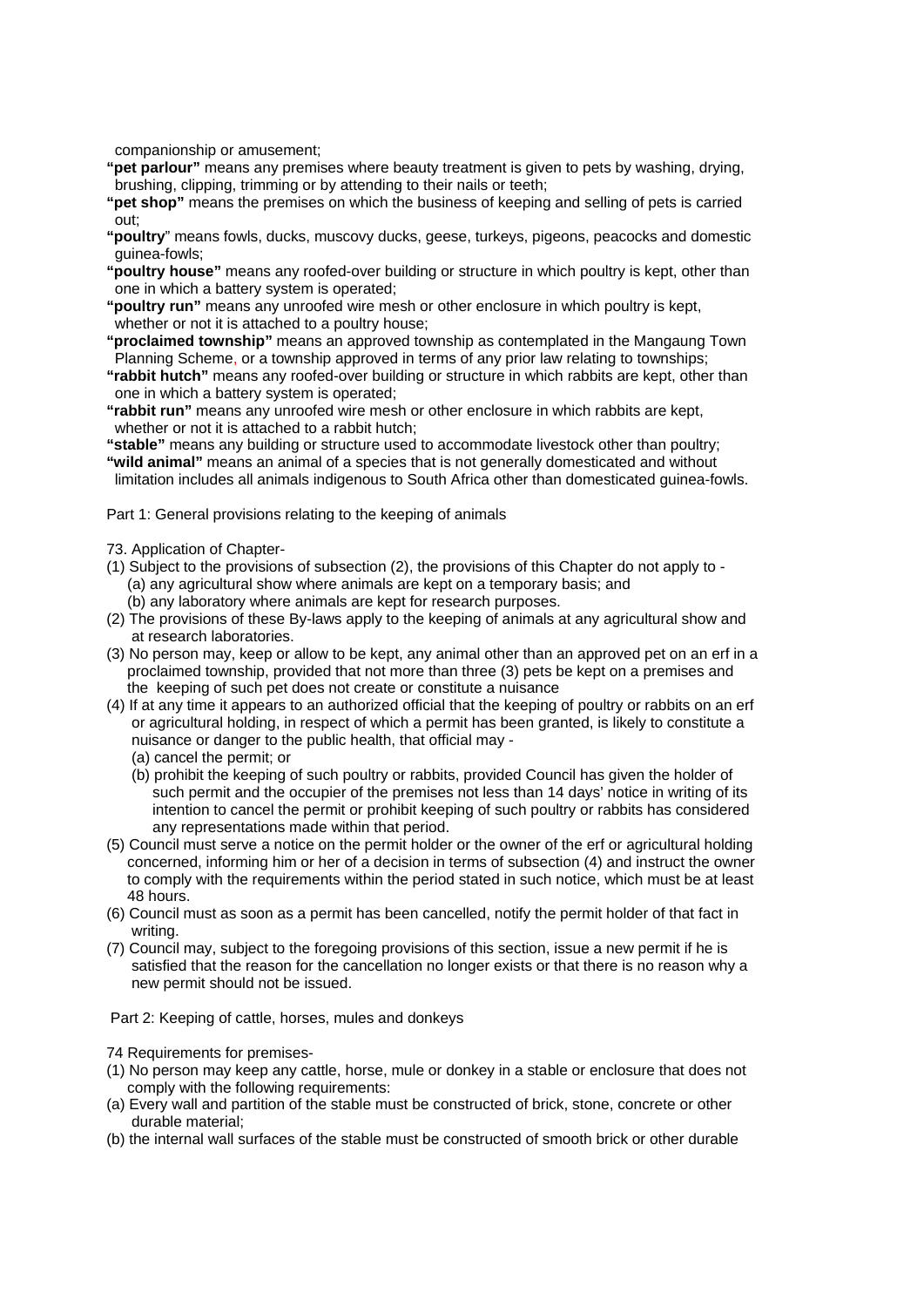surface brought to a smooth finish:

- (c) the height of the walls to the wall plates of the stable must  $-$ 
	- (i) if the roof is a pitched roof be 2,4 metres;
	- (ii) if the roof is a flat roof be 2,7 metres;
	- (iii) if the roof is a lean to roof be a mean height of 3 metres with a minimum of 2,4 metres on the lowest side;
	- (iv) in the case of a stable which has an opening along the entire length of one of its long sides be not less than 2 metres;
- (d) the stable must have a floor area of at least 9 m² for each head of cattle, horse, mule or donkey accommodated in it;
- (e) lighting and ventilation must be provided by openings or glazed opening windows or louvers totaling at least 0,3 m² for each animal to be accommodated in it except in the case of a stable open along the entire length of one of its long sides;
- (f) the lowest point of every opening, window or louvers must be at least 1,8 metres above floor level;
- (g) the floor of the stable must be constructed of concrete or other durable and impervious material brought to a smooth finish graded to a channel and drained in terms of section 98;
- (h) any enclosure must have an area of at least 10 m² for each head of cattle, horse, mule or donkey accommodated in it and the fencing must be strong enough to prevent the animals from breaking out;
- (i) no enclosure or stable may be situated within
	- (i) 15 metres of the boundary of any land, property, dwelling or other structure used for human habitation; or
	- (ii) 50 metres of any water resource or water supply intended or used for human consumption; and
- (j) there must be a water supply adequate for drinking and cleaning purposes next to every stable or enclosure.

75. Duties of keeper of cattle, horses, mules and donkeys-

- Any person who keeps any cattle, horse, mule or donkey must -
- (a) maintain the premises, and any equipment, apparatus, container or receptacle used in connection with keeping the animal, in a clean and sanitary condition and in good repair;
- (b) provide portable manure storage receptacles of an impervious material and with close fitting lids;
- (c) keep every manure storage receptacle on a platform constructed of concrete or other durable and impervious material near the stable or enclosure;
- (d) if there is so much manure and bedding that storage receptacles are impractical, provide a manure container or area complying with the following requirements:
	- (i) the manure container or area must be roofed and enclosed by three walls constructed of brick, concrete or other durable material plastered to a smooth finish; and
	- (ii) the floor must be of smoothly finished concrete that is inclined so that it drains to a water channel along the full length of the open side, which is at least 127mm in diameter and is kept filled with water;
- (e) remove all the manure from the stable and enclosure at least once every 24 hours and place it in the manure storage receptacles or manure container or area until it is removed from the premises;
- (f) remove the contents of the manure storage receptacles or manure container or area from the premises at least once every second day and dispose of the manure in a way which will not create a public health nuisance;
- (g) remove all bedding from the stable at least once a week and store it in the manure receptacles or manure container or area until it is removed from the premises;
- (h) store all saddles, bridles, harnesses and other equipment or articles used in connection with the keeping of the animals, in a storeroom or other adequate storage facility;
- (i) store all feed in a rodent-proof storeroom and all loose feed in rodent-proof receptacles with close fitting lids; and
- (j) take adequate measures to keep the premises free of pests and to prevent offensive odours arising from the keeping of cattle, horses, mules and donkeys.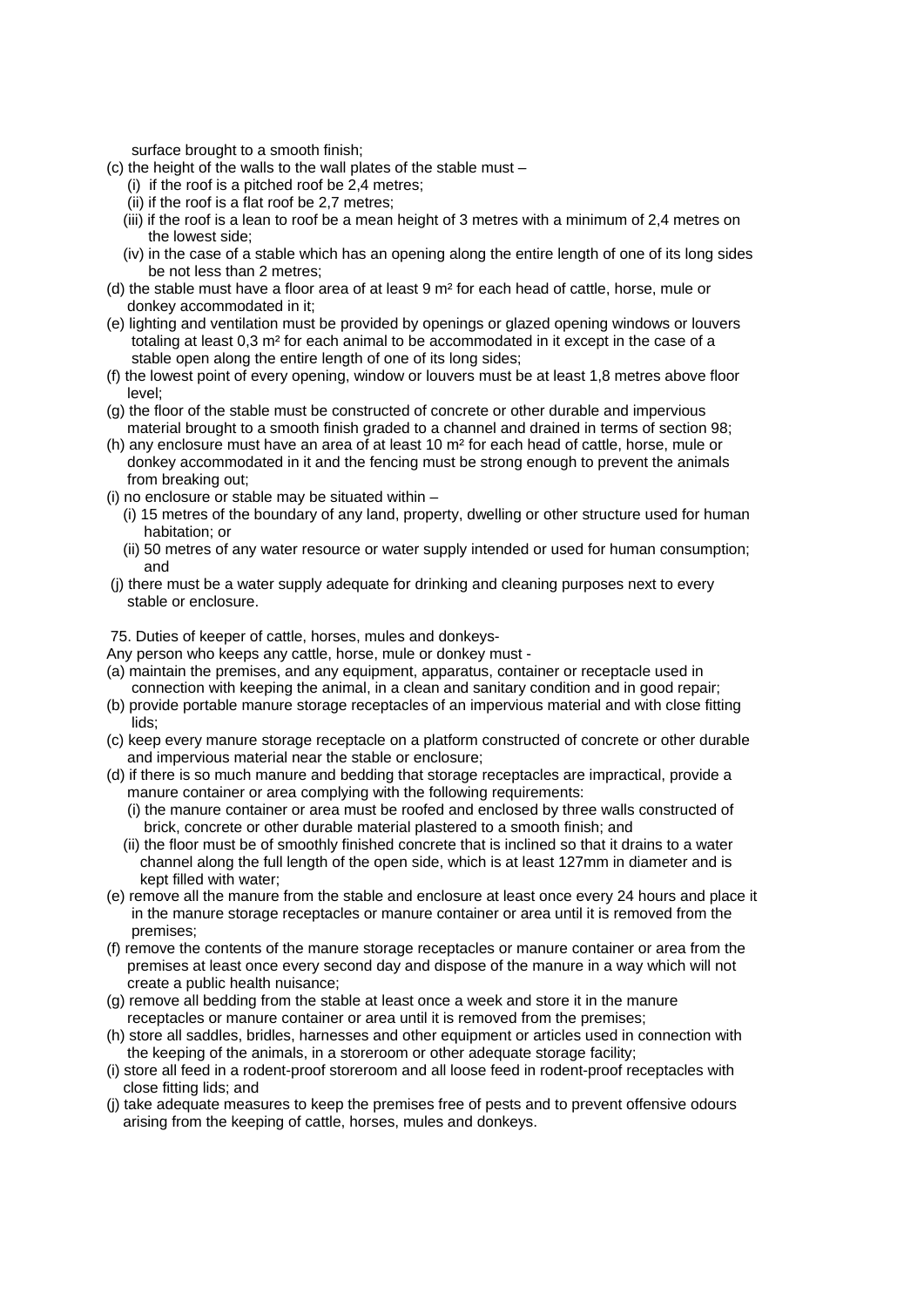Part 3: Keeping of goats and sheep

76. Application-

The provisions of section 77 also apply to the temporary keeping of a goat on any premises for the provision of milk for medical reasons.

- 77. Requirements for premises-
- (1) No person may keep goats or sheep in –
- (a) an enclosure which does not comply with the following requirements:
	- (i) the minimum overall floor area must be 30 m²; and
	- (ii) at least 1,5 m² of floor space must be provided for every goat or sheep accommodated in it; or
- (b) a stable which does not comply with the following requirements:
	- (i) every wall must be constructed of brick, stone, concrete or other durable material;
	- (ii) every wall must be at least 2 metres in height and have a smooth internal finish;
	- (iii) the floor must be constructed of concrete or other durable and impervious material brought to a smooth finish and graded to a channel drained in terms of section 98;
	- $(iv)$  at least 1,5 m<sup>2</sup> of floor space must be provided for every goat or sheep accommodated in it with an overall minimum floor area of 6 m<sup>2</sup>; and
	- (v) lighting and ventilation openings totaling at least  $0.15$  m<sup>2</sup> per goat or sheep must be provided.
- (2) No person may keep goats or sheep in an enclosure or stable within
	- (a) 15 metres of any boundary of any land, dwelling, building or other structure used for human habitation; or
	- (b) 50 metres of any water resource or water supply intended or used for human consumption.
- (3) Every person must provide a water supply adequate for drinking and cleaning purposes situated next to or in every enclosure or stable used to accommodate goats or sheep.

# 78. Duties of keeper of goats and sheep-

Any person who keeps goats or sheep must -

- (a) maintain the premises and any equipment, apparatus, container or receptacle used in connection with keeping the animal in a clean and sanitary condition and in good repair;
- (b) provide portable manure storage receptacles of an impervious material and with close fitting lids;
- (c) keep every manure storage receptacle on a platform that enables the surface underneath the receptacle to be cleaned;
- (d) remove all manure from the enclosure or stable at least once every seven days and place it in the manure storage receptacles;
- (e) remove the contents of the manure storage receptacles from the premises at least once every seven days and dispose of the manure in a way that will not create a public health nuisance; and
- (f) store all feed in a rodent-proof storeroom and all loose feed in rodent-proof receptacles with close fitting lids in the storeroom.
- (g) Take adequate measures to keep the premises free of pests and to prevent offensive odours arising from the keeping of goats and sheep.

# Part 4: Keeping of poultry

# 79. Application-

The provisions of sections 81(d), (f), (g) and 82(e), do not apply to any person keeping ten or less poultry.

# 80. Permit requirement-

No person may keep more than 10 poultry on an erf in a proclaimed township or 100 poultry on premises zoned for agricultural purposes except in terms of a permit authorising that activity.

#### 81. Requirements for premises-

No person may keep poultry in premises which do not comply with the following requirements: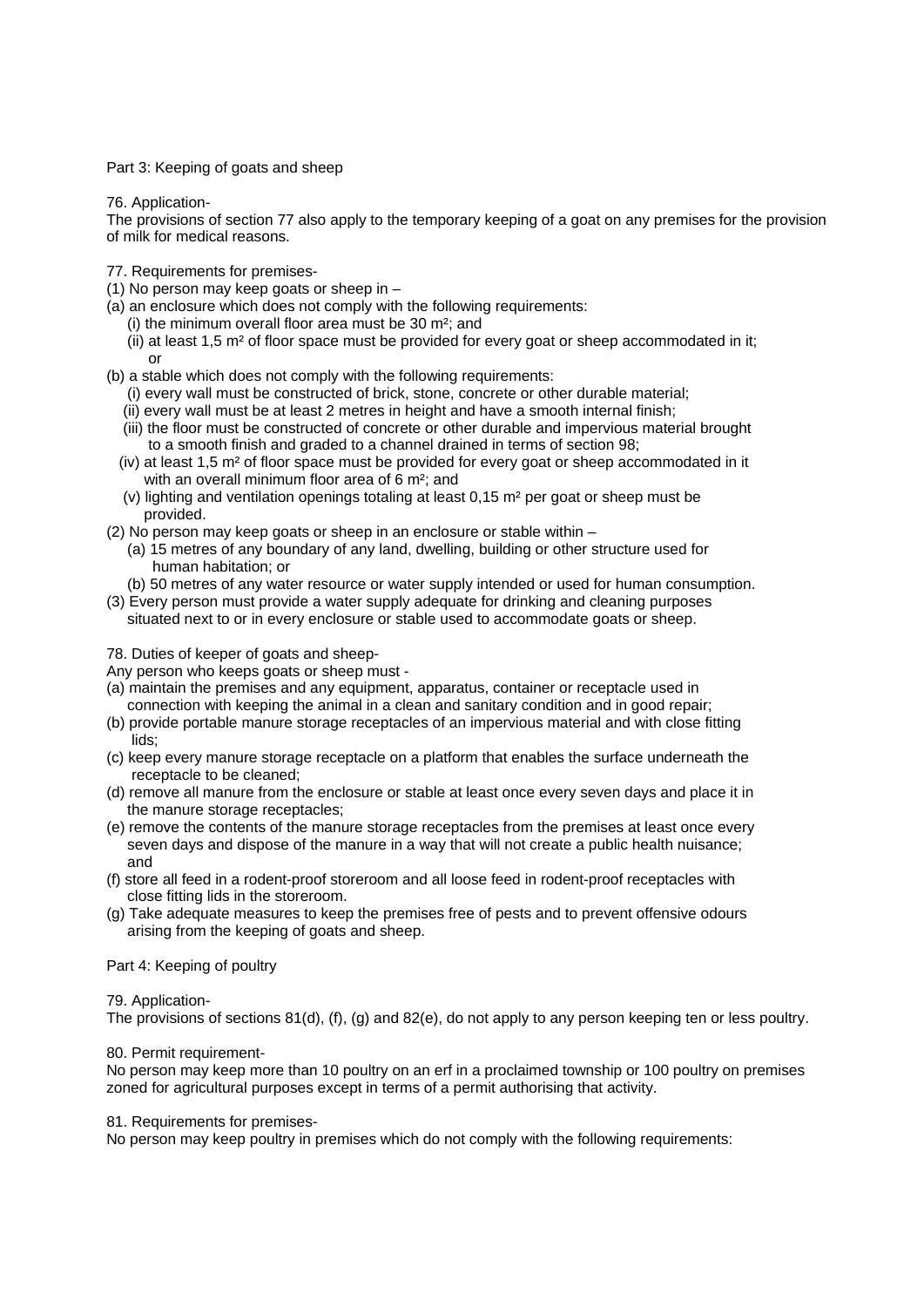- (a) In relation to a poultry house
	- (i) every wall must be constructed of brick, stone, concrete or other impervious material and must have a smooth internal surface;
	- (ii) the floor must be constructed of concrete or other impervious material brought to a smooth finish;
	- (iii) the upper floor of a two or more story structure must be constructed of an impervious and easily cleanable material;
	- (iv) the minimum floor area must be
		- (aa) 0,20 m² for each grown fowl, duck, muscovite duck or guinea fowl;
		- (bb) 0,5 m² for each grown goose, turkey or peacock; and
		- (cc) 0, 14 m² for each grown pigeon; and
	- (v) the minimum aggregate floor area must be 4 m²;
- (b) a poultry run, if provided, must be enclosed with wire mesh or other durable material;
- (c) in relation to a building or structure housing a battery system
	- (i) every wall, if provided, must be at least 2,4 m high, must be constructed of concrete, stone, brick or other impervious material and must have a smooth internal surface;
	- (ii) if walls are provided, the building must be ventilated and lighted by means of mechanical ventilation and artificial lighting or by obtaining natural ventilation and light through openings or opening windows of an area not less than 15% of the floor area of the building or structure;
	- (iii) the floor must be constructed of concrete or other impervious material brought to a smooth finish and if required by an environmental health practitioner, the floor surface must be graded and drained by means of a channel drained in terms of section 98;
	- (iv) if no walls are provided, or the walls are made of metal, the floor must be provided with a curb at least 150 mm high around its edges;
	- (v) the cages of the battery system must be made of an impervious material; and
- (vi) if required by an environmental health practitioner, a tray of an impervious material must be fitted under every cage for the collection of manure;
- (d) a water supply adequate for drinking and cleaning must be provided in or next to every poultry house and poultry run and in or next to a building or structure housing a battery system;
- (e) no poultry house, poultry run, or building or structure housing a battery system, may be constructed within 3 metres of –
	- (i) any dwelling or other building or structure used for human habitation; and
	- (ii) any place where foodstuffs are stored or prepared for human consumption; or
	- (iii) the nearest boundary of any land;
- (f) feed must be stored in an adequate rodent-proof storeroom;
- (g) adequate washing facilities must be provided for the cleaning of the cages;
- (h) if required by an environmental health practitioner, due to the amount of manure stored on the premises awaiting removal, a storage area complying with the following requirements must be provided:
	- (i) A roofed platform constructed of concrete or other impervious material;
	- (ii) the platform's outside edges must have a minimum curb of 77 mm high;
	- (iii) the platform must be graded and drained in terms of section 98; and
	- (iv) the roof of the platform must extend a minimum of 1 meter beyond the edges of the base of the platform.
- 82. Duties of keeper of poultry-
- Any person who keeps poultry must -
- (a) ensure that all poultry is kept within a poultry house, poultry run or building or structure housing a battery system;
- (b) maintain the premises and any equipment, apparatus, container or receptacle used in connection with keeping the poultry, in a clean, sanitary condition and in good repair;
- (c) maintain the premises and every poultry house, poultry run or building or structure housing a battery system and all cages clean and free from pests;
- (d) ensure that the poultry do not disturb or hinder the comfort, convenience, peace or quiet of the public;
- (e) provide portable manure storage receptacles of an impervious material and with close fitting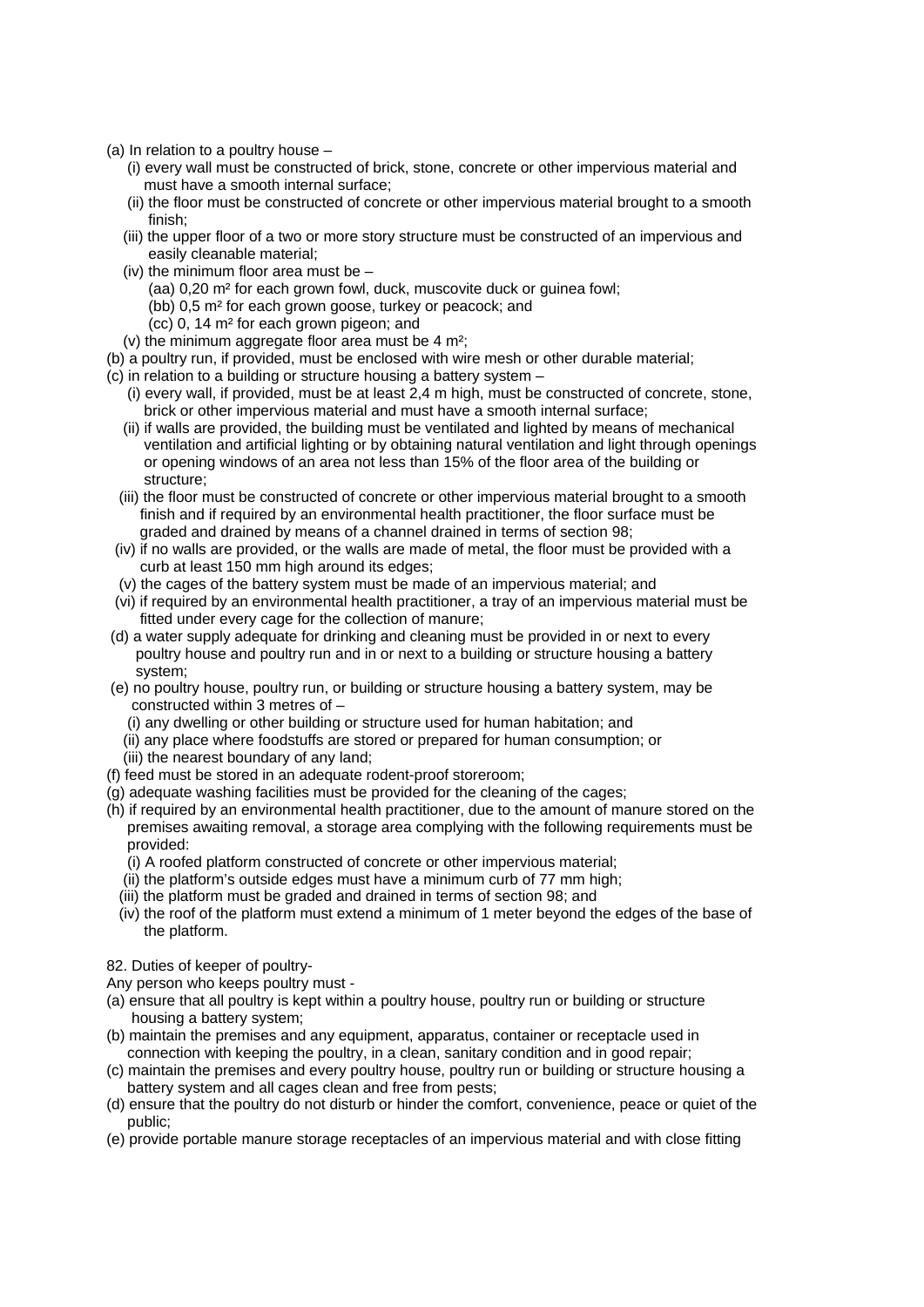lids and keep the manure storage receptacles on a platform;

- (f) remove all manure and other waste from a poultry house and poultry run at least once every 48 hours and once every four days from a building or structure housing a battery system;
- (g) place the manure and other waste matter in manure storage receptacles;
- (h) remove the contents of the manure storage receptacles from the premises at least once every seven days and dispose of the manure in a way which will not create a public health nuisance; and
- (i) take adequate measures to keep the premises free of flies, cockroaches and rodents and to prevent offensive odours arising from the keeping of poultry on the premises.

Part 5: Keeping of rabbits

#### 83. Application-

The provisions of sections  $85(b)$ , (c), (d), (f) and (g), and  $86(d)$ , (f) and (g), do not apply to any person keeping five (5) or less rabbits.

#### 84. Permit requirements-

 No person may keep more than 5 adult rabbits on an erf in a proclaimed township or more than 20 adult rabbits on premises zoned for agricultural purposes, except in terms of a permit authorising that activity.

85. Requirements for the premises-

No person may keep rabbits in premises which do not comply with the following requirements:

- (a) In relation to a rabbit hutch
	- (i) every wall must be constructed of brick, stone, concrete or other impervious material and must have a smooth internal surface;
	- (ii) the floor surface must be  $-$ 
		- (aa) constructed of concrete or other impervious material brought to a smooth finish; (bb) situated at least 150 mm above ground level; and
		- (cc) graded to a channel drained in terms of section 120, if required by an environmental health practitioner;
	- (iii) adequate ventilation must be provided; and
	- (iv) the rabbit hutch must be adequate in size to allow free unobstructed movement of animals kept therein.
- (b) any rabbit run must be enclosed with wire mesh or other durable material and constructed in a way that prevents the escape of rabbits from the run;
- (c) in relation to a building or structure housing a battery system
	- (i) every wall must
		- (aa) be at least 2,4 metres high;
		- (bb) be constructed of concrete, stone, brick or other durable material; and
		- (cc) must have a smooth internal surface;
	- (ii) if walls are provided, the building or structure must be ventilated and lighted by means of natural openings or windows of an area not less than 15% of the floor area of the building or structure;
	- (iii) the floor must be constructed of concrete or other impervious material brought to a smooth finish, and if required by an environmental health practitioner, the floor surface must be graded to a channel drained in terms of section 98;
	- (iv) if no walls are provided, or the walls are made of metal, the floor must be provided with a curb at least 150 mm high around its outside edges; and
	- (v) every cage must be constructed of an impervious material and fitted with trays of an impervious material for the reception of manure;
- (d) a water supply adequate for drinking and cleaning purposes must be provided in or next to every rabbit hutch or building or structure housing a battery system;
- (e) no person may erect a rabbit hutch, rabbit run or building or structure housing a battery system within five metres of –
	- (i) any dwelling, building or other structure used for human habitation;
	- (ii) any place where foodstuffs are stored or prepared for human consumption; or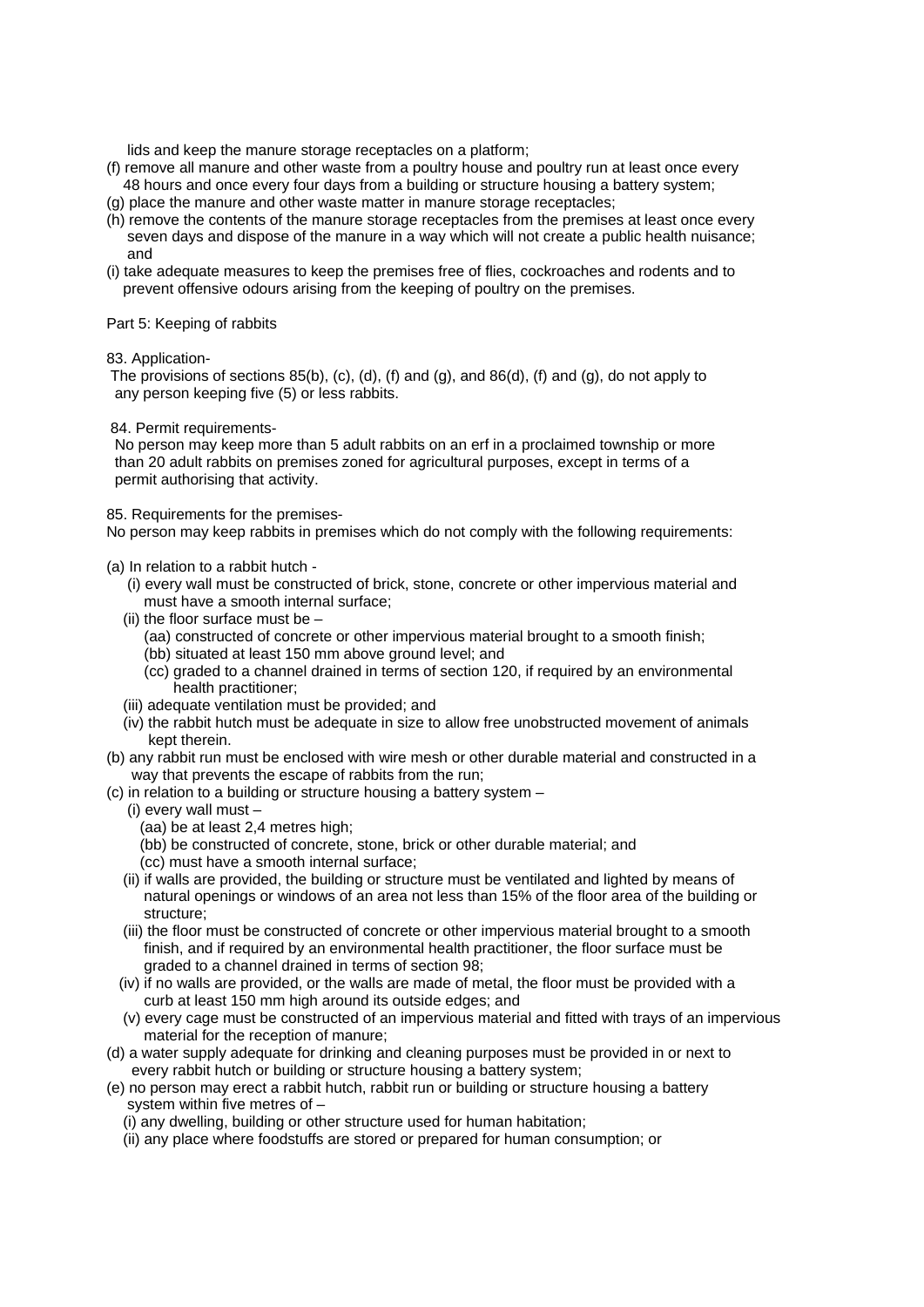(iii) the nearest boundary of any land;

- (f) an adequate rodent-proof storeroom must be provided for the storage of feed; and
- (g) adequate washing facilities must be provided for the cleaning of cages.
- 86. Duties of keepers of rabbits- Any person who keeps rabbits must -
- (a) keep all rabbits within the rabbit hutch, rabbit run or building or structure housing a battery system;
- (b) maintain the premises and any equipment, apparatus, containers or receptacles used in connection with keeping rabbits, in a clean, sanitary condition and in good repair;
- (c) maintain the premises free from offensive odours and every rabbit hutch, rabbit run or building or structure housing a battery system and all cages clean and free from pests;
- (d) provide portable manure storage receptacles of an impervious material with close-fitting lids which receptacles must be kept on a platform;
- (e) remove all manure and any other waste matter from the rabbit hutch, rabbit run or building or structure housing a battery system, at least once every 48 hours;
- (f) keep the manure and waste in manure storage receptacles until it is removed from the premises;
- (g) remove the contents of the manure storage receptacles from the premises at least once every seven days and dispose of the contents in a way which will not create a public health nuisance; and
- (h) Take adequate measures to keep the premises free of pests.

Part 6: Keeping of birds other than poultry

87. Requirements for the premises-

 No person may keep any bird, other than poultry, in an aviary which does not comply with the following requirements:

- (a) the aviary must be constructed of durable rodent-proof material;
- (b) adequate access must be provided for cleaning purposes;
- (c) if the aviary is constructed above ground level, its base must be constructed of an impervious and durable material and must be situated a minimum of 300 mm above ground level;
- (d) the aviary may not be situated within three metres of any building or structure, boundary fence or boundary wall; and
- (e) a water supply adequate for drinking and cleaning purposes must be situated in or next to every aviary.

88. Duties of keepers of aviaries-

Any person who keeps birds in an aviary must -

(a) ensure that the aviary and the premises are kept in a clean condition and free from pests;

- (b) provide and use rodent-proof facilities for the storage of bird food; and
- (c) ensure that the birds do not disturb the comfort, convenience, peace or quiet of the public.

# Part 7: Kennels and catteries

89. Requirements for premises-

 No person may use premises as kennels or a cattery except in terms of a permit authorizing that activity and unless the premises comply with the following requirements:

- (a) every dog or cat must be kept in an enclosure which complies with the following requirements: (i) the enclosure must be constructed of impervious materials and must provide adequate access for cleaning purposes;
	- (ii) the floor must be constructed of concrete or other impervious material brought to a smooth finish and graded to a channel 100 mm wide, extending the full width of the floor, which channel must be graded and drained into a gully connected to the Council's sewer by means of a pipe 100 mm in diameter; and
	- (iii) a curb 150 mm high must be provided along the edge of the channel, referred to in subparagraph (ii), to prevent any storm water runoff entering the channel; and
	- (iv) the enclosure must be adequate in size to allow free unobstructed movement of animals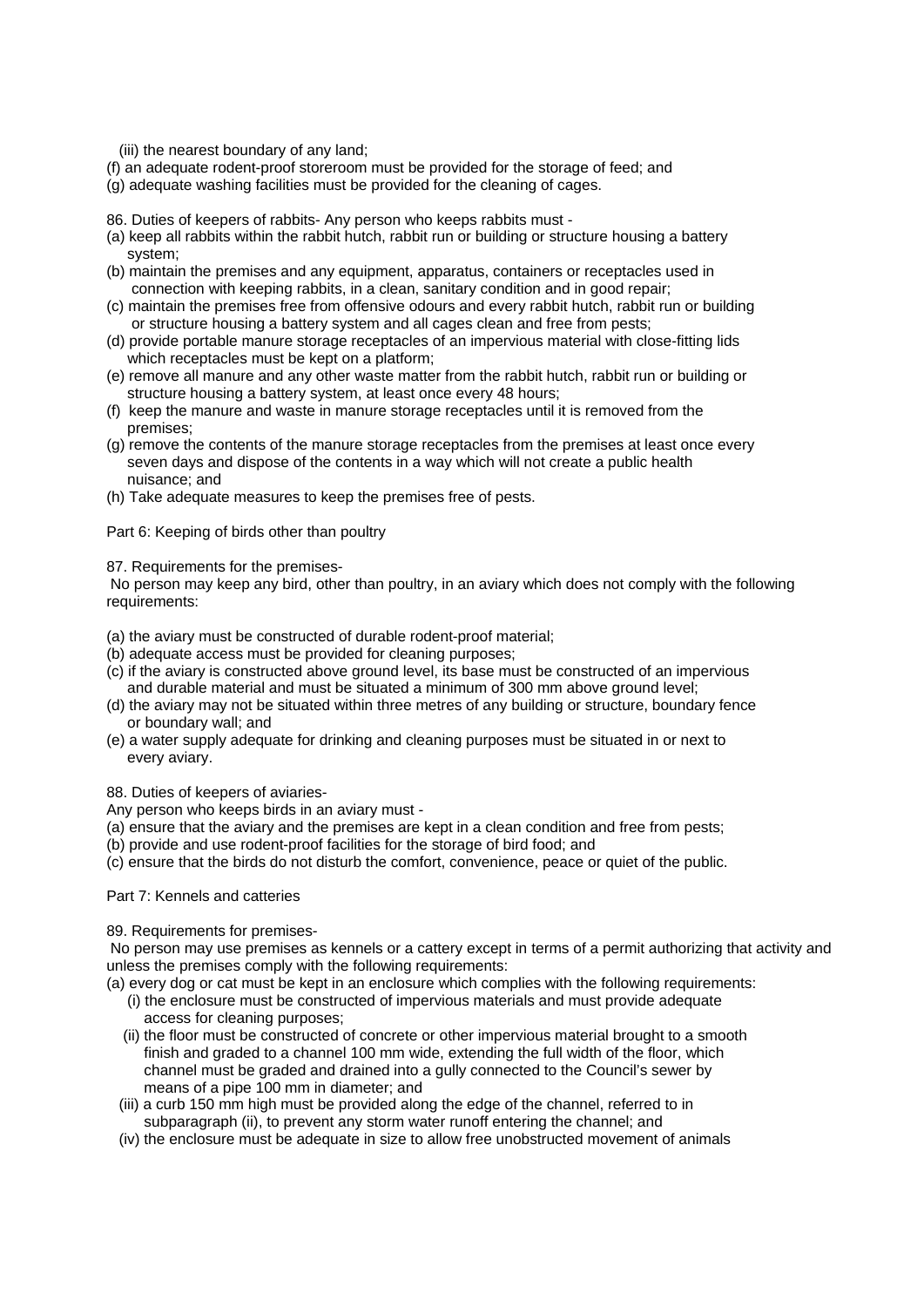kept therein.

- (b) subject to the provisions of paragraph (c), every enclosure referred to in paragraph (a), must be provided with an adequate roofed shelter that complies with the following requirements:
	- (i) every wall must be made of brick, stone, concrete or other impervious material;
	- (ii) every wall must have a smooth internal surface;
	- (iii) the floor must be made of concrete or other impervious material brought to a smooth finish; and
	- (iv) every shelter must have adequate access for cleaning and eliminating pests;
- (c) a dog kennel which complies with the following requirements may be provided instead of the shelter contemplated in paragraph (b):
	- (i) the kennel must be constructed of an approved weatherproof and insulating material or other similar material;
	- (ii) the kennel must be movable;
	- (iii) the kennel must be placed on a base constructed of concrete or other impervious material with an easily cleanable finish; and
	- (iv) a sleeping board, which will enable the dog to keep dry, must be provided in any kennel that does not have a waterproof base;
- (d) a concrete apron extending at least one meter wide around the edges of the enclosure must be provided;
- (e) the apron must be graded and drained in a way that drains storm water away from the enclosure;
- (f) a water supply, adequate for drinking and cleaning purposes, must be provided in or adjacent to the enclosure;
- (g) any cage in which cats are kept must be constructed of durable impervious material and in a manner that it may be easily cleaned; and
- (h) no shelter, enclosure or kennel may be situated within five metres of any
	- (i) dwelling or other building or structure used for human habitation;
	- (ii) place where food is stored and prepared for human consumption; or
	- (iii) the boundary of the premises.
- 90. Food preparation areas-

Any keeper of kennels or a cattery who is so instructed by an environmental health practitioner, must provide a separate room or roofed area for the preparation of food which complies with the following requirements:

- (a) The floor of the room or roofed area must be constructed of concrete or other impervious material brought to a smooth finish;
- (b) the internal wall surfaces of the room or roofed area must be smooth and easily cleanable;
- (c) adequate washing facilities for food bowls and utensils must be provided; and
- (d) a rodent-proof storeroom must be provided for the storage of food.
- 91. Duties of a keepers of kennels or catteries- Any person operating kennels or a cattery must–
- (a) maintain the premises, equipment and every vessel, receptacle or container and sleeping board used in connection with the kennels or cattery in a clean, sanitary condition and in good repair;
- (b) provide portable storage receptacles, of an impervious material with close fitting lids, for the storage of dog and cat faeces;
- (c) remove all faeces and other waste matter from the enclosure and shelter at least once every 24 hours and place it in the receptacles referred to in paragraph (b);
- (d) remove the contents of the storage receptacles from the premises at least twice every seven days and dispose of it in a manner that will not create a public health nuisance;
- (e) store all loose food in receptacles, with close fitting lids, in the food store;
- (f) provide adequate refrigeration facilities to store perishable foods on the premises;
- (g) provide adequate separate refuse receptacles, with close fitting lids, on the premises for refuse other than faeces;
- (h) keep any sick dog or cat isolated from any other animals;
- (i) maintain the premises free from offensive odours and every enclosure, shelter, kennel, cage or food store clean and free from pests; and
- (j) ensure that no dog or cat disturbs the comfort, convenience, peace and quiet of the public.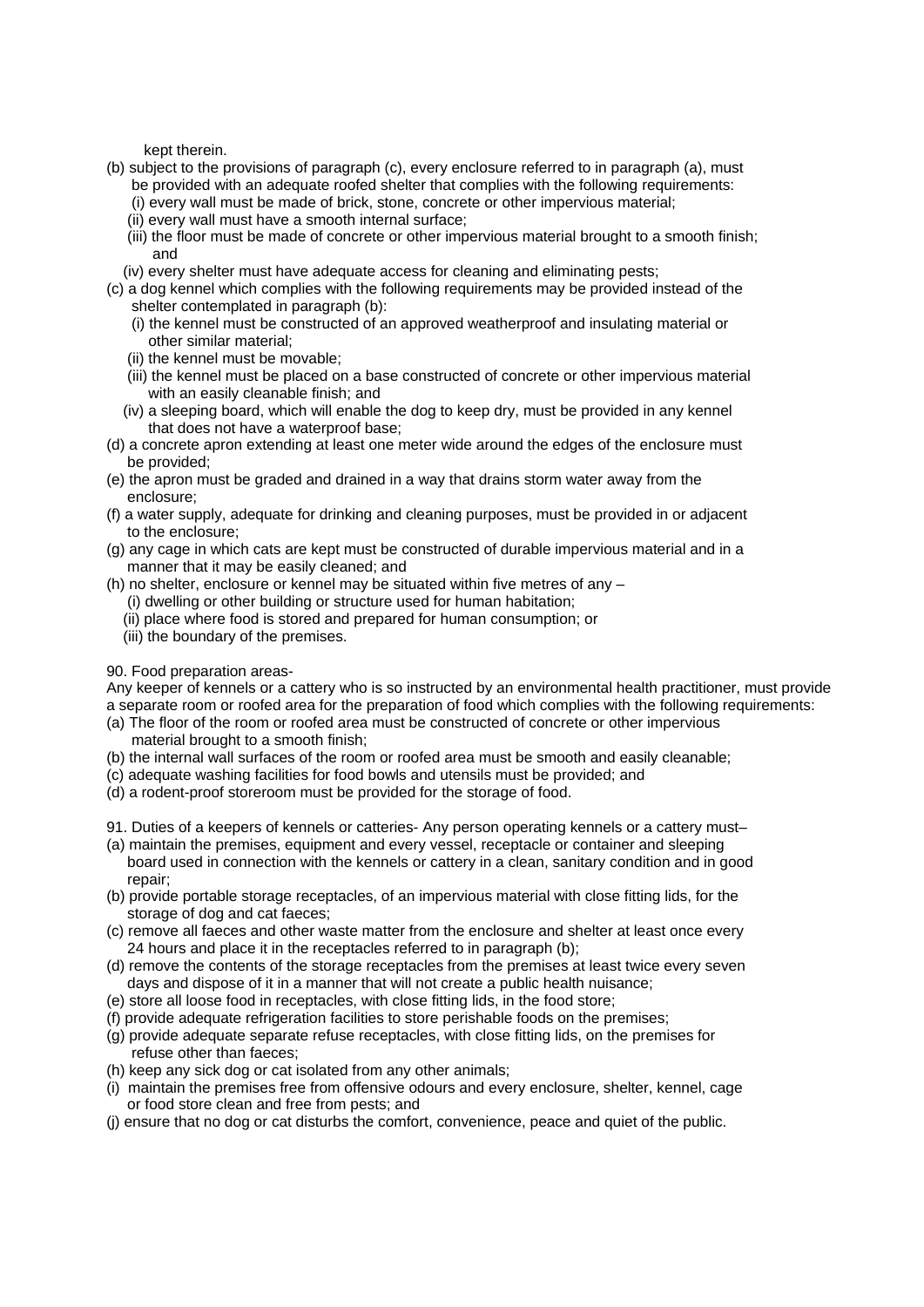Part 8: Pet shops and pet parlors

92. Requirements for premises-

No person may operate a pet shop or pet parlour in or on any premises which do not comply with the following requirements:

- (a) Any wall and partition must
	- (i) be constructed of brick, concrete or other impervious material;
	- (ii) have a smooth and easily cleanable internal surface; and
	- (iii) be painted with a washable paint or other adequate finish;
- (b) all floor surfaces must be constructed of concrete or other impervious material brought to a smooth finish;
- (c) all ceilings must be dust proof and easily cleanable;
- (d) at least one wash hand basin, with a supply of running hot and cold potable water, must be provided for employees and the ratio of wash hand basins to persons employed on the premises must not be less than 1:15;
- (e) the wash hand basins, referred to in subparagraph (d), must be drained in terms of section 99;
- (f) adequate storage facilities must be provided;
- (g) facilities for the washing of cages, trays and other equipment must be provided in the form of either –
	- (i) a curbed and roofed over platform with a minimum surface area of 1,5  $m<sup>2</sup>$ , raised at least 100mm above the floor and constructed of concrete or other impervious material brought to a smooth finish, which platform must be provided with a supply of running potable water; or
	- (ii) a stainless steel sink or trough of adequate size with a drainage board and provided with a supply of running potable water;
- (h) the platform, sink or trough referred to in paragraph (g) must be drained in terms of section 99;
- (i) any wall surface within 0,5 metres of the platform, sink or trough referred to in paragraph (g), must be permanently covered with waterproof material to a minimum height of 1,4 metres above the floor;
- (j) a clearly designated change room must be provided if more than six persons are employed on the premises and every change room must –
	- (i) have a floor area providing at least 0,5 m² for each employee;
	- (ii) have a minimum overall floor area of 6 m² and width of two metres; and
	- (iii) be equipped with an adequate metal locker for each employee;
- (k) if no change room is required in terms of paragraph (j), each employee must be provided with an adequate metal locker;
- (I) for the purposes of washing, clipping or grooming of pets  $-$ 
	- (i) a bathroom fitted with a bath, or similar fitting, and a wash hand basin supplied with running potable water must be provided;
	- (ii) a clipping and grooming room fitted with impervious topped tables and an adequate number of portable storage receptacles of an impervious durable material with close fitting lids, for the storage of cut hair pending removal, must be provided;
	- (iii) at least 50 % of the floor area of the rooms referred to in subparagraphs (i) and (ii), must be unobstructed; and
	- (iv) the floors of the rooms referred to in subparagraphs (i) and (ii), must be graded to a channel drained in terms of section 99;
- (m) all buildings, including storage areas, must be rodent-proof; and
- (n) the premises may not have direct internal access with any room or place
	- (i) used for human habitation;
	- (ii) where clothing is stored or sold; or
	- (iii) where food is prepared, stored or sold for human consumption.

93. Duties of pet shop or pet parlour keepers-

Any keeper of a pet shop or pet parlour must –

- (a) provide cages for housing the pets which comply with the following requirements:
	- (i) the cages must be constructed of metal or other impervious material and fitted with a removable metal floor-tray to facilitate cleaning;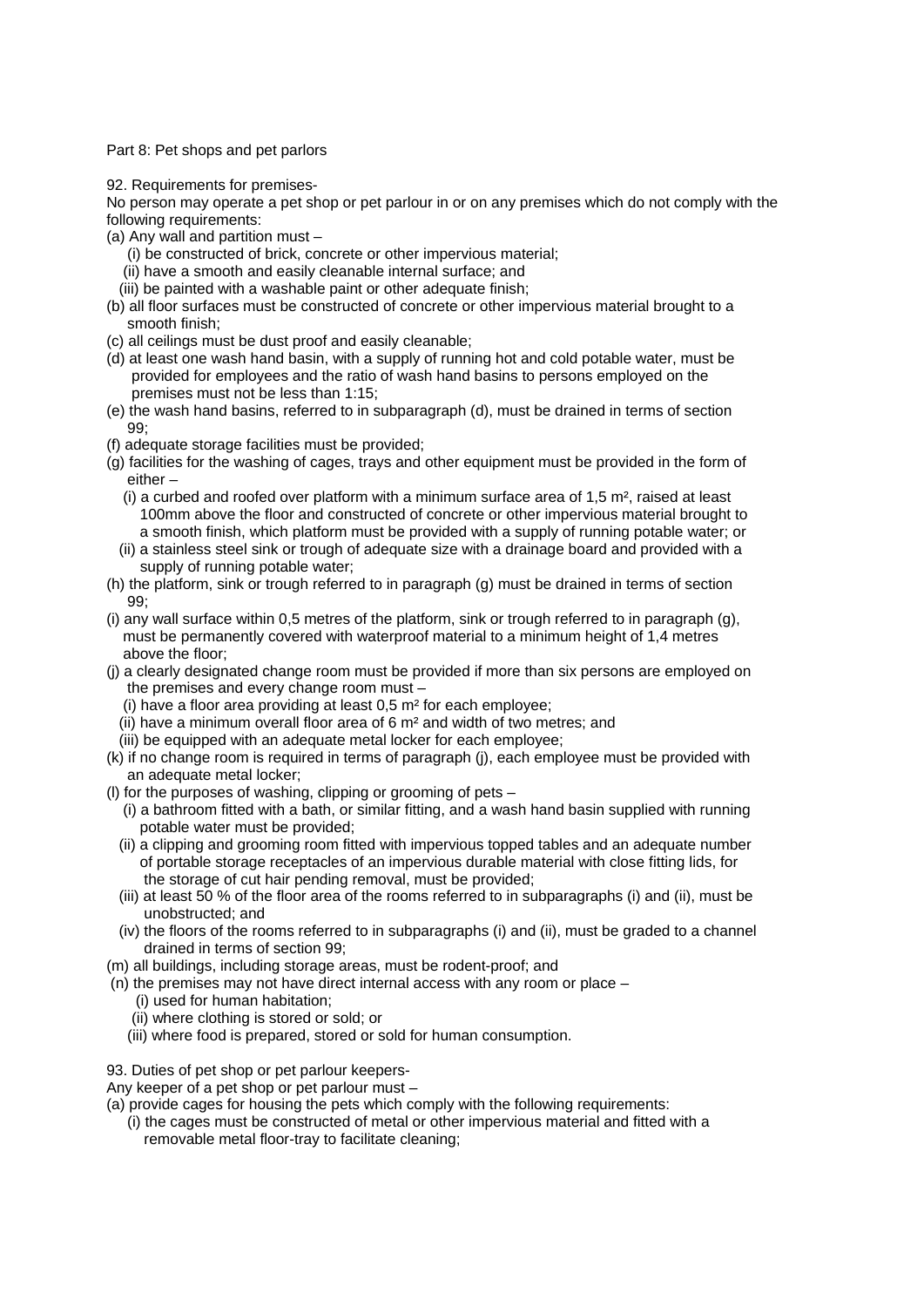- (ii) the exterior cavity of any tubular or hollow material used to construct a cage must be sealed;
- (iii) the cages must be able to be moved easily;
- (iv) where rabbits are kept in a cage, the metal floor-tray referred to in subparagraph (i), must be drained to a removable receptacle;
- (v) the cages must be fitted with a drinking vessel filled with water;
- (vi) the distance from any cage to the nearest wall must be a minimum of 150 mm;
- (vii) the cages must be kept a minimum of 450 mm above floor level; and
- (viii) the space below every cage must be unobstructed;
- (b) provide rodent-proof receptacles, of an impervious material and with close fitting lids, for the storage of all loose pet food in the storage facilities required in terms of section 115 (f);
- (c) provide adequate refrigeration facilities to store all perishable pet food on the premises;
- (d) ensure that in any room in which the pets are kept
	- (i) 50 % of the floor space is unobstructed; and
	- (ii) the cages are placed a minimum of 800 mm from one another;
- (e) maintain the premises and every cage, tray, container, receptacle, basket and all apparatus, equipment or appliances used in connection with the pet shop or pet parlour, in a clean and sanitary condition, free from pests and in good repair;
- (f) provide overalls or other protective clothing for employees and ensure that the employees wear them when on duty;
- (g) provide isolation facilities in which every pet which is, or appears to be, sick must be kept while on the premises;
- (h) provide an adequate supply of potable water for drinking and cleaning purposes;
- (i) provide adequate ventilation to ensure the comfort and survival of the pets; and

(j) ensure that the number of pets contained in each cage does not impede their free movement.

# Part 9: Keeping of wild animals

94. Requirements for the premises-

No person may, without the approval of the relevant nature conservation authorities, keep wild animals on premises which do not comply with the following requirements:

- (a) Every wild animal must be kept in an enclosure and/or housing constructed and equipped as follows:
	- (i) The enclosure and/or housing must satisfy the needs of the specific animal as specified by the relevant nature conservation authorities;
	- (ii) the enclosure and/or housing may not be situated within 50 metres of  $-$ 
		- (aa) any boundary of the premises;
		- (bb) any dwelling, building or structure used for human habitation;
		- (cc) any dwelling, building or structure where food is stored, handled or prepared for human consumption; or
	- (dd) any water resource intended for domestic consumption;
	- (iii) an adequate supply of potable water for drinking and cleaning purposes must be provided; and
	- (iv) the enclosure and/or housing must be graded and drained in a way that does not pollute any water resource or create a public health nuisance;
- (b) a separate room, equipped with a preparation table and wash-up sink, supplied with running potable water and drained in accordance with section 99, must be provided for the preparation of food;
- (c) adequate facilities must be provided for washing any cages, trays, crates, refuse receptacles and food containers in the form of either –
	- (i) a curbed platform constructed of concrete or other impervious material brought to a smooth finish; or
	- (ii) a stainless steel sink or trough adequate in size to accommodate the equipment to be washed;
- (d) both facilities referred to in paragraph (c) must be provided with a supply of running water adequate for drinking and cleaning and be drained in accordance with section 99; ;
- (e) any area and room in which fodder and food are stored must be rodent-proof; and
- (f) the enclosure and/or housing must be adequate in size to allow free unobstructed movement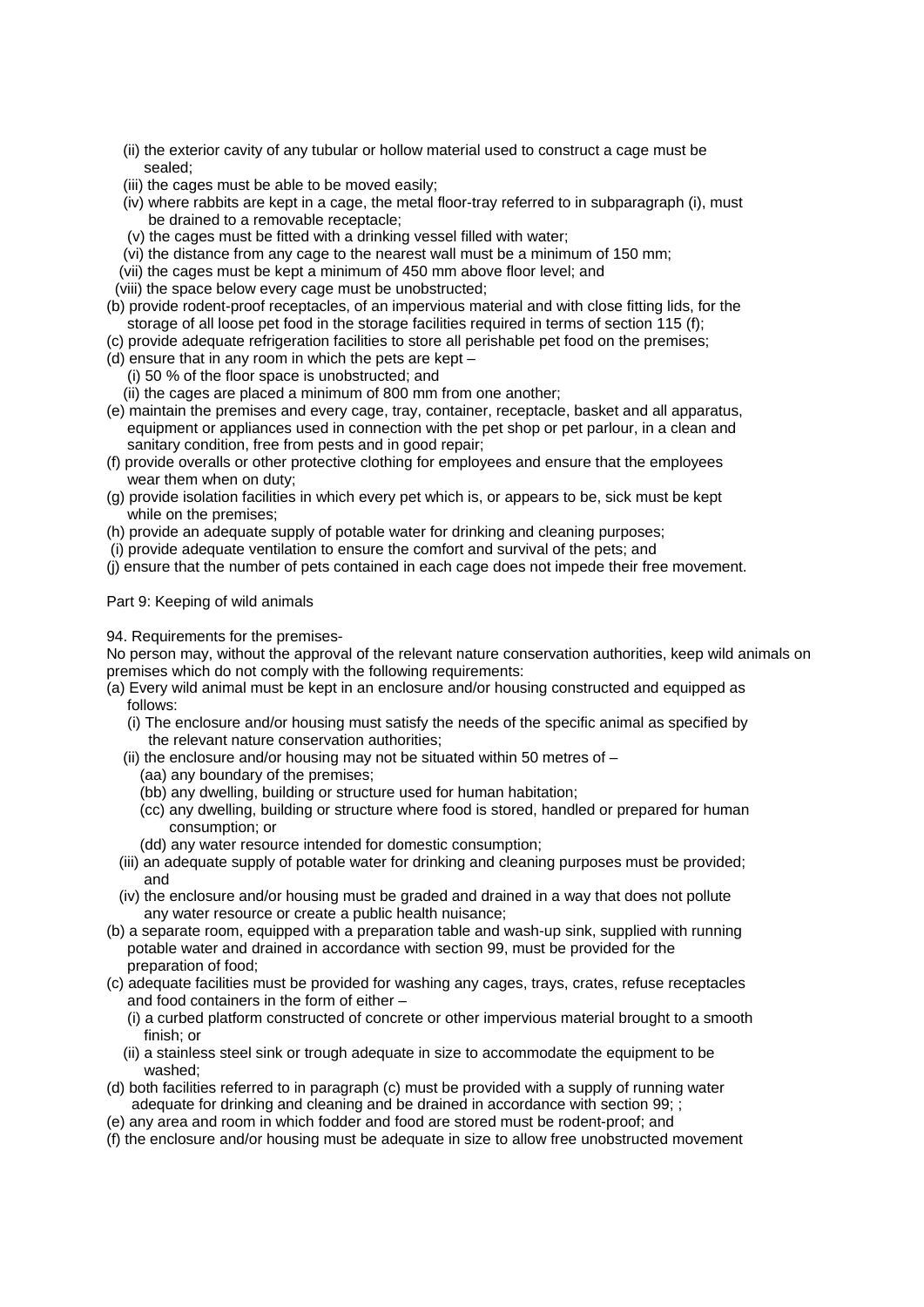of animals kept therein.

95. Duties of keepers of wild animals-

Any person who keeps wild animals must –

- (a) maintain the premises in a clean and sanitary condition at all times;
- (b) clean all manure and food scraps from any enclosure and/or housing at adequate intervals;
- (c) prevent the soil beneath or around any enclosure and/or housing from becoming saturated with urine or polluted by any other matter or liquid; and
- (d) remove all bedding from any housing at least once every seven days and store it in a manure receptacle or manure container or area, until it is removed from the premises.

Part 10: Keeping of pigs

96. Requirements for premises-

No person may keep pigs on premises which do not comply with the following requirements: (a) Every wall must –

- (i) be constructed of brick, stone, concrete or other durable material;
- (ii) have a minimum height of 1,5 metres; and
- (iii) have a smooth, impervious internal surface;
- (b) the floor area must provide at least  $3 \text{ m}^2$  for each pig accommodated in the pigsty, with an overall minimum floor area of 6 m²;
- (c) the roof over any portion of a pigsty must have a minimum height of 1,5 metres;
- (d) except in the case of a roofed structure having one of its long sides completely open, the lighting and ventilation openings must –
	- (i) be situated opposite one another in the external walls; and
	- $(iii)$  provide a minimum of 0.15 m<sup>2</sup> for each pig:
- (e) the floor must be
	- (i) at least 150 mm above the surrounding ground level;
	- (ii) constructed of concrete or other durable and impervious material brought to a smooth finish; and
	- (iii) graded for the run-off of liquids into an open channel outside the pigsty;
- (f) the open channel referred to in paragraph (e)(iii) must  $-$ 
	- (i) be constructed of concrete or other durable and impervious material;
	- (ii) be a minimum of 100 mm in diameter; and
	- (iii) be drained in terms of section 98;
- (g) the pigsty must be strong enough to prevent the pigs breaking out;
- (h) the pigsty may not be situated within 100 metres of  $-$ 
	- (i) the boundary of the premises;
	- (ii) any dwelling, building or structure used for human habitation;
	- (iii) any place where foodstuffs are stored or prepared for human consumption; or
	- (iv) any water resource intended for domestic consumption;
- (i) a roofed over concrete platform must be provided for
	- (i) the storage of all swill in containers; and
	- (ii) the preparation of pig feed;
- (j) the platform referred to in paragraph (i) must comply with the provisions of paragraph (e) and in addition, must have a curbing of a minimum height of 100 mm on each edge; and
- (k) a water supply, adequate for drinking and cleaning purposes, must be provided in or adjacent to the pigsty.
- (l) effective fly control measures must be provided.
- 97. Duties of keepers of pigs-

Every person keeping pigs must -

- (a) ensure that every pig is kept within a pigsty;
- (b) maintain the premises and any equipment, apparatus, containers and receptacles concerned in a clean and sanitary condition and in good repair;
- (c) provide portable storage receptacles, of impervious material and with close fitting lids, to store manure;
- (d) keep all manure storage receptacles on a platform that complies with the provisions of section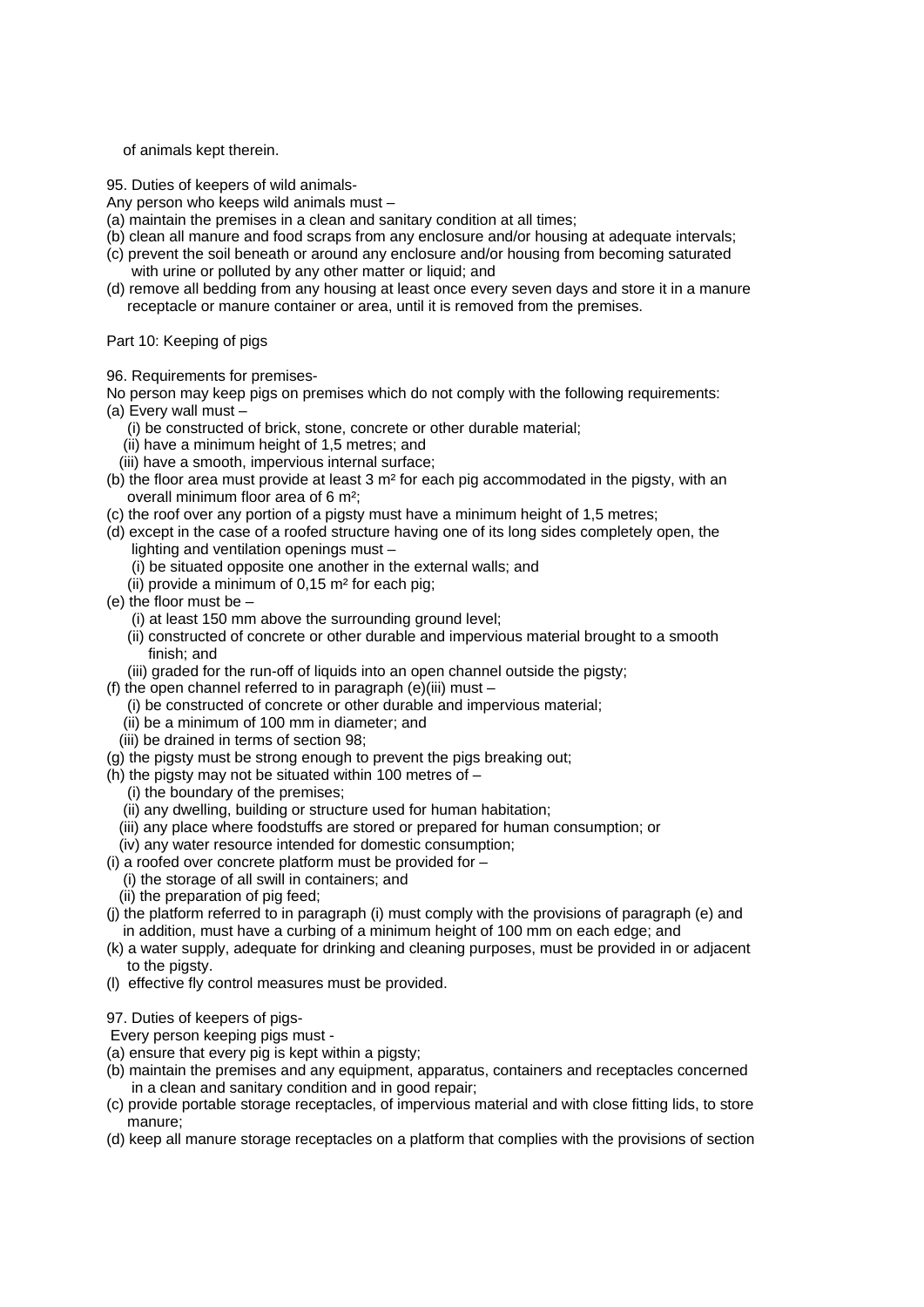98(b);

- (e) remove all manure from the pigsty at least once every 24 hours and place it in the manure storage receptacles;
- (f) remove the contents of the manure storage receptacles from the premises at least once every second day and dispose of the manure in a manner that will not create a public health nuisance;
- (g) provide a rodent-proof store-room of adequate size in which all feed, other than swill, must be stored; and
- (h) provide rodent-proof receptacles, with close fitting lids, in which to store all loose feed.

Part 11: Keeping of pets

98. Duties of keepers of pets-

Any person who keeps pets must –

- (a) maintain the premises in a clean and sanitary condition at all times;
- (b) clean all manure and food scraps from any premises at adequate intervals;
- (c) prevent the soil beneath or around any premises from becoming saturated with urine or polluted by any other matter or liquid
- (d) ensure the availability of drinking water on the premises.

Part 12: General provisions

#### 99. Drainage-

Any person keeping animals must ensure that all sinks, wash hand basins, baths, shower-baths, troughs, floor surfaces, channels and washing platforms required to be drained in terms of this Chapter, are drained in accordance with the provisions of the National Building Regulations and Building Standards

# 100. Requirements for keeping of bees-

(1) No person may keep bees on any premises unless –

- (a) that person is the holder of a permit authorising that activity; and
- (b) every bee hive is situated
	- (i) a minimum of five metres from any boundary of the premises; and
	- (ii) a minimum of twenty metres from any public place or building used for human habitation or from any place used for the keeping of animals, poultry and birds;
- (c) the bees are kept in an approved bee hive; and
- (d) the bee hive is
	- (i) kept in an area inaccessible to children and animals;
	- (ii) kept in the shade at all times; and.
- (2) No person may dump or deposit any garbage, compost, grass cuttings or manure within five metres of any bee hive.
- 101. Illness attributable to animals, poultry or birds-
- (1) The illness of any person, which may be attributed to any animal, poultry or bird kept or handled by that person, must be reported to an environmental health practitioner within 24 hours of diagnosis, by the person making the diagnosis.
- (2) An environmental health practitioner may order the removal of an animal, poultry or bird from premises if he or she reasonably believes that the animal poses a public health nuisance or public health hazard.
- 102. Keeping of and slaughtering animals for religious and ceremonial purposes-
- (1) A person intending to slaughter an animal in any place other than in a recognised Abattoir must -
	- (a) notify the Council in writing, three (3) days prior to the event; and;
	- (b) submit prior written permission from the owner, tenant or person in control of the land where such a slaughtering will occur if the person who performs the slaughtering is not the owner, tenant or person in control of the relevant land; if the applicant is the owner, proof of ownership must be submitted with the application;
	- (c) obtain prior written permission from Council to conduct such a slaughtering,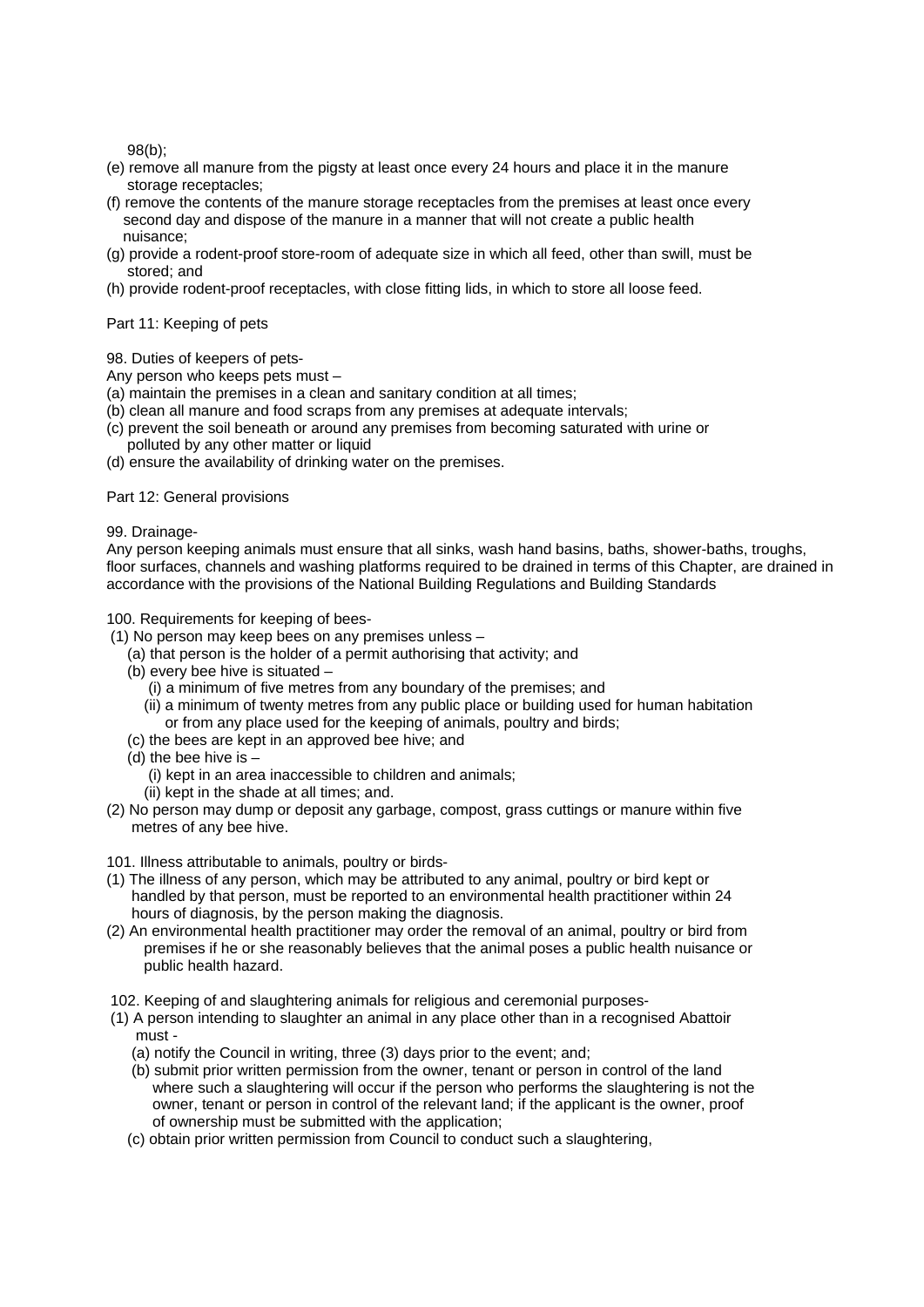- (d) slaughter the animal in a position where the slaughtering cannot be observed by any person on neighbouring premises or any member of the public;
- (e) use the meat derived from the slaughtered animal solely for the purposes of the religious or ceremonial feast;
- (f) handle the meat in a hygienic manner at all times;
- (g) dispose of any portions, faecal deposits and blood of the animal which are not used or consumed, in a manner which will not become a public health hazard or public health nuisance;
- (h) not keep such animal prior to slaughtering for a period in excess of 12 hours; and
- (i) ensure that the animal does not cause a noise nuisance or disturbing noise whilst being kept for slaughter or being slaughtered.
- (2) A person intending to slaughter an animal for religious and/or ceremonial purposes may require the services of an environmental health practitioner for post-mortem examination of the slaughtered animal at a cost determined by Council from time to time.

# **CHAPTER 13 CARAVAN PARKS AND CAMPING GROUNDS**

103. Definitions- For the purposes of this chapter, unless the context otherwise indicates,

- **"approved"** means approved by the Council, regard being had to the reasonable public health requirements of the particular case;
- **"camp"** or "camping" means the erection or use of a temporary or movable structure for the purpose of human occupation, including tents but excluding non-folding caravans;
- **"camping ground"** means an area of land on which accommodation is provided for camping purposes, whether or not a charge is made for such accommodation;
- **"camp site"** means an area or plot of ground within a camping ground for the accommodation of a camper's party;
- **"camper's party"** means a party of not more than six persons;
- **"caravan"** means a vehicle, with or without means of self-propulsion, designed and permanently constructed for sleeping or dwelling purposes, or both, intended for travel, recreation and vocational purposes and having no foundation other than wheels which may be supplemented by stabilizing jacks. (Park Homes or any other similar structure or vehicle not normally permitted without a special permit are from this definition).
- **"caravan park"** means an area of land on which accommodation is provided for three or more caravans, whether or not a charge is made for such accommodation:
- **"caravan site"** means an area or plot of ground within a caravan park for the accommodation of a caravan and its towing vehicle, if any:

104. Requirements for Premises-

- (1) For each caravan or camp site there shall be provided a clearly demarcated and numbered level area of not less than 120 m² with a minimum width of 10m.
- (2) In addition to the area required in terms of sub-section (1), there shall be provided, for recreational purposes, an area equal to at least 25% of the gross usable area of the caravan park or camping ground.
- (3) Roadways not less than 5m in width, with a hardened surface, shall be provided so as to afford vehicle adequate access to all caravan or camp sites under all weather conditions, and such roads shall afford free access to a public road.
- (4) The caravan park or camping ground shall be properly and attractively laid out and landscaped, and it shall be a condition that the plan as approved by the Council shall be adhered to in every detail by the licensee.
- (5) Approved direction signs, indicating the water closets, urinals, ablution and other facilities required in the caravan park or camping ground in terms of these by-laws, shall be placed at approved points.
- (6) A fence not less than 2m high and meeting with the approval of the Council shall be provided to enclose the entire area of the caravan park or camping ground.
- (7) The entrance to the caravan park or camping ground, roadways, paths, water closets, urinals,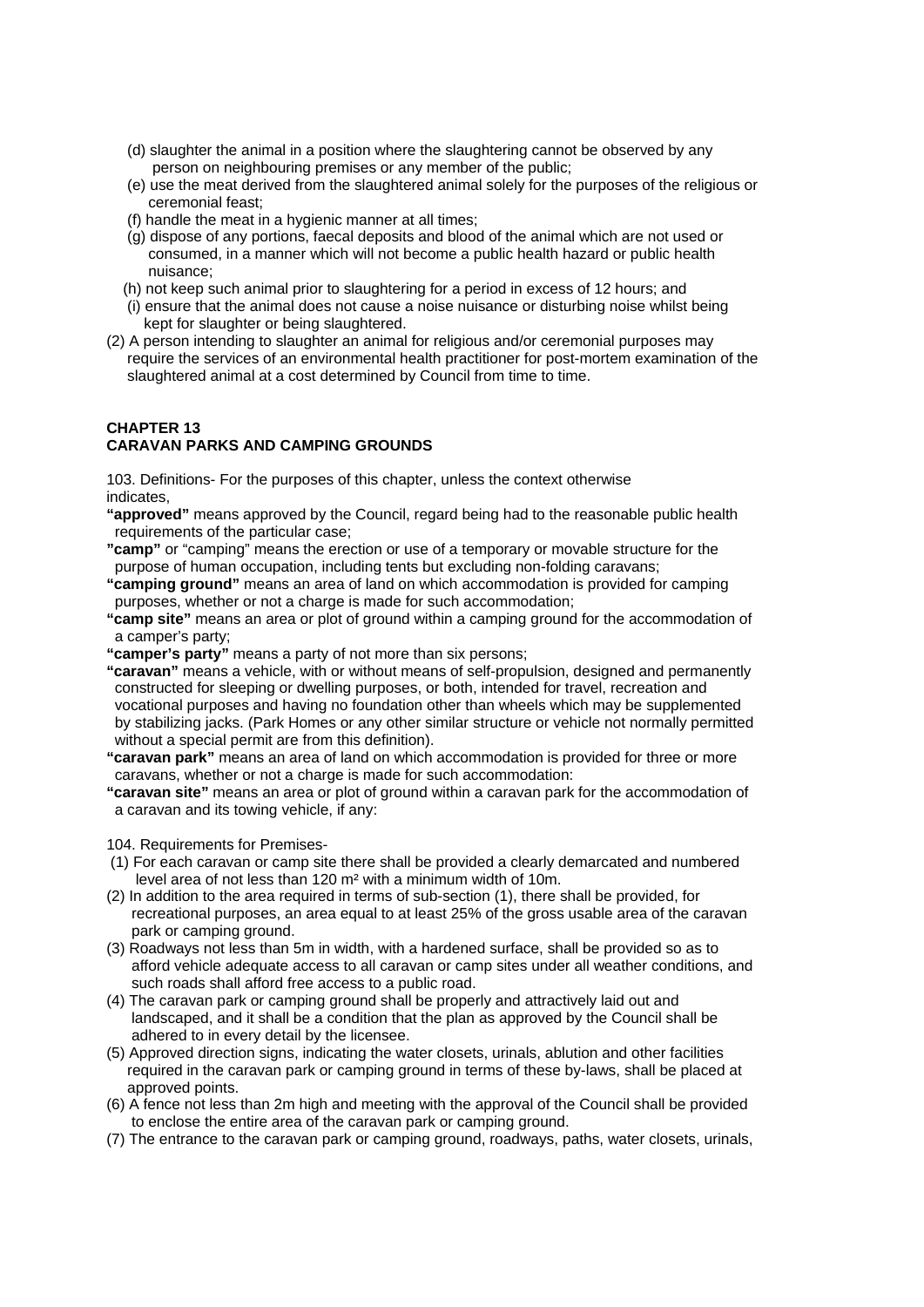ablution and other facilities, and the fire fighting and first aid points, shall be adequately illuminated during the hours of darkness.

- (8) An adequate and constant supply of potable water, shall be available and one permanent stand pipe shall be provided in a convenient position for every four caravan or camp sites, and under every stand pipe tap there shall be a gully trap set in a dished and properly rendered surround and connected to an approved drainage system.
- (9) All baths, showers and wash hand basins shall be provided with an adequate and constant supply of hot and cold running water and shall be fitted with waste pipes suitably trapped and discharging over and into an external gully connected to an approved drainage system.
- (10) Every bathroom or shower cubicle shall have a door which is lockable from the inside and shall be provided with a built-in soap dish. In addition, every bathroom shall be provided with a seat and a wall hook or a towel rail of at least 600mm and every shower cubicle with a disrobing area suitably screened from the shower, a seat and a wall hook or towel rail of at least 600mm.

# 105. **Sanitary Facilities**

The following separate water closet and urinal accommodation shall be provided:

- (1) Males: A minimum of one water closet and 750 mm of urinal space for every eight caravan or camp sites or part thereof. The bucket and channel of the urinal shall be of stainless steel or other approved material.
- (2) Females: A minimum of two water closets and thereafter an additional water closet for every six caravan or camp sites or part thereof in excess of twelve sites. A binette with a self closing lid shall be provided in each water closet.
- (3) The internal wall surface of all bathrooms, shower cubicles and water closets shall be painted with a light colored oil paint or shall be provided with a wall covering of an approved material.
- (4) All water closets, urinals, ablution and other facilities shall be suitably designated and the entrances in the water closets, urinals and ablution facilities shall be screened from public view.
- (5) An approved slop sink unit with an adequate and constant supply of cold running water shall be provided for caravaners and campers where chemical toilets receptacles shall be emptied and cleaned. The unit shall be installed within a separate compartment adjacent to an ablution block with access thereto for both sexes. The floor of such compartment shall be graded and drained to an approved drainage system.
- (6) For every twenty caravan or camp sites or part thereof for the uses of caravaners or campers, a screened or enclosed drying yard and a laundry room equipped with a double bowl stainless steel laundry trough and an ironing board or table shall be provided. The laundry trough shall be provided with an adequate and constant supply of hot and cold running water and fitted with waste pipes suitably trapped and discharging over and into an external gully connected in an approved drainage system. An earthed 15 ampere socket outlet for a three-pin plug shall be fitted in the laundry room.
- (7) For every twenty caravan sites or part thereof and for every ten camp sites or part thereof, there shall be provided under a roofed area, on an approved impervious floor, which shall be graded and drained to an approved drainage system, a double compartment wash-up sink unit for the washing of caravaner's or camper's culinary utensils.

# **CHAPTER 14**

#### **EXHUMATIONS**

106. Application to exhume a body or body ashes-

Any person who intends to exhume or cause to exhume a body or body ashes shall comply with provisions of these By-laws.

107. Exhumation requirements-

The Environmental Health Services shall grant authorization for an exhumation to be conducted subject to compliance with the following requirements:

(1) Handling of the mortal remains must be done by a registered undertaker.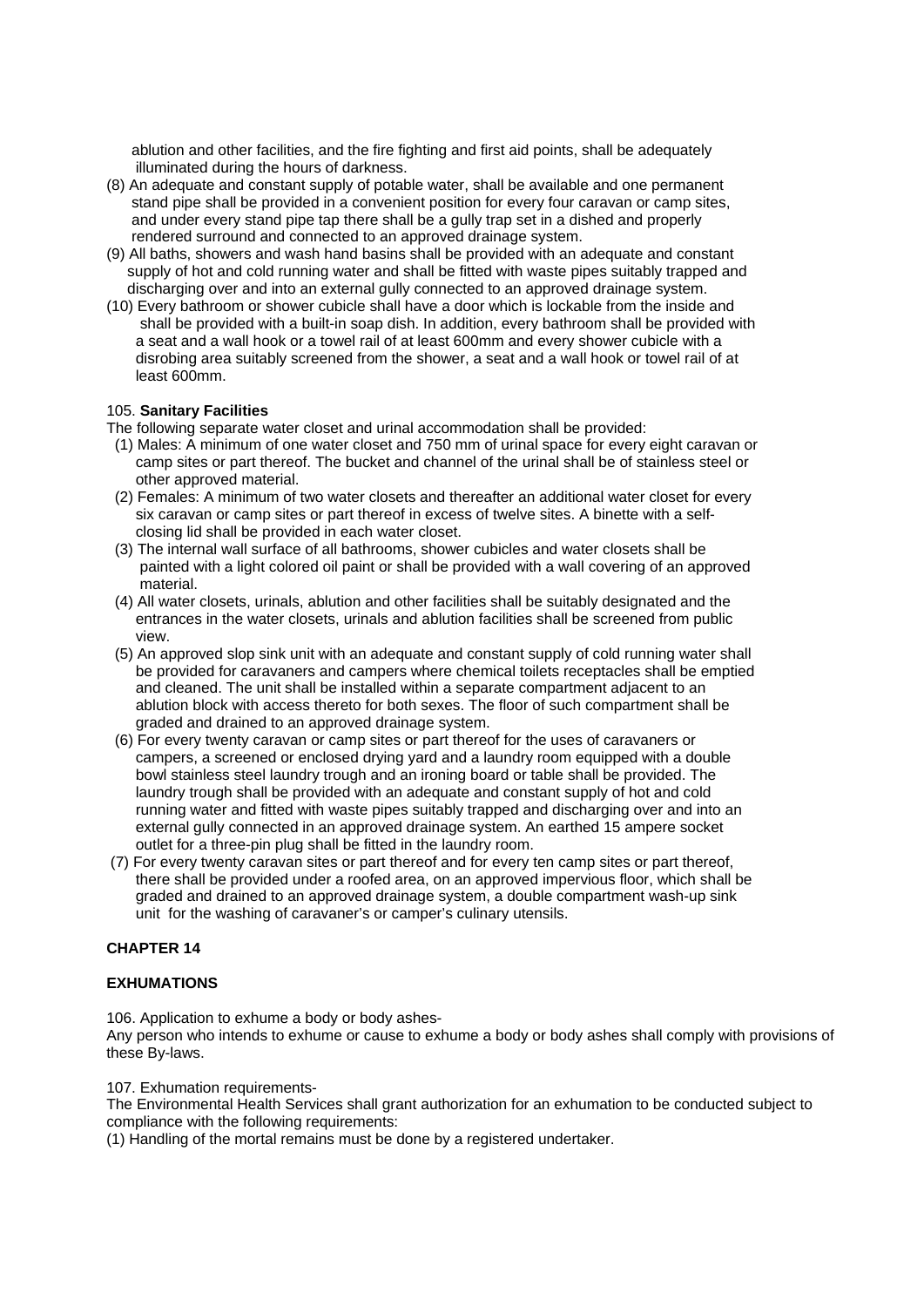- (2) All persons engaged in the physical exhumation shall be provided with approved protective clothing such as durable hand gloves, overalls, gumboots and aprons of durable material and nose and mouth masks.
- (3) An effective, approved disinfectant to be provided and effectively used to disinfect during and after exhumation.
- (4) After exposing the coffin, and/or body remains, such coffin, body remains and soil surrounding it shall be effectively disinfected.
- (5) If the coffin is still in a good state of repair it must not be opened and must be placed in a suitable container immediately after exhumation.
- (6) If the deceased has not been buried in a coffin, or if the state of decomposition of the coffin and the remains render compliance with sub-section (5) impossible, the remains and the content of the grave must be placed in a suitable container immediately after exhumation.
- (7) All used disposable protective clothing to be placed into refuse bags and to be disposed of in an approved manner.

# 108. General provision

 The applicant must at all times comply with the provisions of the By laws relating to Municipal Cemeteries of the municipality.

# **CHAPTER 15**

#### **LAUNDRIES**

#### **109. Definitions**

(1) In these by-laws, unless the context indicates otherwise -

- **"clothes or clothing"** shall mean and include all articles of wearing apparel, table linen, bed linen and window curtains, or any other articles submitted for laundry work;
- **"Council"** means the municipal council of the Mangaung Municipality in which the executive and Legislative authority of the municipality is vested, and which is the decision making body of the municipality, and its delegates;
- **"Head"** means the Head: Social Services or a person delegated by her to perform the functions set out in these by-laws;
- **"laundry"** means and include all premises where laundry work is performed;
- **"laundry work"** shall mean and include the washing, mangling, drying, bleaching, dry cleaning and ironing of any clothing or clothes, for gain and also delivery thereof;
- **"receiving depot"** shall mean such premises other than a laundry, where clothes or clothing are deposited, kept or stored for purposes of laundry work and shall include the entire apartment in which such depot is situated:
- **"prescribed fees"** means the fees as determined from time to time by the Council by means of resolution;

# **APPLICATION AND REQUIREMENTS**

# **110. Application**

These by-laws shall not apply to any person performing laundry work on private premises.

# **111. Registration of laundry**

- (1) Any person desiring to establish or carry on any laundry or receiving depot within the municipality shall apply in writing on the prescribed forms, to the municipality for a Certificate of Registration in respect of the premises concerned.
- (2) Such Certificate of Registration shall be in the format as approved from time to time.
- (3) No Certificate of Registration shall be transferable from one person to another without the prior written consent of the Council.
- (4) Subject to section 110, no person may conduct a business as a laundry or receive any clothes or clothing to be laundered on any premises not registered in accordance with these by-laws. A person in contravention of this subsection shall be guilty of an offence.
- (5) Premises registered as a receiving depot in terms of these regulations shall be used for such purposes exclusively.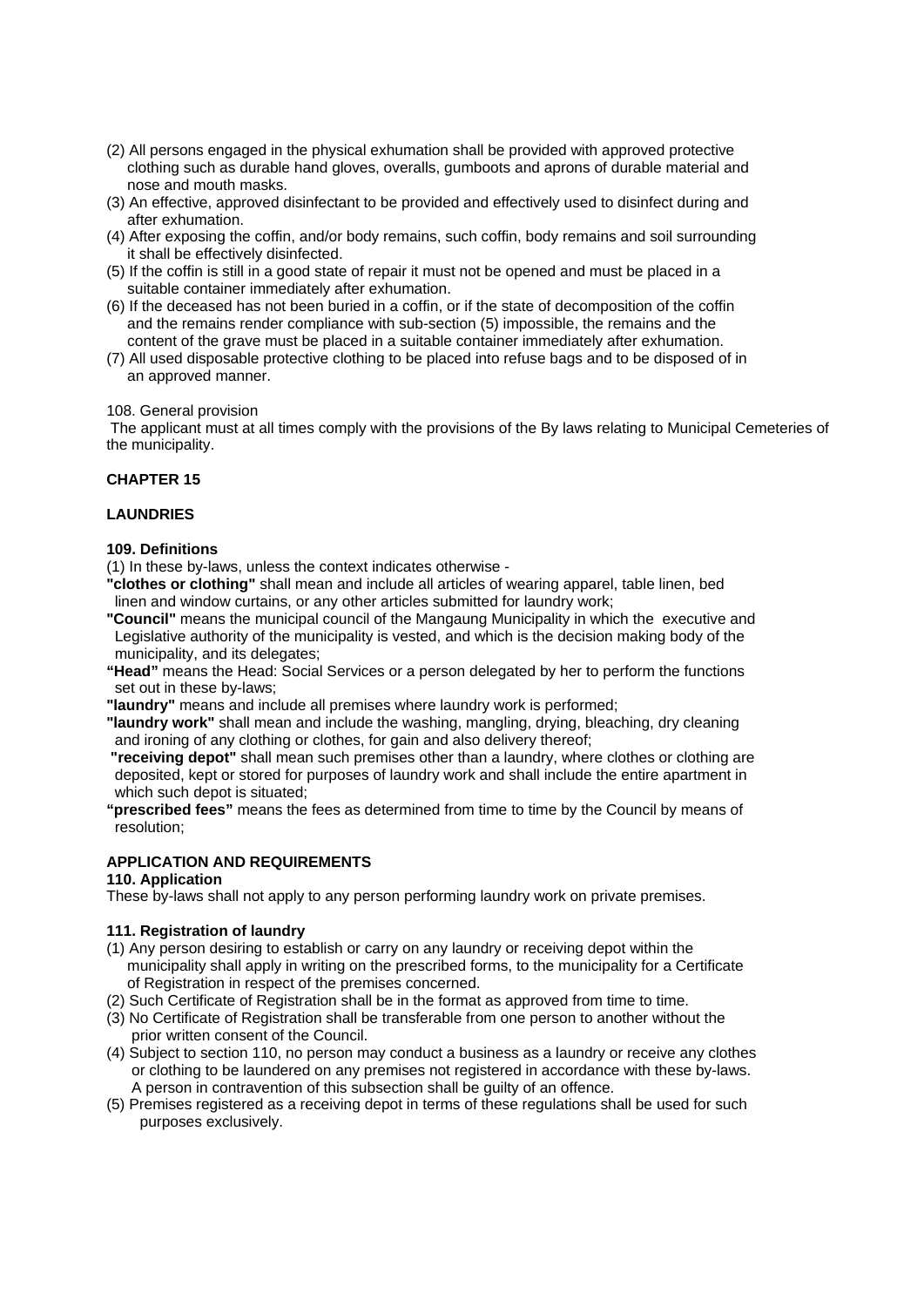# **112. Requirements for buildings, appliances, apparatus and furniture**

- (1) Every person conducting the business of a laundry shall in respect of the premises where any such business is carried on, or in respect of the appliances, apparatus and furniture used on such premises, or in respect of the persons engaged in connection with such business, or in respect of the conducting of such business, comply with the following conditions:
- (a) every building in which laundry work is performed shall be sufficiently lighted and ventilated by means of windows, doors and other openings so as to clear contaminated air therein.
- (b) the floor of every wash-place in a laundry shall be properly paved with cement concrete with a smooth surface or with other hard and impermeable material and shall be properly and efficiently drained. The walls of every such wash-place shall be of smooth finish and covered either in oil-based paint or with glazed tiles, impervious bricks or a washable surface to a height of at least 2 metres from floor level.
- (a) the wash-stone, bench, slab, block or other implement, article or thing used for the purpose of receiving clothes or clothing in the process of being soaped or cleaned, shall be constructed in such a manner to permit being kept in a thoroughly clean condition at all times.
- (b) every part of the laundry including the furniture and fittings therein shall at all times be kept scrupulously clean and free from vermin.
- (e) every employee in a laundry shall be clean in person and his wearing apparel shall be kept in a proper state of cleanliness. Suitable overalls shall be provided by the employer and shall be worn by all persons engaged in the laundry. Such overalls shall not be removed from the laundry premises.
- (f) all clothes or clothing brought into any laundry for laundry work shall be kept in such laundry until returned to the owner thereof or to the Receiving Depot.
- (g) no iron, stove or other apparatus likely to emit noxious fumes or gas injurious or dangerous to health shall be used in a laundry, unless efficient ventilation as prescribed by national legislation or regulations, are provided to the rooms in the laundry where these gasses are used.

# **MISCELLANEOUS**

# **113. Department stores**

- (1) Department stores may also be used as receiving depots, on condition that there shall be provided therein :
- (a) a separate counter situated at least nine metres from the nearest foodstuffs for the exclusive reception or delivery of clothes or clothing;
- (b) bags made of canvas or other suitable material in which all soiled clothes or clothing awaiting removal, shall be deposited and kept;
- (c) a hand wash-basin with running water and fitted with a proper and suitable trapped waste pipe discharging over an open gully, and
- (d) an adequate supply of soap and towels for the use of persons handling soiled clothes or clothing.

# **114. Prohibited actions**

- (1) No portion of any premises, room or apartment in which foodstuffs are kept shall be used as a receiving depot unless the requirements of section 112 (1) (b), (c) and (d) of these by-laws have first been complied with.
- (2) No premises shall be used as a receiving depot, unless the requirements of section 113 (1) (c) and (d) of these by-laws have first been complied with. Provided that if hairdressing saloons are registered as receiving depots, a portion of such saloons shall, to the entire satisfaction of the Executive Director, be partitioned off and provided with a separate counter.
- (3) No person shall wash any clothes or clothing in any public stream of water or public body of water within the municipality.
- (4) No person shall be permitted to sleep, eat or reside in a laundry or place used for laundry work.

#### **115. Infectious diseases**

Whenever in the opinion of the Head :Social Services it is deemed desirable, in order to prevent the spread of an infectious disease, that the municipality be furnished with a list of the customers of any laundry, the Head: Social Services may require the owner or manager of such laundry to furnish her within a specified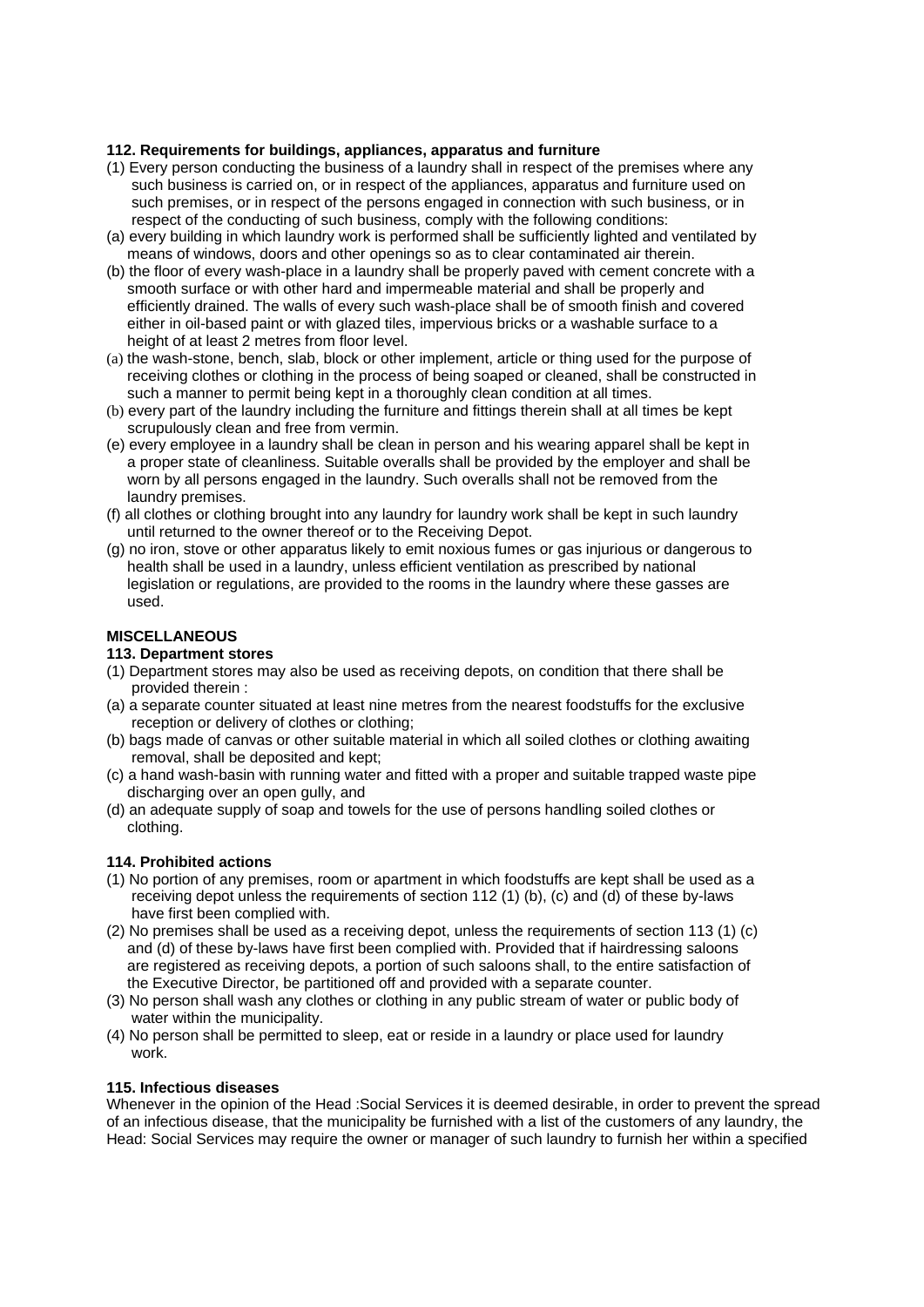time with a full and complete list of the names and addresses of such customers, and the said proprietor shall furnish such list accordingly.

# **116. Offences and penalties**

- (1) Any person contravening or failing to comply with any of the provisions of these by-laws shall be guilty of an offence and shall upon conviction by a court be liable to a fine not exceeding R 60 000, or imprisonment for a period not exceeding three years or both a fine as well as period of imprisonment, or such other fine or period of imprisonment which the Minister of Justice may from time to time determine in terms of the provisions of section 69 of the Magistrate's Courts Act, 1944 (Act No 32 of 1944).
- (2) Any expense incurred by the Council as a result of a contravention of these by-laws or in the doing of anything which a person was directed to do under these by-laws and which he or she failed to do, may be recovered by the Council from the person who committed the contravention or who failed to do such thing

# **117 . Repeal**

The By laws relating to Laundries as promulgated by Local Government Notice No 111 of 28 October 2005 are hereby repealed.

# **CHAPTER 16 AIR POLLUTION CONTROL**

PART I

INTERPRETATION AND FUNDAMENTAL PRINCIPLES

118. Definitions- In this chapter, unless the context indicates otherwise-

**"adverse effect"** means any actual or potential impact on the environment that impairs, or would impair the environment or any aspect of it to an extent that is more than trivial or insignificant,

**"air pollutant"** means any substance (including but not limited to dust, smoke, fumes and gas) that causes or may cause air pollution;

**"air pollution"** means any change in the composition of the air caused by smoke, soot, dust (including fly ash), cinders, solid particles of any kind, gases, fumes, aerosols, and odours substances.

**"atmosphere"** means air that is not enclosed by a building, machine, chimney or other such structure; **"authorized person"** means any person authorized by the Council to implement any provision of this bylaw;

**"best practicable means"** means the most effective measures that can reasonably be taken to prevent, reduce or minimize air pollution, having regard to all relevant factors including, among others, local conditions and circumstances, the likelihood of adverse effects, the current state of technical knowledge and the financial implications relative to the degree of environmental protection expected to be achieved by application or adoption of the measures;

**"chimney"** means any structure or opening of any kind from or through which air pollutants may be emitted;

**"compressed ignition powered vehicle"** means a vehicle powered by an internal combustion, compression ignition, diesel or similar fuel engine;

**"dark smoke"** means:

(a) in respect of Part IV and V of this chapter, smoke which when measured using a light

- absorption meter or obscuration measuring equipment has an obscuration of 20% or greater; (b) in respect of Part VI of this chapter:
	- i. smoke which has a density of 60 Hartridge smoke units or more, provided that in relation to emissions from turbo-charged compressed ignition powered engines, it means a density of 66 Hartridge smoke units or more; or
	- ii. smoke which has a light absorption co-efficient of more than 2.125m-1, provided that in relation to emissions from turbo-charged compressed ignition powered engines, it means a light absorption coefficient of more than 2.51m-1,

**"dust"** means any solid matter in a fine or disintegrated form which is capable of being dispersed or suspended in the atmosphere;

**"dwelling"** means any building or other structure, or part of a building or structure, used as a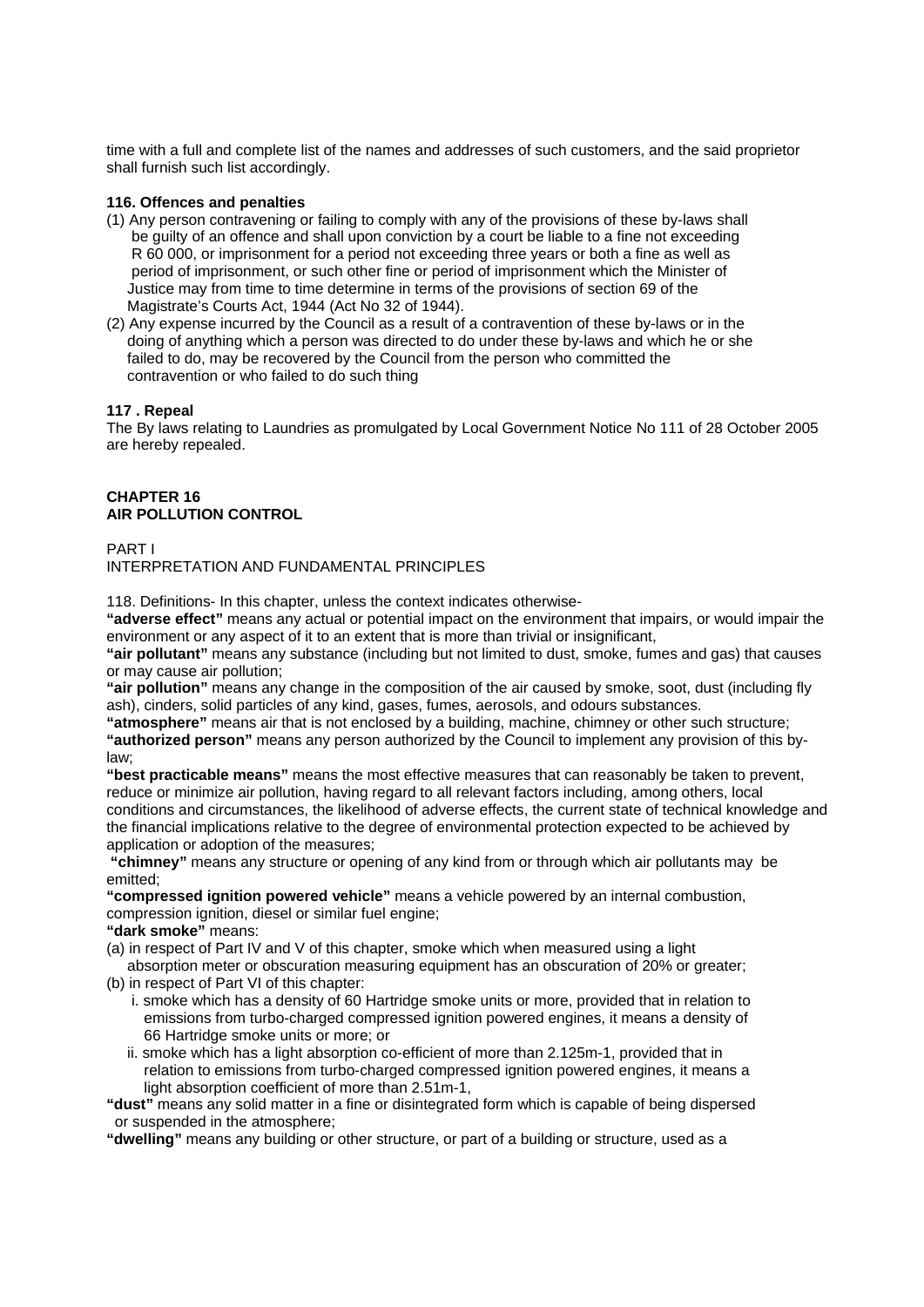dwelling, and any outbuildings ancillary to it, but excludes shacks and informal settlements; **"environment"** means the surroundings within which humans exist and that are made up of –

(a) the land, water and atmosphere of the earth;

(b) micro-organisms, plant and animal life;

 ( c) any part of combination of (a) and (b) and the interrelationships among and between them; and

 (d) the physical, chemical, aesthetic and cultural properties and conditions of the foregoing that influence human health and well being;

**"free acceleration test"** means the method employed to determine whether compressed ignition powered vehicles emit dark smoke and are being driven or used in contravention to relevant legislation;

**"fuel-burning equipment"** means any furnace, boiler, incinerator, or other equipment, including a chimney: (a) designated to burn or capable of burning liquid, gas or solid fuel;

(b) used to dispose of any material or waste by burning; or

(c) used to subject liquid, gas or solid fuel to any process involving the application of heat;

**"light absorption meter"** means a measuring device that uses a light-sensitive cell or detector to determine the amount of light absorbed by an air pollutant;

**"living organism"** means any biological entity capable of transferring or replicating genetic material, including sterile organisms and viruses;

**"municipal manager"** means a person appointed as such by the Council in terms of the provisions of section 2 of the Local Government: Municipal Systems Amendment Act;

**"nuisance"** means, for the purpose of this chapter, an unreasonable interference or likely interference caused by air pollution with:

(a) the health or well being of any person or living organism; or

(b) the use and/or enjoyment by an owner or occupier of his or her property and or environment;

**"obscuration"** means the ratio of visible light attenuated by air pollutants suspended in the effluent streams to incident visible light, expressed as a percentage;

**"open burning"** means the combustion of material by burning without a chimney to vent the emitted products of combustion to the atmosphere, and

**"burning in the open"** has a corresponding meaning;

**"operator"** means a person who owns or manages an undertaking, or who controls an operation or process, which emits air pollutants;

**"proclaimed township"** means any land unit zoned and utilized for residential purposes;

**"person"** means a natural person or a juristic person;

**"premises"** means, for the purpose of this chapter, any building or other structure together with the land on which it is situated and any adjoining land occupied or used in connection with any activities carried on in that building or structure, and includes any land without any buildings or other structures and any locomotive, which operates or is present within the area under the jurisdiction of the Council.

**"public road"** means a road which the public has the right to use;

**"smoke**" means the gases, particulate matter and products of combustion emitted into the atmosphere when material is burned or subjected to heat and includes the soot, grit and gritty particles emitted in smoke; **"vehicle"** means any motor car, motor carriage, motor cycle, bus, motor lorry or other conveyance propelled wholly or partly by any volatile spirit, steam, gas or oil, or by any means other than human or animal power.

# PART II DUTY OF CARE

119. Person causing air pollution-

(1) Any person who is wholly or partially responsible for causing significant air pollution or

creating a risk of significant air pollution occurring must take all reasonable measures:

- (a) to prevent any potential significant air pollution from occurring; and
- (b) to mitigate and, as far as reasonably possible, to remedy any significant air pollution that has occurred.
- (2) The Council may, by resolution direct any person who fails to take the measures required under subsection (1) –
	- (a) to investigate, evaluate and assess the impact of specific activities and report thereon;
	- (b) to commence taking specific reasonable measures before a given date;
	- (c) to diligently continue with those measures, and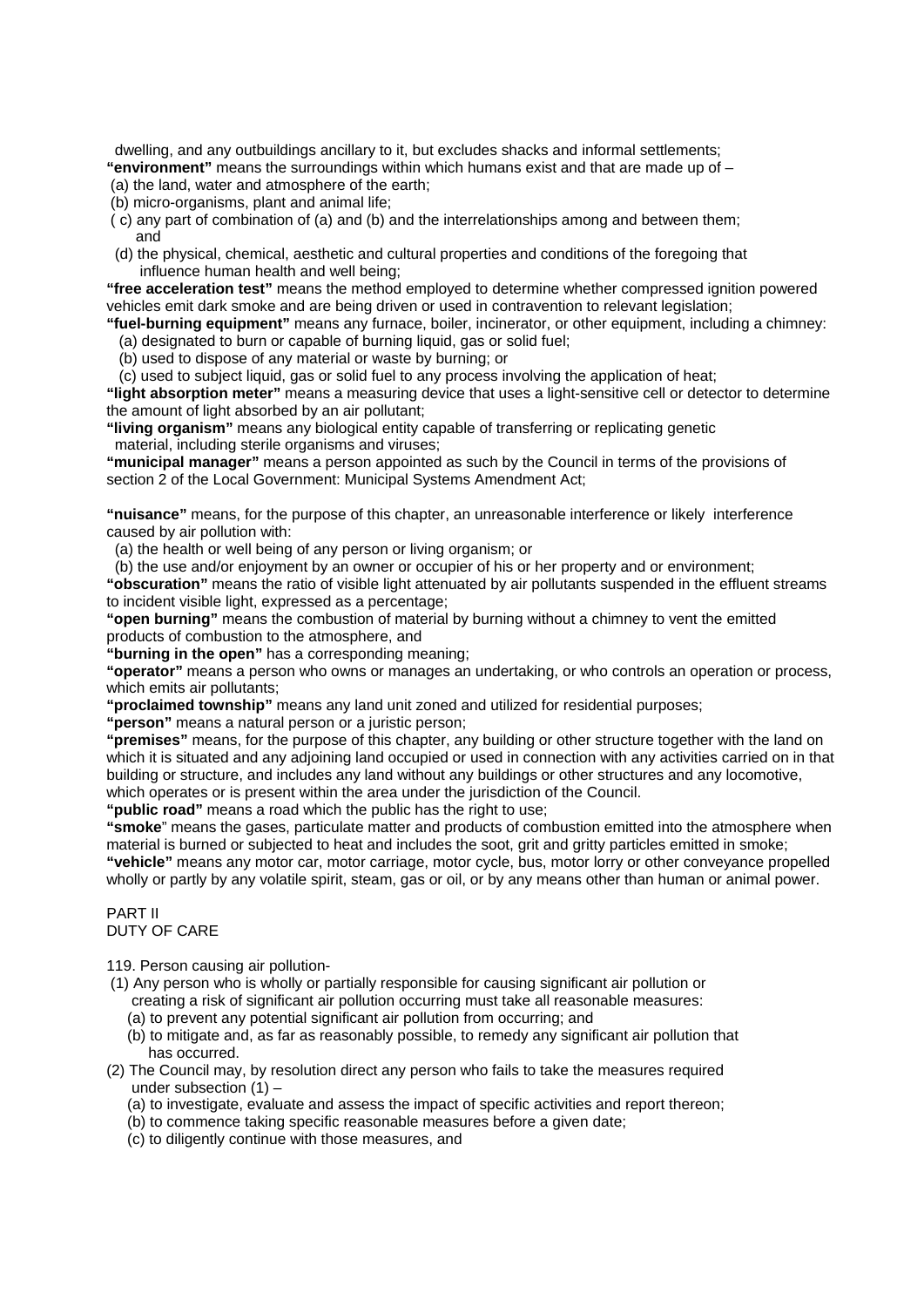- (d) to complete them before a specified reasonable date.
- (e) Prior to making such resolution Council must give affected persons adequate opportunity to inform them of their relevant interests and to consult with any other organ of state.
- (3) Should a person fail to comply, or inadequately comply, with a directive under subsection (2), the Council may take reasonable measures to remedy the situation referred to in the directive.
- (4) Provided that if such person fails to take the measures required of him or her under subsection (1), the Council may recover all reasonable costs incurred as a result of it acting under subsection (3) from any of all of the following persons -
	- (a) any person who is or was responsible for, or who directly or indirectly contributed to, the air pollution or the potential air pollution;
	- (b) the owner of the land at the time when the air pollution or the potential for air pollution occurred, or that owner's successor in title;
	- (c) the person in control of the land or any person who has or had a right to use the land at the time when –
		- (i) the activity or the process in question is or was performed or undertaken; or (ii) the situation came about; or
	- (d) any person who negligently failed to prevent
		- (i) the activity or the process being performed or undertaken; or
		- (ii) the situation from coming about.
- (5) If more than one person is liable under subsection (4), the liability may be apportioned among the persons concerned according to the degree to which each was responsible for the harm to the environment resulting from their respective failures to take the measures required under subsection (1) and (2).

# PART III

SMOKE EMISSIONS FROM PREMISES OTHER THAN DWELLINGS

120. Application- For the purpose of this Part, "premises" does not include dwellings.

121. Prohibition-

- (1) Subject to subsection (2), dark smoke shall not be emitted from any premises for an aggregate period exceeding three minutes during any continuous period of thirty minutes.
- (2) This section does not apply to dark smoke which is emitted from fuel-burning equipment which occurs while the equipment is being started or while the equipment is being overhauled or repaired, or awaiting overhaul or repair, unless such emission could have been prevented using the best practicable means available.
- (3) If dark smoke is emitted in contravention of subsection (1) the owner, operator and/or the occupier of the premises shall be guilty of an offence.

122. Installation of fuel-burning equipment-

- (1) No person shall install, alter, extend or replace any fuel-burning equipment on any premises without the prior written authorization of the Council, which may only be given after consideration of the relevant plans and specifications.
- (2) Any fuel-burning equipment installed, altered, extended or replaced on premises in accordance with plans and specifications submitted to and approved, for the purposes of this section, by the Council shall be presumed until the contrary is proved to comply with the provisions of subsection (1)
- (3) Where fuel-burning equipment has been installed, altered, extended or replaced on premises in contravention of subsection (1):
	- (a) the owner and occupier of the premises and the installer of the fuel-burning equipment shall be quilty of an offence:
	- (b) the Council may, on written notice to the owner and occupier of the premises, order the removal of the fuel-burning equipment from the premises at the expense of the owner and operator and within the period stated in the notice.

123. Operation of fuel-burning equipment-

- (1) No person shall use or operate any fuel-burning equipment on any premises contrary to the authorization referred to in section 122(1).
- (2) Where fuel-burning equipment has been used or operated on the premises in contravention of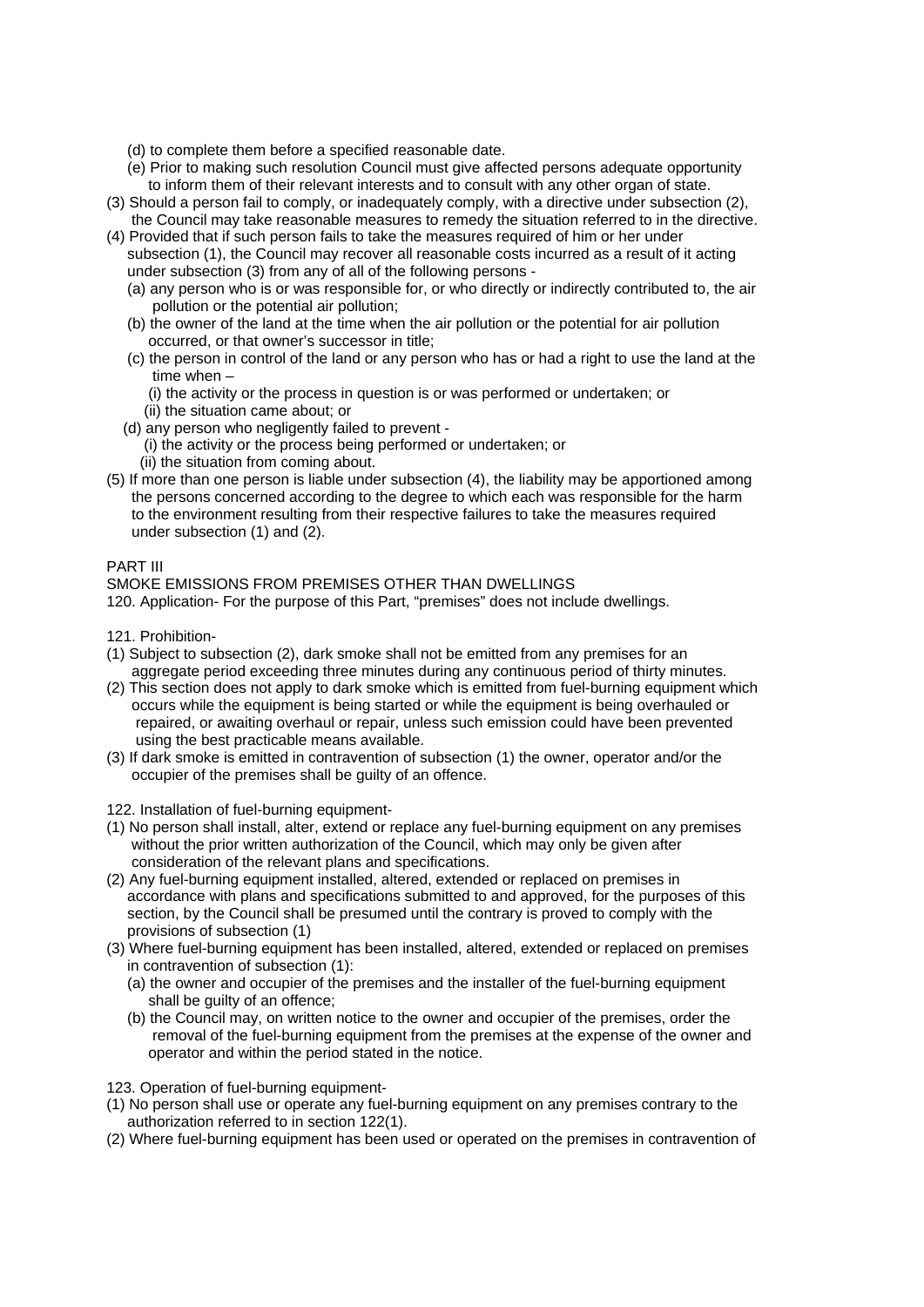subsection (1):

- (a) the owner and occupier of the premises and the operator of the fuel-burning equipment shall each be quilty of an offence:
- (b) The Council may on written notice to the owner and occupier of the premises:
	- (i) revoke its authorization under section 122(1); and
	- (ii) order the removal of the fuel-burning equipment from the premises at the expense of the owner and operator and within the period stated in the notice.

# 124. Presumption-

 In any prosecution for an offence under section 123 dark smoke shall be presumed to have been emitted from premises if it is shown that any fuel or material was burned on the premises and the circumstances were such that the burning would be reasonably likely to give rise to the emission of dark smoke, unless the owner, occupier or operator, as the case may be, shows that no dark smoke was emitted.

125. Installation and operation of obscuration measuring equipment-

- (1) Council or an authorized person may give notice to any operator of fuel-burning equipment or any owner or occupier of premises on which fuel-burning equipment is used or operated, or intended to be used or operated, to install, maintain and operate obscuration measuring equipment at his or her own cost, if:
	- (a) unauthorized and unlawful emissions of dark smoke from the relevant premises have occurred consistently and regularly over a period of at least two days;
	- (b) unauthorized and unlawful emissions of dark smoke from the relevant premises have occurred intermittently over a period of at least fourteen days;
	- (c) fuel-burning equipment has been or is intended to be installed on the relevant premises which is reasonably likely in the opinion of an authorized person to emit dark smoke;
	- (d) the person on whom the notice is served has been convicted more than once under this Part III and has not taken adequate measures to prevent further contravention of the provisions of this Part; or
	- (e) the authorized person considers that the nature of the air pollutants emitted from the relevant premises is reasonably likely to create a hazard to human health or the environment.
- (2) A notice referred to in subsection (1) must inform the person to whom it is addressed of:
	- (a) that person's right to make written representations and to appear in person to present and dispute information and arguments regarding the notice, and must stipulate a reasonable period within which this must be done;
	- (b) that person's right of appeal under section 137;
	- (c) that person's right to request written reasons for the issuing of the notice; and
	- (d) the measures that must be taken and the potential consequences if the notice is not complied with.

126. Monitoring and sampling-

- (1) An occupier or owner of premises, and the operator of any fuel-burning equipment, who is required to install obscuration measuring equipment in terms of section 125(1) must:
	- (a) record all monitoring and sampling results and maintain a copy of this record for at least four years after obtaining the results;
	- (b) if requested to do so by an authorized person, produce the record of the monitoring and sampling results for inspection, and
	- (c) if requested to do so by an authorized person, provide a written report (in a form and by a date specified by the authorized person) of part or all of the information in the record of the monitoring and sampling results.

127 Exemption-

- (1) Subject to section 122 and on application in writing by the owner or occupier of premises or the operator of fuel-burning equipment, the Council may grant a temporary exemption in writing from one or all the provisions of this Part.
- (2) Any exemption granted under subsection (1) must state at least the following:
	- (a) a description of the fuel-burning equipment and the premises on which it is used or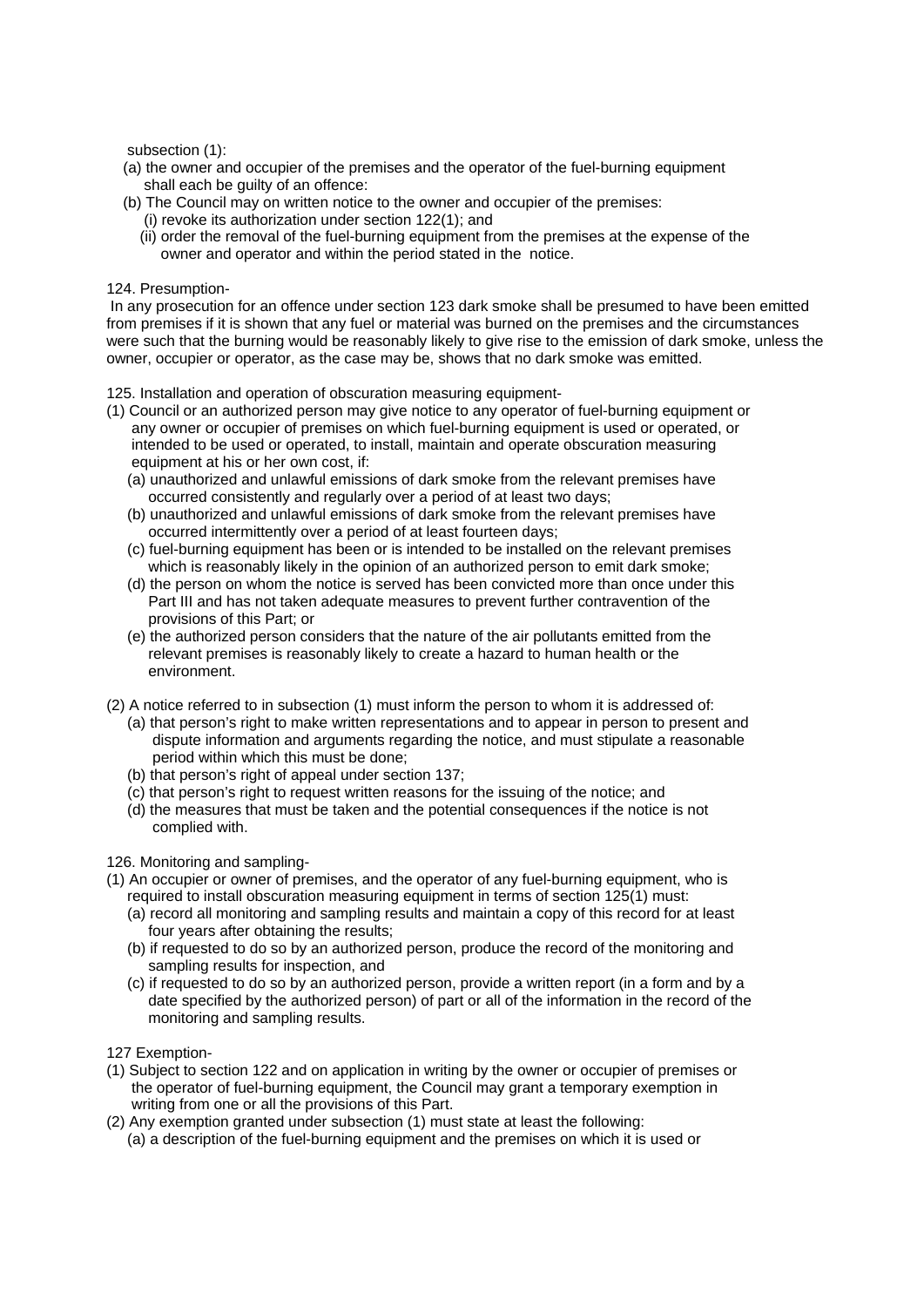operated;

- (b) the reason for granting the exemption:
- (c) the conditions attached to the exemption, if any;
- (d) the period for which the exemption has been granted; and
- (e) any other relevant information.

# PART IV

# SMOKE EMISSIONS FROM DWELLINGS

128. Restrictions to emission of dark smoke-

- (1) Subject to section 121(2), no person shall emit or permit the emission of dark smoke from any dwelling for an aggregate period exceeding three minutes during any continuous period of thirty minutes.
- (2) Any person who emits or permits the emission of dark smoke in contravention of subsection (1) commits an offence.
- (3) Provided an application is in writing by the owner or occupier of any dwelling, the Council may grant a temporary exemption in writing from one or all of the provisions of this Part.

# PART V

# EMISSIONS CAUSED BY OPEN BURNING

129. Open burning of material on any land-

- (1) Subject to subsection 4, any person who carries out open burning of any material on any land or premises is guilty of an offence, unless the prior written authorization of the Council, which may include the imposition of further conditions with the person requesting authorization must comply, has been obtained.
- (2) The Council may not authorize open burning under subsection (1) unless it is satisfied that the following requirements have been adequately addressed or fulfilled:
	- (a) the material will be open burned on the land from which it originated;
	- (b) that person has investigated and assessed every reasonable alternative for reducing, reusing or recycling the material in order to minimize the amount of material to be open burned, to satisfaction of the Council;
	- (c) that person has investigated and assessed every reasonable alternative for removing the material from the land or premises, to the satisfaction of the Council;
	- (d) that person has investigated and assessed the impact that the open burning will have on the environment, to the satisfaction of the Council;
	- (e) a warning under section 10(1)(b) of the National Veld and Forest Fire Act, 1998 (Act 101 of 1998) has been published for the region;
	- (f) the land on which that person intends to open burn the material is State land, a farm or small-holding, or land within a proclaimed township that is not utilized for residential purposes;
	- (g) the open burning is conducted at least 100 metres from any buildings or structures;
	- (h) the open burning will not pose a potential hazard to human health or safety, private property or the environment.
	- (i) That person has notified in writing the owners and occupiers of all adjacent properties of: (i) all known details of the proposed open burning; and
		- (ii) the right of owners and occupiers of adjacent properties to lodge written objections to the proposed open burning with the Council within 7 days of being notified; and
	- (j) the prescribed fee has been paid to the Council.
- (3) Any person who undertakes or permits to be undertaken open burning in contravention of subsection (1) commits an offence.
- (4) The provisions of this section shall not apply to:
	- (a) recreational outdoor barbecue or braai activities on private premises;
	- (b) small controlled fires in informal settlements for the purposes of cooking, heating water and other domestic purposes; or
	- (h) any other defined area or defined activity to which the Council has declared this section not to apply.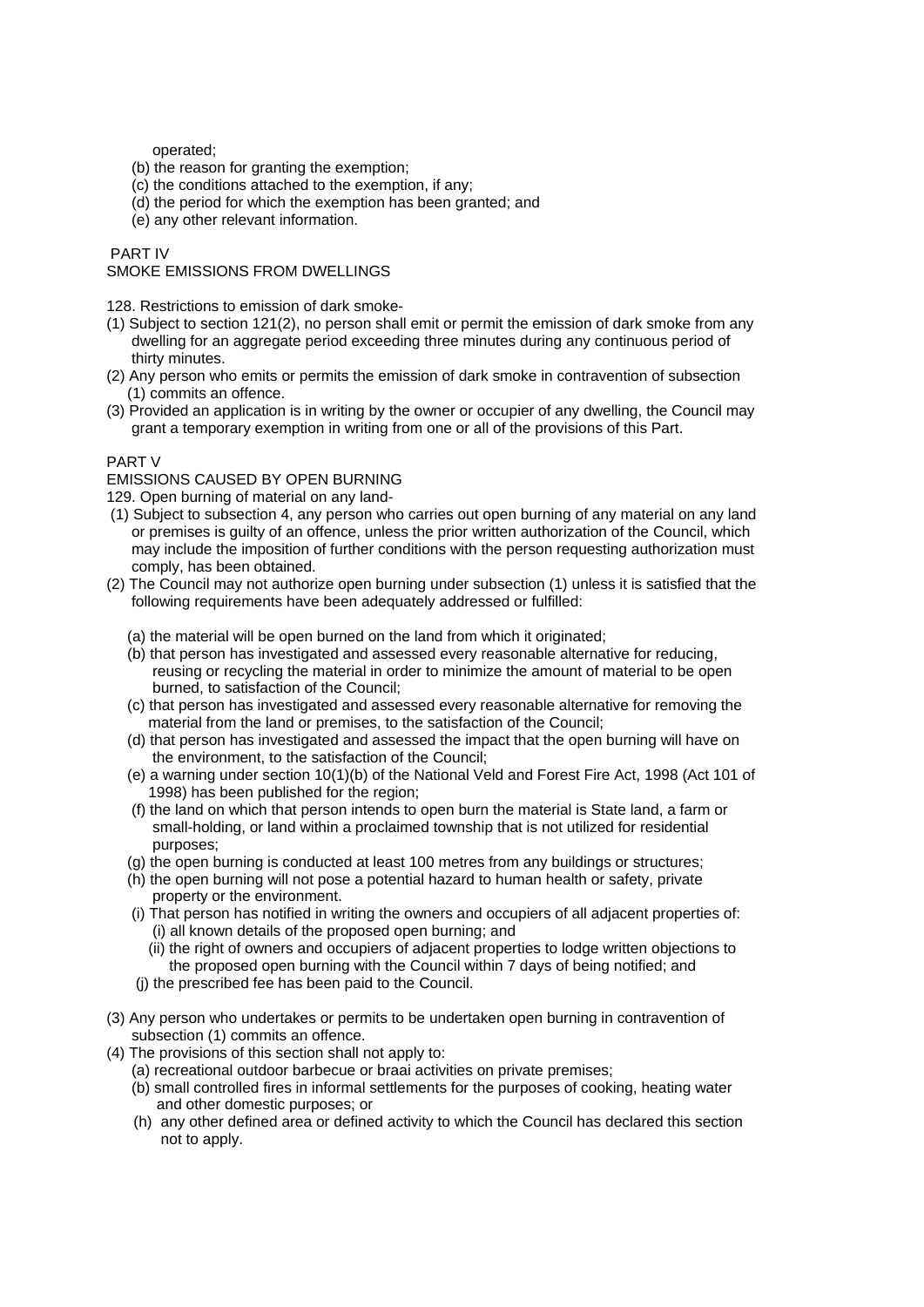# PART VI

EMISSIONS FROM COMPRESSED IGNITION POWERED VEHICLES 130. Prohibition-

- (1) No person may on a public road drive or use, or cause to be driven or used, a compressed ignition powered vehicle that emits dark smoke.
- (2) If dark smoke is emitted in contravention of subsection (1) the owner and the driver of the vehicle shall each be guilty of an offence.
- (3) For purposes of this section the registered owner of the vehicle shall be presumed to be the driver unless the contrary is proven.
- 131. Stopping of vehicles for inspection and testing-
- (1) In order to enable an Council or an authorized person to enforce the provisions of this Part, the driver of a vehicle must comply with any reasonable direction given by an authorized person:
	- (a) to stop the vehicle; and
	- (b) to facilitate the inspection or testing of the vehicle.
- (2) Failure to comply with a direction given under subsection (1) is an offence.
- (3) When a vehicle has stopped in compliance with a direction given under subsection (1), the authorized person may:
	- (a) inspect and test the vehicle at the roadside, in which case inspection and testing must be carried out:
	- (i) at or as near as practicable to the place where the direction to stop the vehicle is given; and (ii) as soon as practicable, and in any case within one hour, after the vehicle is stopped in accordance with the direction; or
	- (b) conduct a visual inspection of the vehicle and, if the authorized person reasonably believes that an offence has been committed under section 130(2), instruct the driver of the vehicle, who is presumed to be the owner of the vehicle unless he or she produces evidence to the contrary, in writing to take the vehicle to a testing station, within a specified period of time, for inspection and testing in accordance with section 132.

132. Testing procedure-

- (1) An authorized person must use the free acceleration test method in order to determine whether a compressed ignition powered vehicle is being driven or used in contravention of section 130(1).
- (2) The following procedure must be adhered to in order to conduct a free acceleration test: (a) when instructed to do so by the authorized person, the driver must start the vehicle, place it in neutral gear and engage the clutch;
	- (b) while the vehicle is idling; the authorized person must conduct a visual inspection of the emission system of the vehicle;
	- (c) when instructed to do so by the authorized person, the driver of the vehicle must in less than one second smoothly and completely depress the accelerator throttle pedal of the vehicle, provided that the authorized person may do so himself or herself if the driver fails or refuses to comply with the authorized person's reasonable instructions;
	- (d) while the throttle pedal is depressed, the authorized person must measure the smoke emitted from the vehicle's emission system in order to determine whether or not it is dark smoke;
	- (e) the driver of the vehicle may only release the throttle pedal of the vehicle when the engine reaches cut-off speed, or when directed to do so by the authorized person.
- (3) If, having conducted the free acceleration test, the authorized person is satisfied that the vehicle:
	- (a) is not emitting dark smoke, then the authorized person must furnish the driver of the vehicle with a certificate indicating that the vehicle is not being driven or used in contravention of section 130(1); or
	- (b) is emitting dark smoke, then the authorized person must issue the driver of the vehicle with a repair notice in accordance with section 133.

133. Repair notice-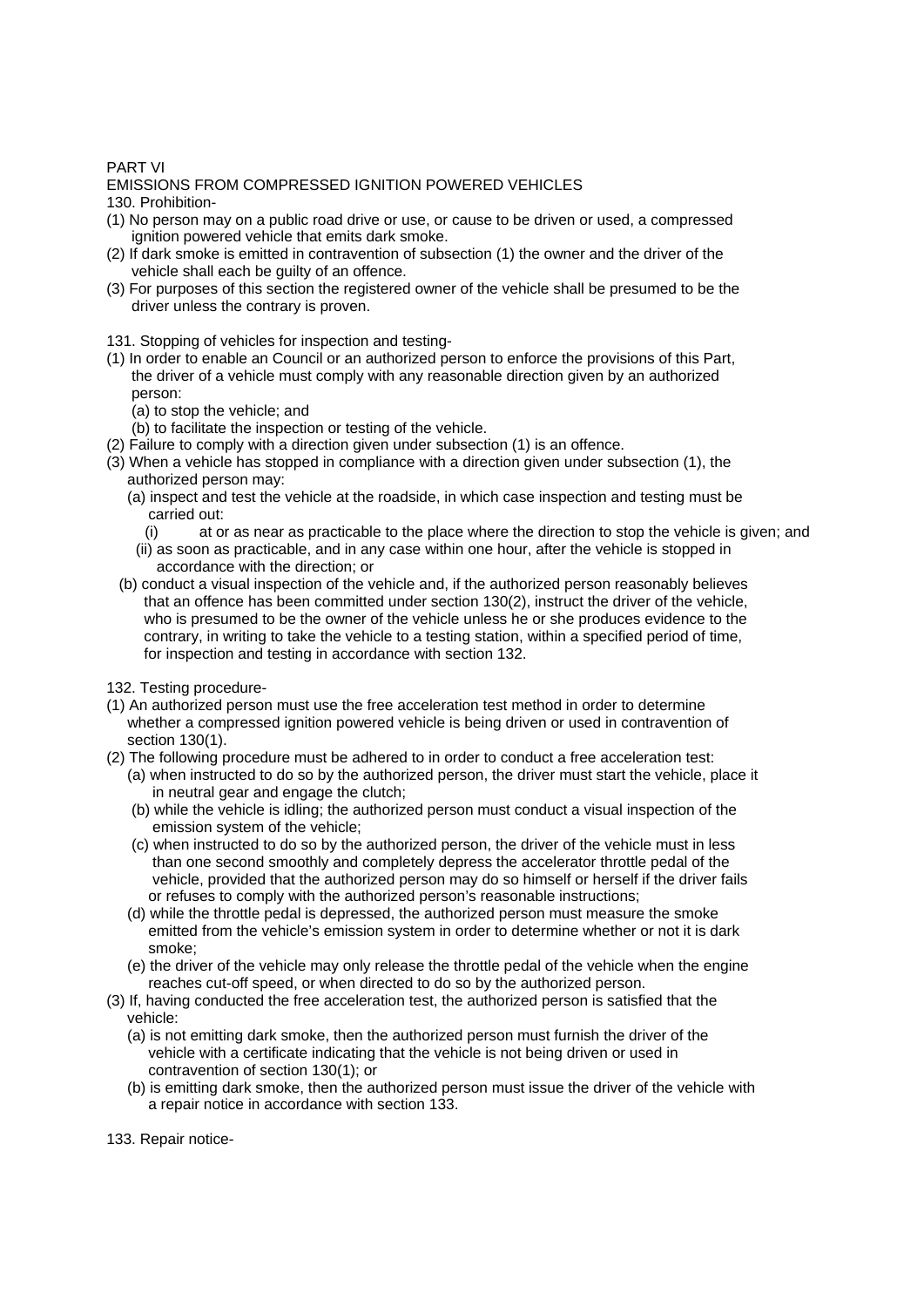- (1) A repair notice must direct the owner of the vehicle to repair the vehicle within a specified period of time, and to take the vehicle to a place identified in the notice for re-testing before the expiry of that period.
- (2) The repair notice must contain inter alia the following information:
	- (a) the make, model and registration number of the vehicle;
	- (b) the name, address and identity number of the driver of the vehicle; and
	- (c) if the driver is not the owner, the name and address of the vehicle owner.
- (3) A person commits an offence under this Section if that person fails: (a) to comply with the notice referred to in subsection (1)
	- (b) the re-test referred to in subsection (1).
- (4) It shall not be a defect in proceedings under subsection (3) to aver that the driver of the vehicle failed to bring the repair notice to the attention of the owner of that vehicle.

# PART VII

# EMISSIONS THAT CAUSE A NUISANCE

134. Prohibition-

Any occupier or owner of premises from which a nuisance emanates, or where a nuisance exists, is guilty of an offence.

135. Abatement notice-

- (1) Council or an authorized person may serve abatement notice on any person whom the authorized person reasonably believes is likely to commit or has committed an offence under section 134, calling upon that person:
	- (a) to abate the nuisance within a period specified in the notice;
	- (b) to take all necessary steps to prevent a recurrence of the nuisance; and
	- (c) to comply with any other conditions contained in the notice.
- (2) For the purposes of subsection (1), an authorized person may form a reasonable belief based on his or her own experience that an air pollutant was emitted from premises occupied or owned by the person on whom the abatement notice is to be served.
- (3) An abatement notice under subsection (1) may be served:
- (a) upon the owner of any premises, by:
	- (i) delivering it to the owner or if the owner cannot be traced or is living abroad that person's agent;
	- (ii) transmitting it by registered post to the owner's last known address, or the last known address of the agent; or
	- (iii) delivering it to the address where the premises are situated, if the owner's address and the address of the agent are unknown;
	- (b) upon the occupier of the premises, by:
		- (i) delivering it to the occupier;
		- (ii) transmitting it by registered post to the occupier at the address at which the premises are situated.
- (4) Any person who fails to comply with an abatement notice served on that person in terms of subsection (1) is guilty of an offence.
- (5) In addition to any other penalty that may be imposed, a court may order a person convicted of an offence under subsection (4) to take steps the court considers necessary within a period determined by the court in order to prevent a recurrence of the nuisance.

136. Steps to abate nuisance-

At any time, the Council may at its own cost take whatever steps it considers necessary in order to remedy the harm caused by the nuisance and prevent a recurrence of it, and may recover the reasonable costs so incurred from the person responsible for causing the nuisance.

# PART VIII

137. APPEALS-

(1) Any person may appeal against a decision taken by Council or an authorized person under this by-law by giving written notice of the appeal, in which the reasons for the appeal are stated, to the municipal manager within 30 days of the date on which that person receives notification of the decision.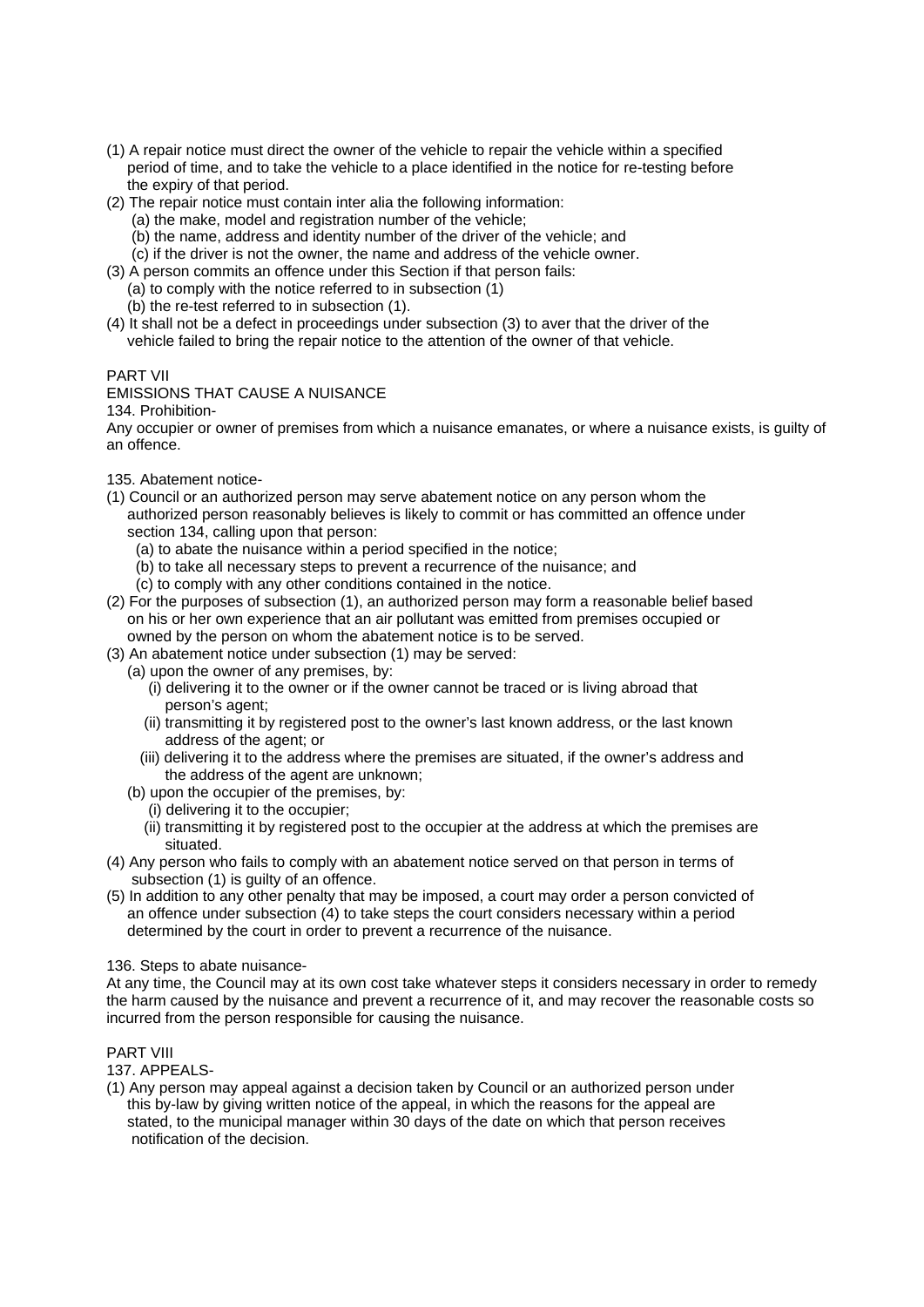- (2) Pending confirmation, variation or revocation of the decision in terms of subsection (4), any person appealing a decision in terms of subsection (1), unless the Council provides otherwise: (a) must nonetheless substantively comply with any obligations that may have been imposed
	- as a result of the decision that is the subject of the appeal; and
	- (b) may not exercise any rights that may have accrued as a result of the decision that is the subject of the appeal application, provided that no other person may exercise any right that may accrue either.
- (3) Within 14 days of receipt of the notice of appeal, the municipal manager must:
	- (a) submit the appeal to the appropriate appeal authority mentioned in subsection (5); (b) take all reasonable measures to ensure that all persons whose rights may be significantly detrimentally affected by the granting of the appeal application, including any persons registered as interested and affected parties, are notified in writing of the appeal application and advised of their right to:
		- (i) obtain a copy of the appeal application;
		- (ii) submit written objections to the application to the municipal manager within 30 days of date of notification
- (4) After the expiry of the 30 day period referred to in subsection (3)(b)(ii), the appeal authority must consider the appeal and any objections raised to it, and confirm, vary or revoke the decision.
- (5) When the appeal is against a decision taken by
	- (a) an authorized person other than the city manager, then the city manager is the appeal authority; or
	- (b) the city manager, then the Council or such committee as it may delegate is the appeal authority.
- (6) An appeal authority must commence with an appeal within 60 days of receiving
- (7) notification and must decide the appeal within a reasonable period.

# PART IX

138. GENERAL PROVISIONS-

- (1) In the event of a conflict within any other by-law which directly or indirectly regulates air pollution, the provisions of this by-law shall prevail.
- (2) In the event of a conflict with the National Environment Management Air Quality Act, 2004 (Act 39 of 2004) the provisions of that Act will prevail within the area of jurisdiction of the Council.

139. Offences and penalties-

- (1) Any person who contravenes section 121 (3), 128(2), 129(3), 130(2) or 134 of this by-law shall be liable of conviction to imprisonment not exceeding 30 days or to a fine or both a fine and imprisonment.
- (2) Any person who contravenes section 122(3), 123(2), 133(3)(a), 133(3)(b) or 135(4) of this by law shall be liable of conviction to imprisonment not exceeding two (2) years or a fine or both a fine and imprisonment.
- (3) Any person who contravenes section 134 of this by-law shall be liable on conviction to imprisonment not exceeding one (1) year or a fine or both a fine and imprisonment.
- (4) It is an offence to:
	- (a) supply false information to Council or an authorized person in respect of any issue pertaining to this by-law, or;
	- (b) refuse to co-operate with the request of an Council or an authorized person made in terms of this by-law and any person convicted of such offence shall be liable to imprisonment not exceeding 30 days or a fine or both a fine and imprisonment.
- (5) Where no specific penalty is provided, any person committing an offence in terms of this by law is liable on conviction to imprisonment for a period not exceeding one (1) year or to a fine or to both imprisonment and a fine.
- (6) Failure to comply with a notice, direction or instruction referred to in this by-law constitutes a continuing offence.
- (7) Any person who commits a continuing offences shall be guilty of a separate offence for each day during which that person fails to comply with a notice, direction or instruction referred to in this by-law.
- (8) In addition to imposing a fine and/or imprisonment, a court may order any person convicted of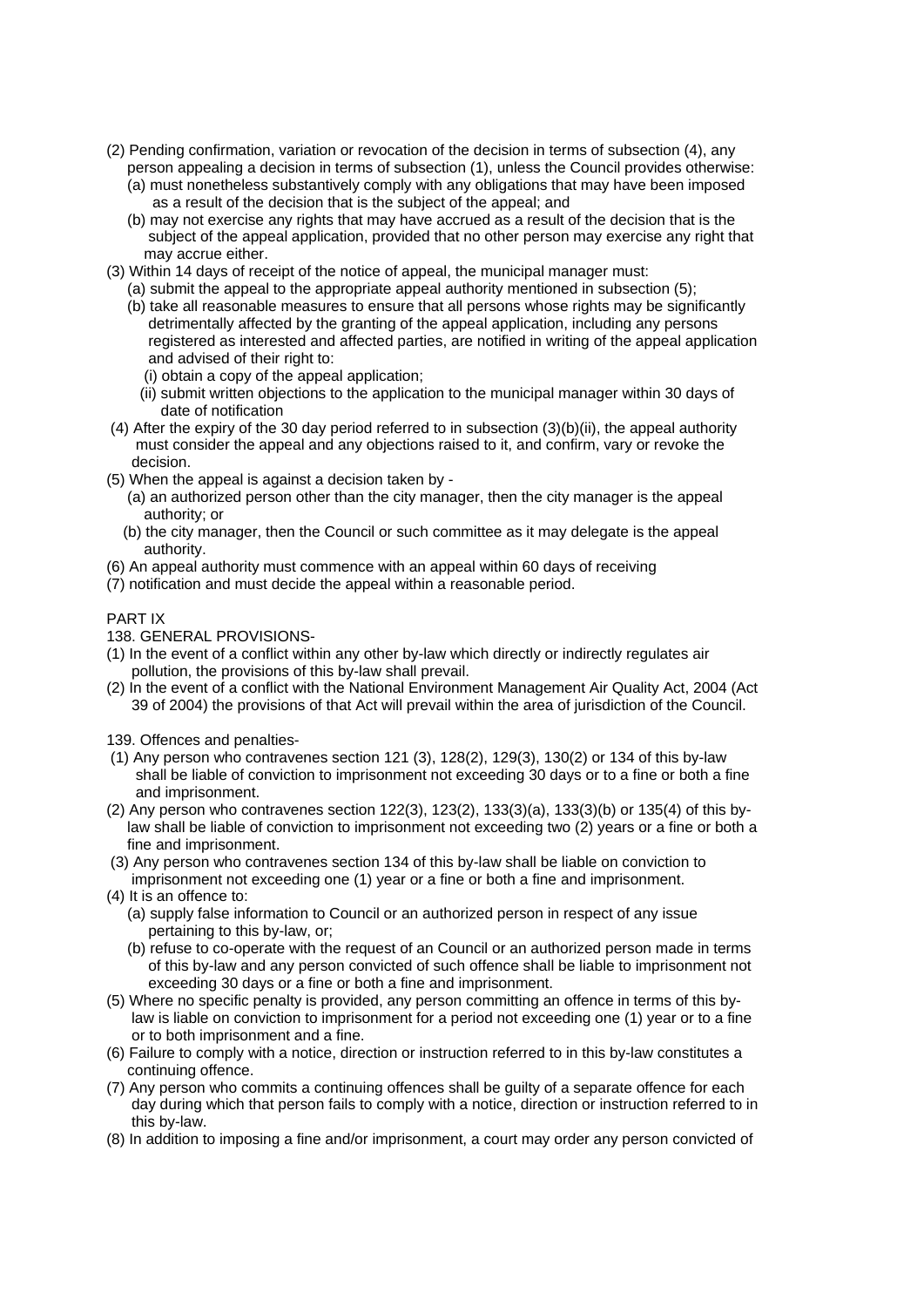an offence under this by-law:

- (a) to remedy the harm caused;
- (b) to pay damages for harm caused to another person or property, which order shall have the force and effect of a civil judgment; and
- (c) to install and operate at the person's own expense obscuration reading equipment.

140. Exemptions-

- (1) The Council may grant a temporary exemption in writing from one or all of the provisions of Part III, IV and V, provided that the Council:
	- (a) is satisfied that granting the exemption will not significantly prejudice the purpose referred to in section 121(1); and
	- (b) grants any exemption subject to conditions that promote the attainment of the purpose referred to in section 121(1).
- (2) The Council may not grant an exemption under subsection (1) until the Council has:
	- (a) taken reasonable measures to ensure that all persons whose rights may be significantly detrimentally effected by the granting of the exemption, including but not limited to adjacent land owners or occupiers, are aware of the application for exemption and how to obtain a copy of it;

(b) provide such person with a reasonable opportunity to object to the application; and

(c) duly considered and taken into account any objections raised.

# **CHAPTER 17**

#### **HEALTH CARE WASTE**

141. Definitions: In this Chapter, unless the context otherwise indicates -

**"generator"** means any person or institution which generates health care waste;

**"genotoxic waste"** means highly toxic waste that may have mutagenic, teratogenic or carcinogenic properties and includes certain cytostatic drugs as well as vomit, urine or faeces from patients treated with cytostatic drugs, chemicals and radioactive material;

**"hazardous waste"** means waste that has the potential, even in low concentrations, to have a significant adverse effect on public health and the environment because of its inherent toxicological, chemical and physical characteristics.

**"health care general waste"** means that portion of health care waste which is not hazardous **"health care risk waste"**; means that portion of health care waste which is hazardous and includes infections waste, pathological waste, genotoxic waste, chemical waste, waste containing heavy metals, radioactive waste, and any other waste which is considered hazardous in terms of the Waste Management Series: Document 1: Minimum Requirements for the handling, classification and disposal of Hazardous Waste, 2nd Edition as published by the Department of Water Affairs and Forestry.

**"waste containing heavy metals"** means waste which includes , but is not limited to, mercury waste from thermometers, blood pressure gauges, residues from dentistry, cadmium from batteries, reinforced wood panels used in radiation proofing and drugs containing arsenic;

142. Separation at source and marking-

- (1) Health care waste generators, transporters, treaters and disposers have a general duty of care in terms of these By-laws and any other relevant provincial and national legislation, to separate all health care risk waste at source and to handle, package, store and dispose of health care risk waste in a safe manner that poses no threat to human health or to the environment.
- (2) Without limiting the generality of the duty in subsection (1), generators must:
	- (a) ensure that the generation of health care risk waste is minimized as far as possible at source;
	- (b) separate health care waste into health care risk waste and health care general waste at the point at which it is generated;
	- (c) store health care risk waste in purpose-manufactured, leak–proof, sealable containers and must ensure that such containers used to store sharps, razors, blades, needles and any other instrument which can cause cuts, punctures or injections, are rigid and puncture-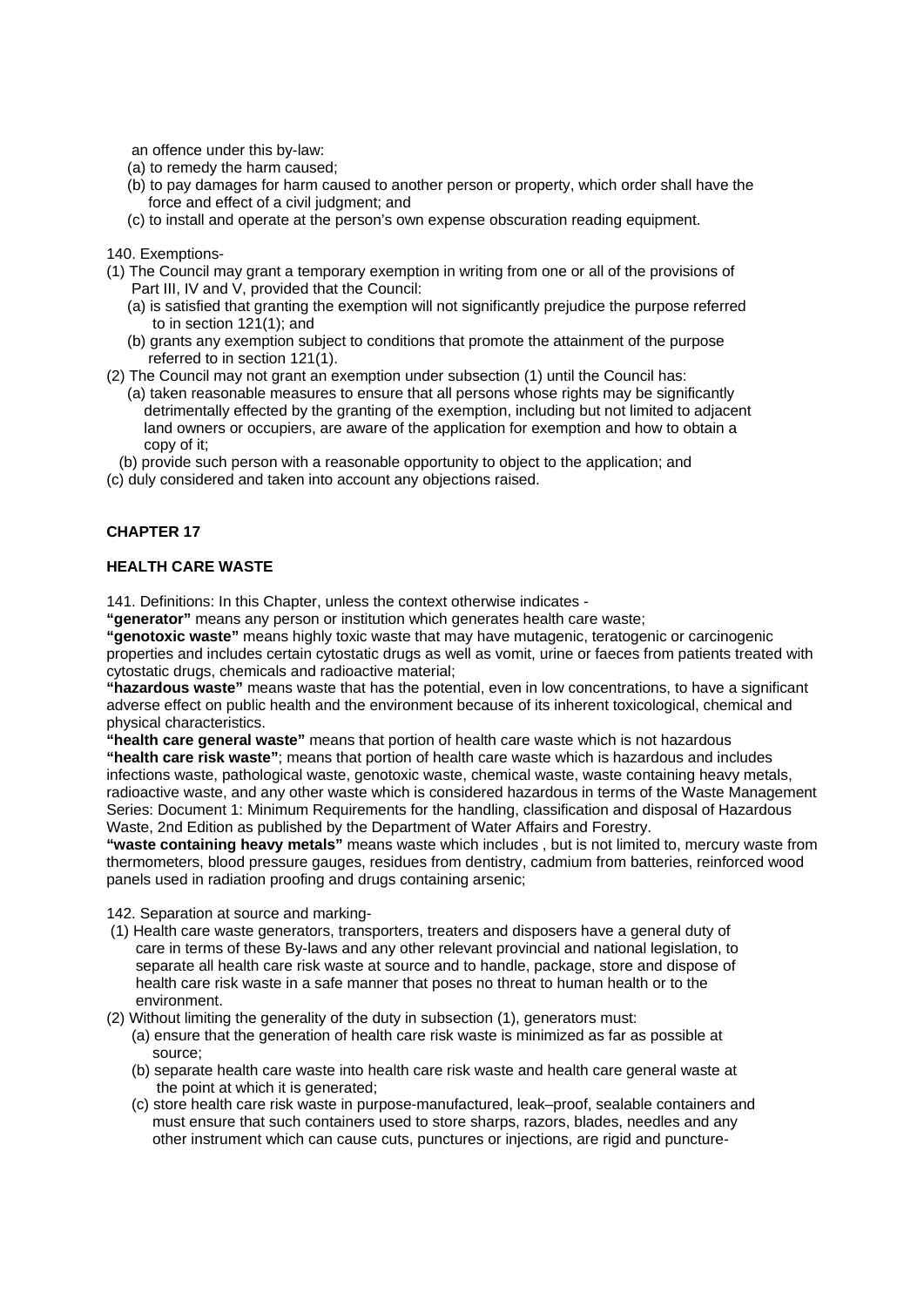resistant;

- (d) ensure that the radioactive waste for which he/she is responsible, is treated in accordance with the Hazardous Substances Act, 1973, (Act No. 15 of 1973);
- (e) ensure that all the employees in their employ are adequately trained in the identification, separation, handling, storing of health care risk waste;
- (f) take appropriate steps to ensure the health and safety of all the employees in their employ in terms of the Occupational Health & Safety Act;
- (g) label all health care risk waste containers clearly in large, legible lettering with indelible ink with the following information:
	- i. the name, address and contact telephone number of the generator
	- ii. the words: DANGER HEALTH CARE RISK WASTE; GEVAAR GESONDHEIDSAFVAL; and INGOZI: INKUNKUMA YEZAMAYEZA and the international bio-hazard logo; and
	- iii. the date on which the health care risk waste is removed from the premises of the generator.
- (h) prevent public access to health care risk waste containers which are in use;
- (i) store filed health care risk waste containers in controlled, secure areas which are reserved for the storage of health care risk waste;
- (j) make arrangements for the removal of health care risk waste from their premises and for the transportation of health care risk waste by a person who is registered in terms of section 145 of these By-laws as a transporter of health care risk waste;
- (k) make arrangements for the disposal of the health care risk waste by a person/institution permitted to dispose of health care risk waste in terms of these By-laws or any other applicable legislation
- (3) Generators may apply to Council for permission to handle, store and otherwise deal with health care risk waste in a manner which does not comply with the requirements as set out in subsection (2) above.
- (4) The Council may in writing grant the permission referred to in subsection (3) subject to certain conditions.
- (5) Generators may transport and dispose of health care risk waste generated on their premises, provided they do so in terms of this By-law;
- (6) Generators must:
	- (a) Maintain an up-to-date written record of all health care risk waste generated and removed from their premises in a format from time to time prescribed by Council;
	- (b) Obtain written notification from the disposer of the health care risk waste that the health care risk waste has been disposed of and upon receiving such notification , indicate in their written records that the health care risk waste has been disposed of by mentioning the name of the disposer and the date of disposal;
	- (c) Provide copies of the record referred to in (i) and the information in (ii) to Council on a six monthly basis or at any other frequency as may from time to time be prescribed by Council.
- 143. Duty of transporters
- (1) Transporters must remove health care risk waste from the premises of the generator, transport, store and deliver such health care risk waste to a site at which it will be disposed of in manner which poses no threat to human health or the environment.
- (2) Without limiting the generality of the duty referred to in subsection (1), transporters must apply for a permit to be registered with the Council and must:
	- (a) not remove the health care risk waste from the containers in which the generator placed it;
	- (b) transport and store the health care risk waste in such way that no member of the public can gain access to the health care risk waste or the containers in which it is stored;
	- (c) transport the health care risk waste in vehicles which:
		- i. comply with all applicable legislation as from time to time promulgated by National government or the Provincial Government of Free State or in the absence of such legislation,
		- ii. are capable of containing the health care risk waste;
		- iii. are designed to prevent spillage;
		- iv. are constructed of materials which are easy to clean and to disinfect;
		- v. are capable of being secured in order to prevent unauthorised access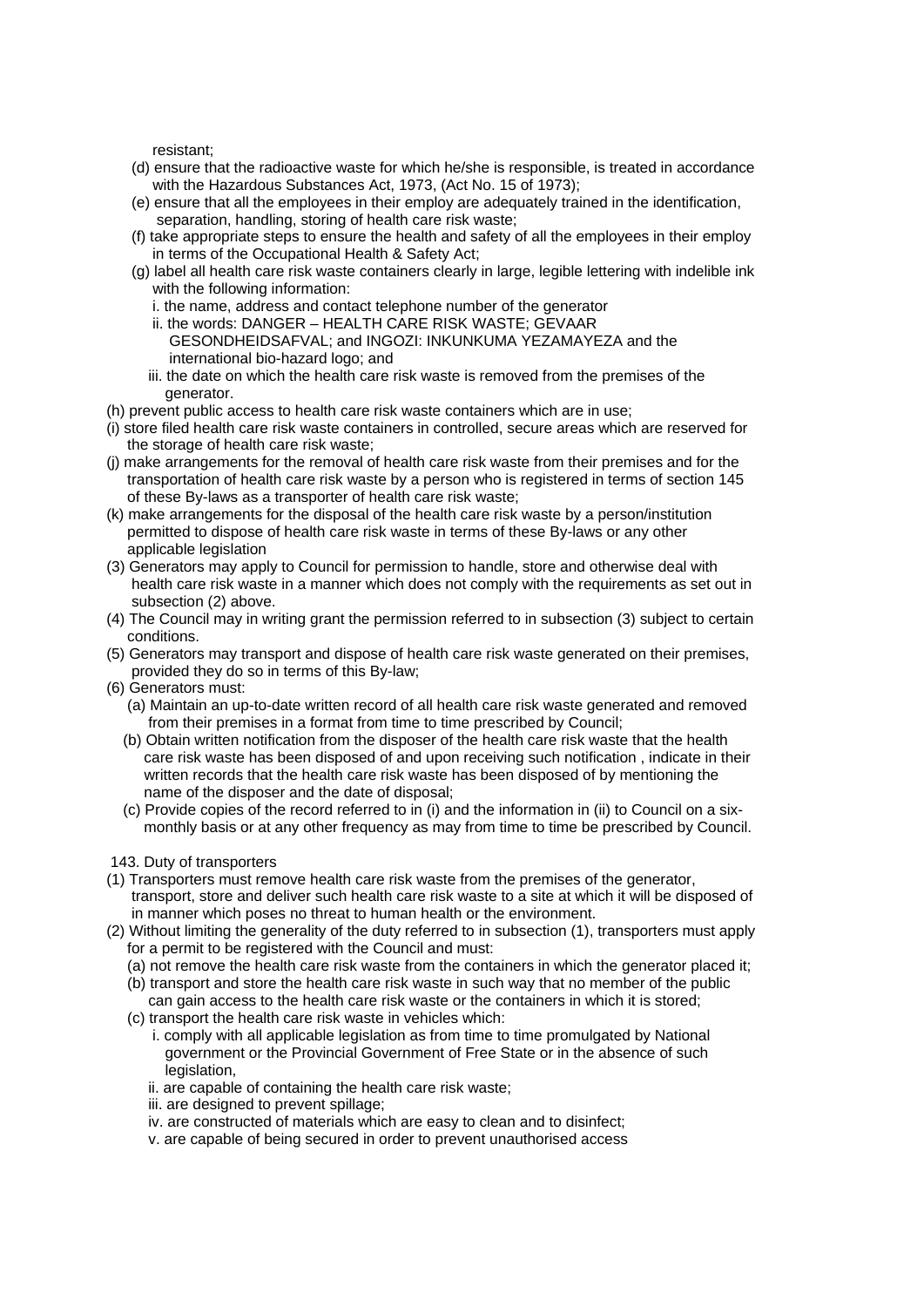- (d) deliver health care risk waste only to a person and site permitted to dispose of health care risk waste in terms of section 144
- (3) Transporters may apply to Council for permission to remove, transport, store and deliver health care risk waste in a manner which does not comply with the requirements as set out in subsection (2) above
- (4) The Council may in writing grant the permission referred to in subsection (3) subject to certain conditions.
- (5) Transporters may dispose of health care risk waste provided they do so in terms of these By laws
- (6) Transporters must maintain a written record in respect of each collection and delivery of health care risk waste, which they must update simultaneously with each collection and delivery. The record must be in the format as prescribed from time to time by Council and must be kept for a period of three years from date on which the health care risk waste is delivered to the disposal site. Transporters must keep a copy of the said record in the vehicle used for the transportation of the health care risk waste.

#### 144. Disposal of Health Care Risk Waste-

- (1) Health care risk waste may only be disposed of by a person
	- (a) Who holds a permit to operate a hazardous waste site in terms of section 20 of the Environmental Conservation Act, 73 of 1989,
	- (b) Who complies to all the terms and conditions attached to such a permit.
- (2) A person permitted in terms of subsection (1) to dispose of health care risk waste must do so at the site at which the permit permits him or her to dispose of health care risk waste and may not dispose of health care risk waste at any other place.
- (3) Persons who dispose of health care risk waste must:
	- (a) maintain an up to date written record as required in terms of the National Waste Information System and any additional information as may from time to time be required by the Council of all health care risk waste received and disposed of at the site;
	- (b) keep such records for a period of three years or for a such period as may be prescribed in terms of the guidelines provided for compliance to the National Waste Information System, whichever the shortest.
- 145. Duty to register
- (1) Every generator must register with the Council within 6 months of the coming into effect of these By-laws by completing and submitting a written notification to Council in the format prescribed from time to time.
- (2) Every transporter must register with the Council within 6 months of the coming into effect of these By-laws by completing and submitting a written notification to the Council in the format prescribed from time to time.
- (3) Generators and transporters must notify the Council of any changes to the information provided in terms of subsection (1) and (2) as soon as such changes take place.

# 146. Powers of Environmental Health Practitioner-

- (1) Any environmental health practitioner in the employ of the Council may:
	- (a) Enter sites and premises on which health care waste is being generated, handled, treated, stored or disposed of, or on which he or she suspects health care waste is being generated, handled, stored or disposed of,
	- (b) Gain access to vehicles on which health care waste is being contained or transported, or on which he or she suspects health care waste is being contained or transported.
- (2) Where an environmental health practitioner enters premises or a site or gain access to a vehicle in terms of subsection (1), he or she may, for the purposes of administering these By laws, undertake any inspection or enquiry, including but not limited to:
	- (a) inspecting the premises, site or vehicle for the presence of health care risk waste;
	- (b) inspecting the manner in which health care risk waste is being, handled, stored, transported, treated or disposed of;
	- (c) requesting information regarding the health care risk waste from the person who is in charge of the health care risk waste or from the person in charge of the health care risk waste or from the person in charge of the premises, site or vehicle;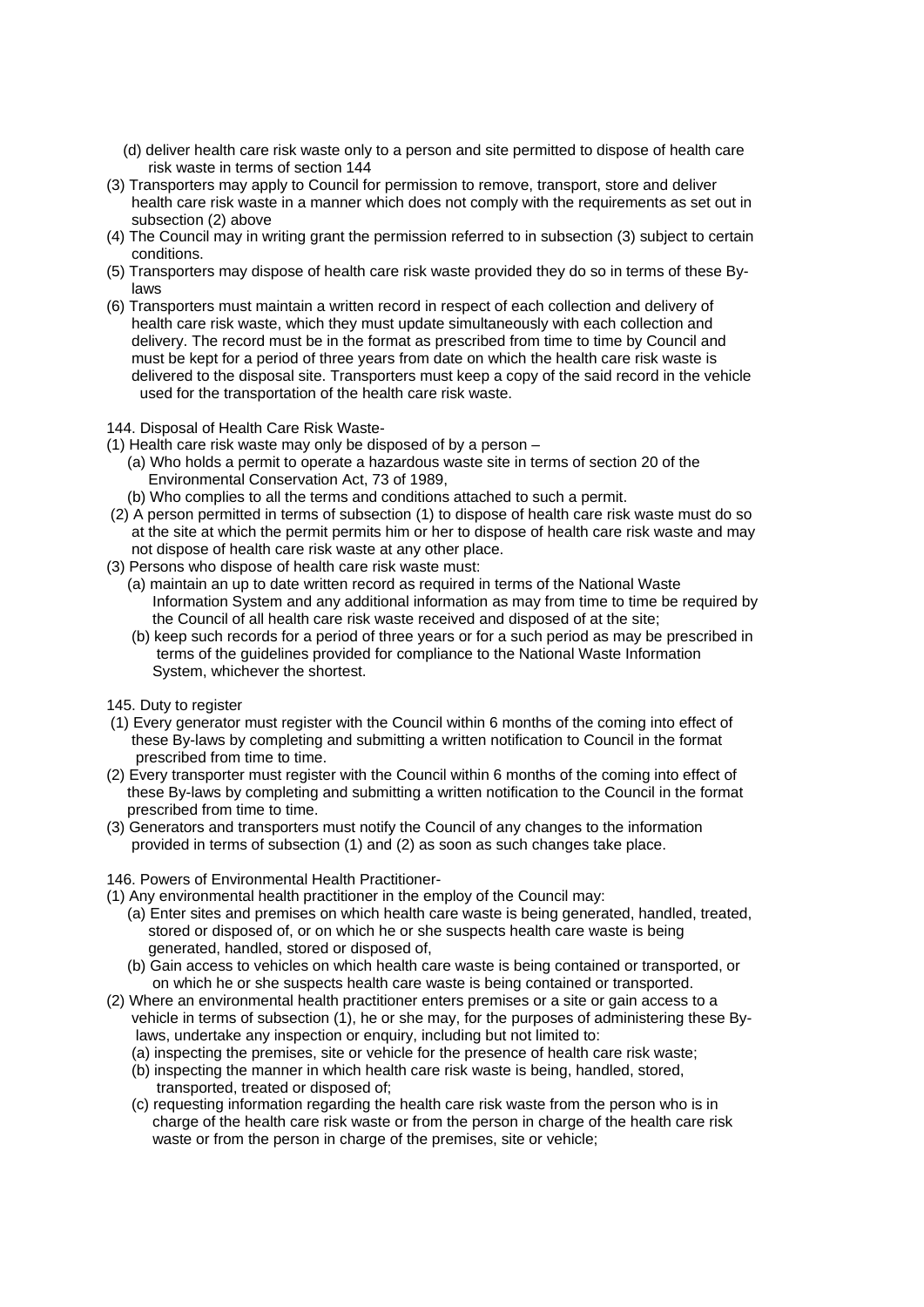(d) examine, extract or make copies of any health care risk waste records and request an explanation from the person in charge of the record ,or from the person in charge of the site, premises or vehicle.

147. Offences-

Any person who contravenes any provision of the chapter or fails to comply with any notice given in relation hereto in terms of these By-laws, commits an offense.

# **CHAPTER 18**

# **MISCELLANEOUS**

148. Duties of Council- In addition to any other duty of Council in terms of this Bylaw or any other applicable legislation, the Council must within its area of jurisdiction:

(a) enforce the relevant portions of this By-law;

- (b) carry out water quality monitoring at all potable, industrial and commercial water sources ;
- (c) perform food control inspections, enquiries, monitoring and observation;
- (d) monitor waste management;
- (e) undertake health surveillance of properties;
- (f) undertake surveillance and prevention of communicable diseases, excluding immunizations;
- (g) undertake effective vector control measures;
- (h) prevent environmental pollution;
- (i) monitor activities related to the disposal of the dead, and
- (j) ensure chemical safety,

149. Offences and penalties-

(1) Any person who –

- (a) contravenes or fails to comply with any provisions of these By-laws;
- (b) fails to comply with any notice issued in terms of or for the purposes of these By-laws; or
- (c) fails to comply with any lawful instruction given in terms of or for the purposes of these By laws; or
- (d) obstructs or hinders any authorized representative or employee of the Council in the execution of his or her duties under these By-laws, is guilty of an offence and subject to subsection (2) below, liable on conviction to a fine or in default of payment to imprisonment for a period not exceeding six months and in the case of a continuing offence, to a further fine not exceeding R50, or in default of payment to imprisonment not exceeding one day, for every day during the continuance of such offence after a written notice has been issued by the Council and served on the person concerned requiring the discontinuance of such offence.
- (2) Any person convicted of a contravention of the provisions of Chapter 19 is liable to a fine of an amount not exceeding R10,000 or imprisonment for a period not exceeding 1 year and in case of a continuing offence, to a further fine not exceeding R100 per day, or in default of payment to imprisonment not exceeding one day, for every day during the continuance of such offence after a written notice has been issued by the Council and served on the person concerned requiring the discontinuance of such offence.

150. Serving of notices-

- (1) A notice, order or other document is regarded as having been properly served if -
- (a) it has been delivered to the person concerned personally;
- (b) it has been sent by registered post or speed post to the person to whom it is addressed at his or her last known address;
- (c) it is served on a person apparently not less than 16 years of age and apparently in charge of the premises at the addressee's last known address;
- (d) if the address of the person concerned in the Republic of South Africa is unknown, if it has been served on that person's agent or representative in the Republic of South Africa in the manner provided for in paragraph (a),(b) or (c); or
- (e) if the address of the person concerned and of his or her agent or representative in the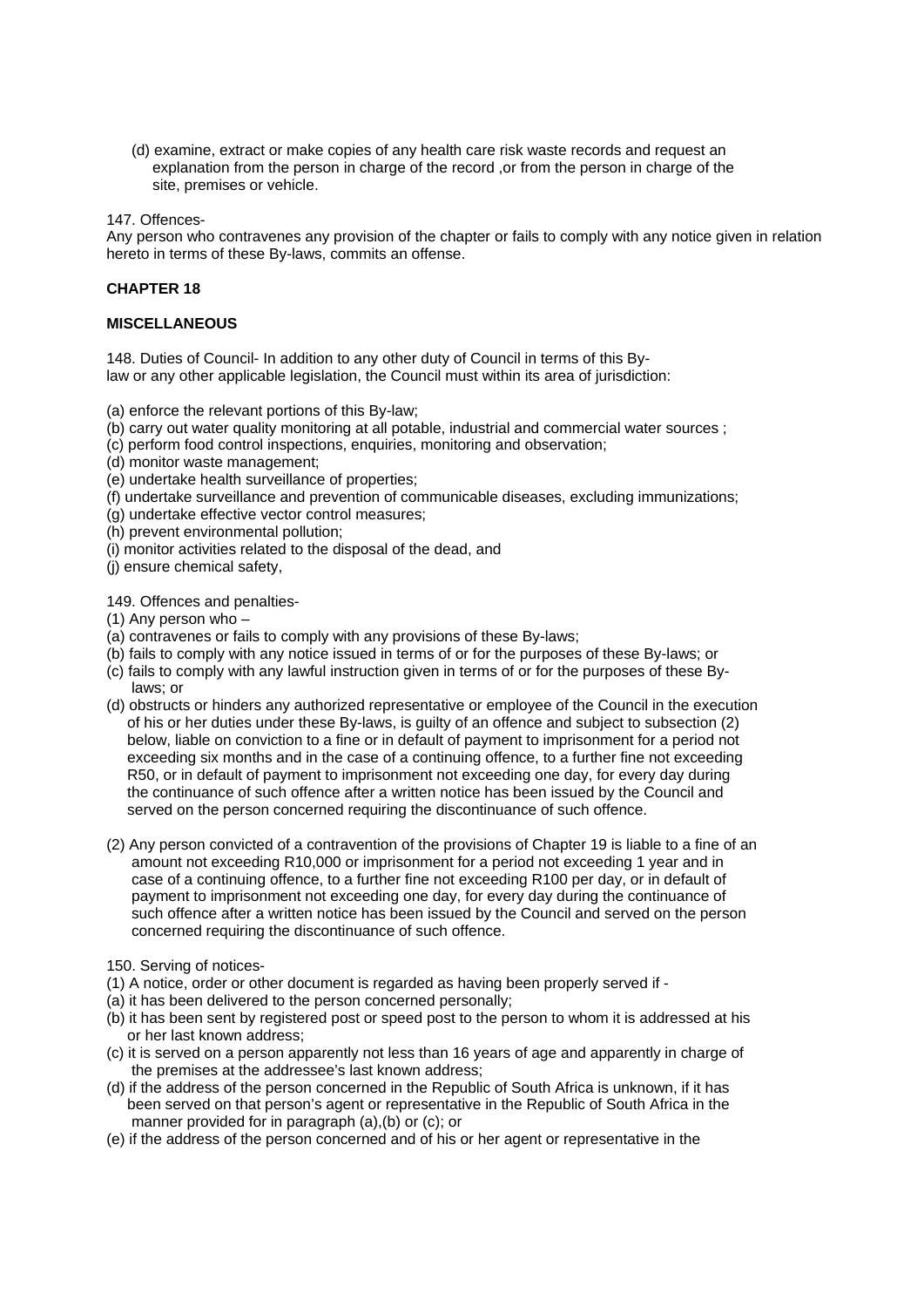Republic of South Africa is unknown, if it has been posted in a conspicuous place on the premises to which it relates.

(2) A notice, order or other document which may in terms of these By-laws be served on the owner or occupier of premises may be addressed to the owner or occupier of the specified premises and need not bear the name of the owner or occupier.

151. Application to the State-

These By-laws bind the State, including the Council.

152. Repeal-

The By-laws listed in Schedule 3 are hereby repealed.

153. Short title-

These By-laws are called the *Mangaung, Environmental Health Services By-laws* and comes into operation on the date promulgation in the Provincial Gazette.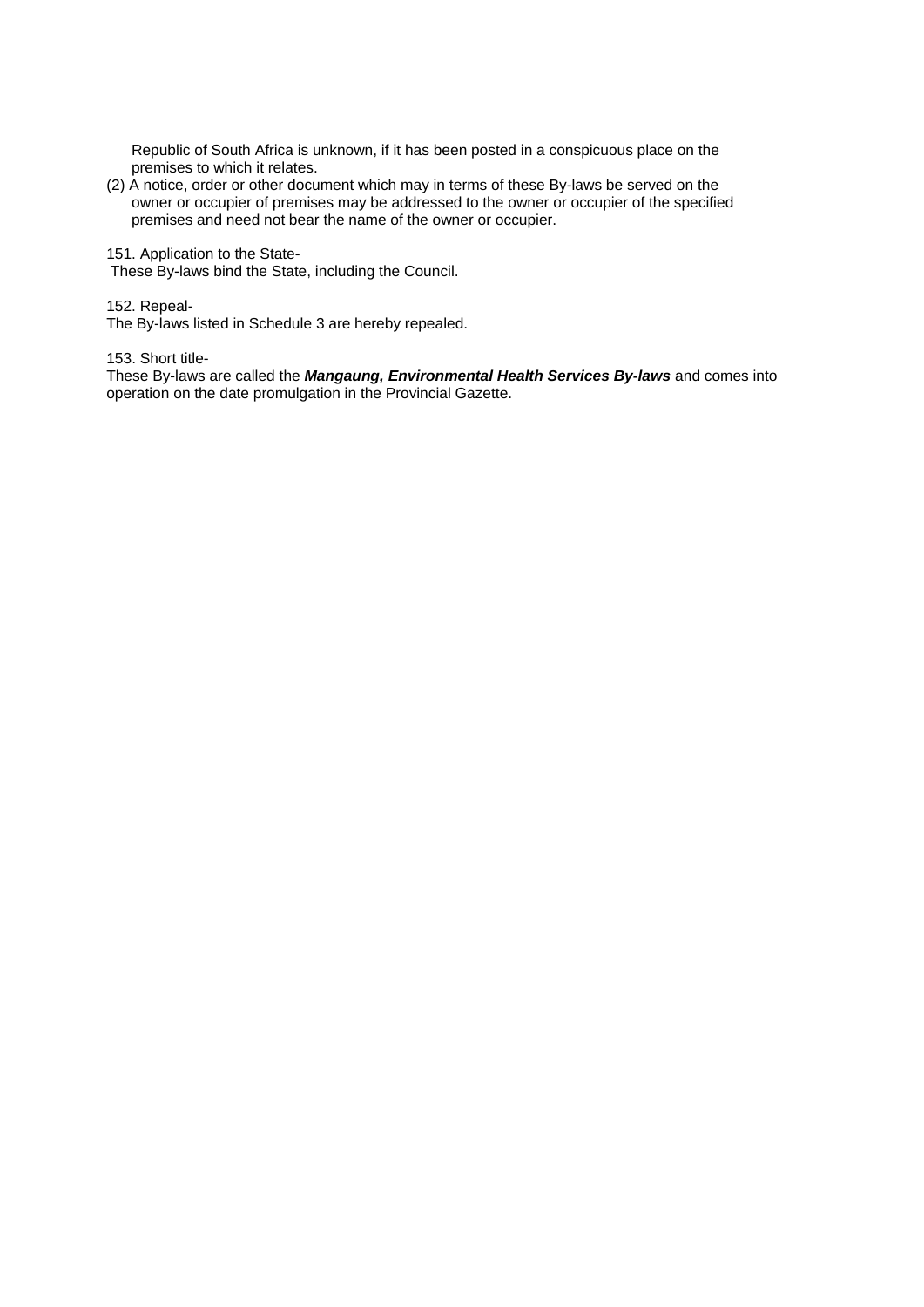# **SCHEDULE 1**

# **PUBLIC HEALTH NUISANCES**

1. General Nuisances- An owner or occupier of premises creates a public health nuisance if he or she causes or allows -

- (a) any premises or part thereof to be of such a construction or in such a state as to be offensive, injurious or dangerous to health;
- (b) any street, stream, pool, lagoon, ditch, gutter, watercourse, sink, cistern, water-closet, earth closet, pail closet, urinal, cesspool, cesspit, drain, sewer, dung pit, slop tank, ash heap or dung heap to be so foul or in such a state or so situated or constructed as to be offensive or to be injurious or dangerous to health;
- (c) any stable, kraal, shed, run or premises used for the keeping of animals or birds and which is so constructed, situated, used or kept as to be offensive or to be injurious or dangerous to health;
- (d) any accumulation of refuse, offal, manure or other matter which is offensive or is injurious or dangerous to health;
- (e) any public building to be so situated, constructed, used or kept as to be unsafe or to be injurious or dangerous to health;
- (f) any dwelling to be occupied without proper and sufficient supply of potable water within a reasonable distance;
- (g) any factory or industrial or business premises not to be kept in a clean state and free from offensive smells arising from any drain, water closet, earth-closet, urinal or any other source, or not ventilated so as to destroy or render harmless and inoffensive as far as practicable any gas, vapour, dust or other impurity generated, or so overcrowded or so badly lighted or ventilated, as to be injurious or dangerous to the health of those employed therein or thereon;
- (h) any factory or industrial or business premises to cause or give rise to any smell or effluvium which is offensive or injurious or dangerous to health;
- (i) any building, room or structure to be used wholly or partly by a greater number of persons than will allow less than 11,3  $m<sup>3</sup>$  of free air space and 3,7  $m<sup>2</sup>$  of floor space for each person aged 10 years or more and 5,7  $m<sup>3</sup>$  of free air space and 1,9  $m<sup>2</sup>$  of floor space for each person less than 10 years of age; or
- (j) the accumulation of filth, debris rubbish, glass, paper, rags, tins, lumber and the growing or presence of weeds, long grass or undergrowth which is unsightly or is likely to become a nuisance or injurious to health or to cause an annoyance to the inhabitants of the neighbourhood,
- (k) any other activity, condition or thing declared to be a nuisance by the Minister in terms of the National Health Act, 2003 (Act 61 of 2003) or any other relevant health legislation.
- (l) Any other condition at or on a place or premises whatever, which in the opinion of Council is or can be detrimental, dangerous, inconvenient, offensive, injurious or dangerous to health; or which may in any other way cause a risk of disease, death or injuries.
- 2. Pest control-
- (1) An owner or occupier of premises creates a public health nuisance if
	- (a) the premises are maintained in a manner that attracts or harbours rodents or other pests, or is conducive to the breeding thereof;
	- (b) flies are being attracted to, or can breed on, the premises, in significant numbers because
		- (i) insufficiently rotted manure or any other organic material is being kept or used; or
		- (ii) any other substance that attracts flies is used or kept other than for the purposes of trapping or killing flies;
- (2) The following measures are approved measures for the purposes of subsection  $(1)(c)(iv)$ 
	- (a) draining accumulated water at least once every seven days;
	- (b) covering accumulated water with a larvicide's at least once every seven days; and
	- (c) in the case of wells, providing a mosquito-proof cover and a pump.
- 3. Air pollution- An owner or occupier of premises creates a public health nuisance if–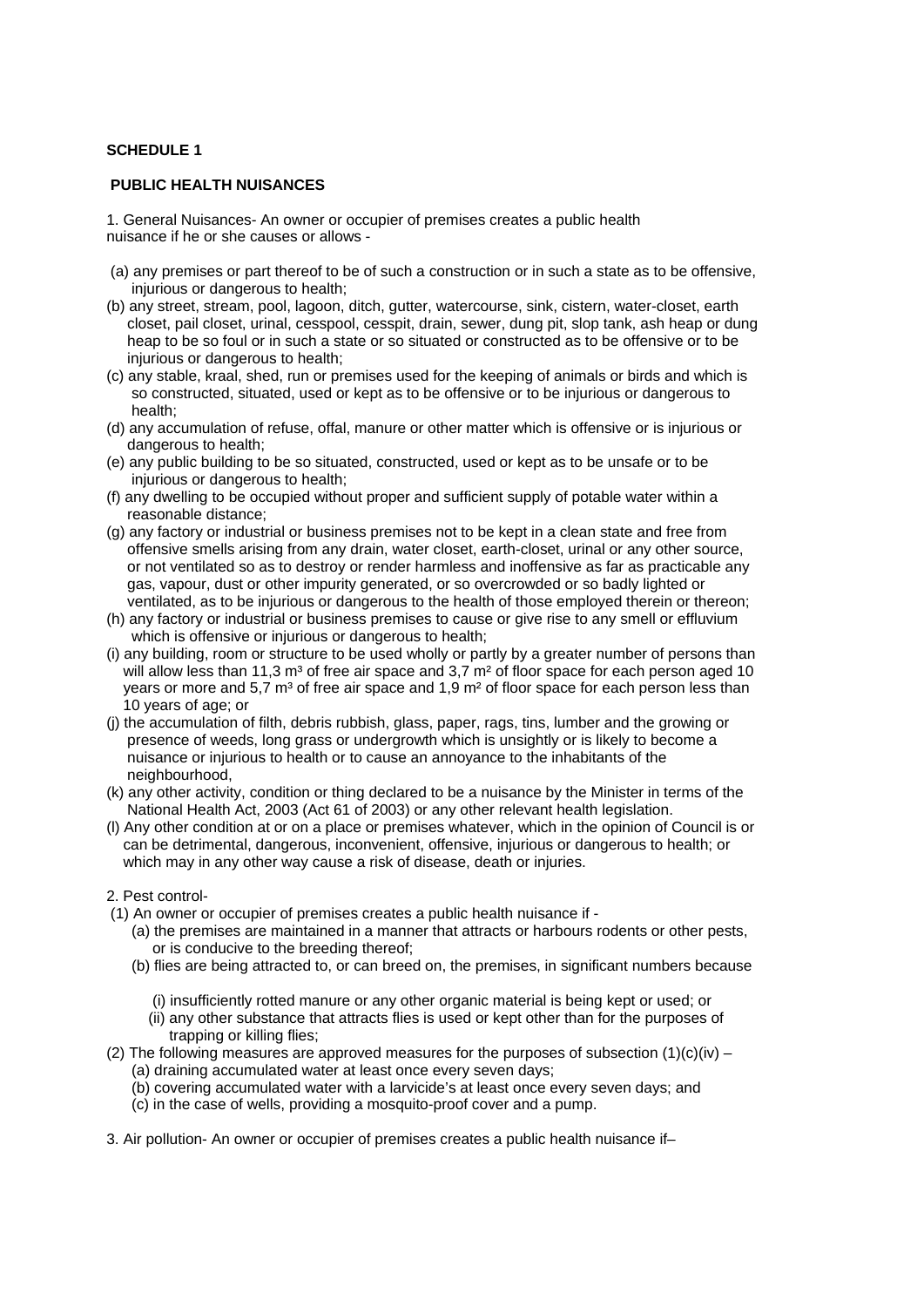- (a) any waste on the premises is burned outside except in an approved appliance;
- (b) ash, grit, soot , smoke or any type of air is emitted from any chimney or appliance or from any other means on the premises in a manner or quantity that is, in the opinion of Council, sufficient to have an adverse impact on public health, or that may cause a nuisance;
- (c) the erection or destruction of a building or structure causes dust to be discharged into the surrounding atmosphere in a manner or quantity that is, in the opinion of Council, sufficient to have an adverse impact on public health; or
- (d) Any dust is generated on, and emitted from the premises due to any activity or process and discharged into the surrounding atmosphere in a manner or quantity that is, in the opinion of Council, sufficient to have an adverse impact on public health.
- 4. Fouling and littering of public places and open spaces.
- (1) A person creates a public health

 nuisance if he or she throws, dumps, stores, keeps or drops refuse, rubbish, glass, tins, paper, car wrecks or parts of motor vehicles, dead animals, waste water or flushing water or other litter or waste, whether liquid or solid, on or in a street, road, bridge, thoroughfare, open space, vacant stand, public place or erf, spruit or watercourse, or cause or permit it to be thrown, dumped or dropped there, or cause or permit any such liquid to flow into such a place.

(2) The person who has contravened sub item (1), must remedy, to the satisfaction of the environmental health practitioner, any damage to the environment which resulted from such contravention.

# **SCHEDULE 2**

# **SCHEDULED USES**

The activities and uses of premises listed in this Schedule are considered to pose an unacceptable risk to public health unless the measures specified in the relevant Chapter of these By-laws and where required, in a permit or registration, are taken to avoid the risk or to reduce it to a level acceptable to the Council.

| <b>Chapter</b>    | <b>Section</b> | <b>Activity</b>                                         |
|-------------------|----------------|---------------------------------------------------------|
| 2                 | 6              | Camping                                                 |
| 5                 | 31             | Provision of service to remove human excrement or urine |
| 5                 | 32             | Installation of sewage works                            |
| 7                 | 46             | Offensive trades                                        |
| 8                 | 53             | Hairdressing, Beauty and cosmetology services           |
| 10                | 62             | <b>Accommodation Establishments</b>                     |
| $12 \overline{ }$ | 80             | Keeping of poultry                                      |
| 12                | 84             | Keeping of rabbits                                      |
| $12 \overline{ }$ | 89             | Dog Kennels and catteries                               |
| 12                | 100            | Keeping bees                                            |
| 15                | 111            | Laundry                                                 |
| 16                | 122            | Air pollution (Equipment)                               |
| 16                | 129            | Air pollution (Open burning of material)                |
| 17                | 143            | <b>HCRW Generator and Transporter</b>                   |

#### **Part A: Activities for which a permit / registration is required**

# **Part B: Scheduled uses**

| <b>Chapter</b> | <b>Scheduled use</b>        |
|----------------|-----------------------------|
|                | Sanitary services           |
|                | <b>Private Sewage Works</b> |
|                | Water                       |
|                | <b>Offensive Trades</b>     |